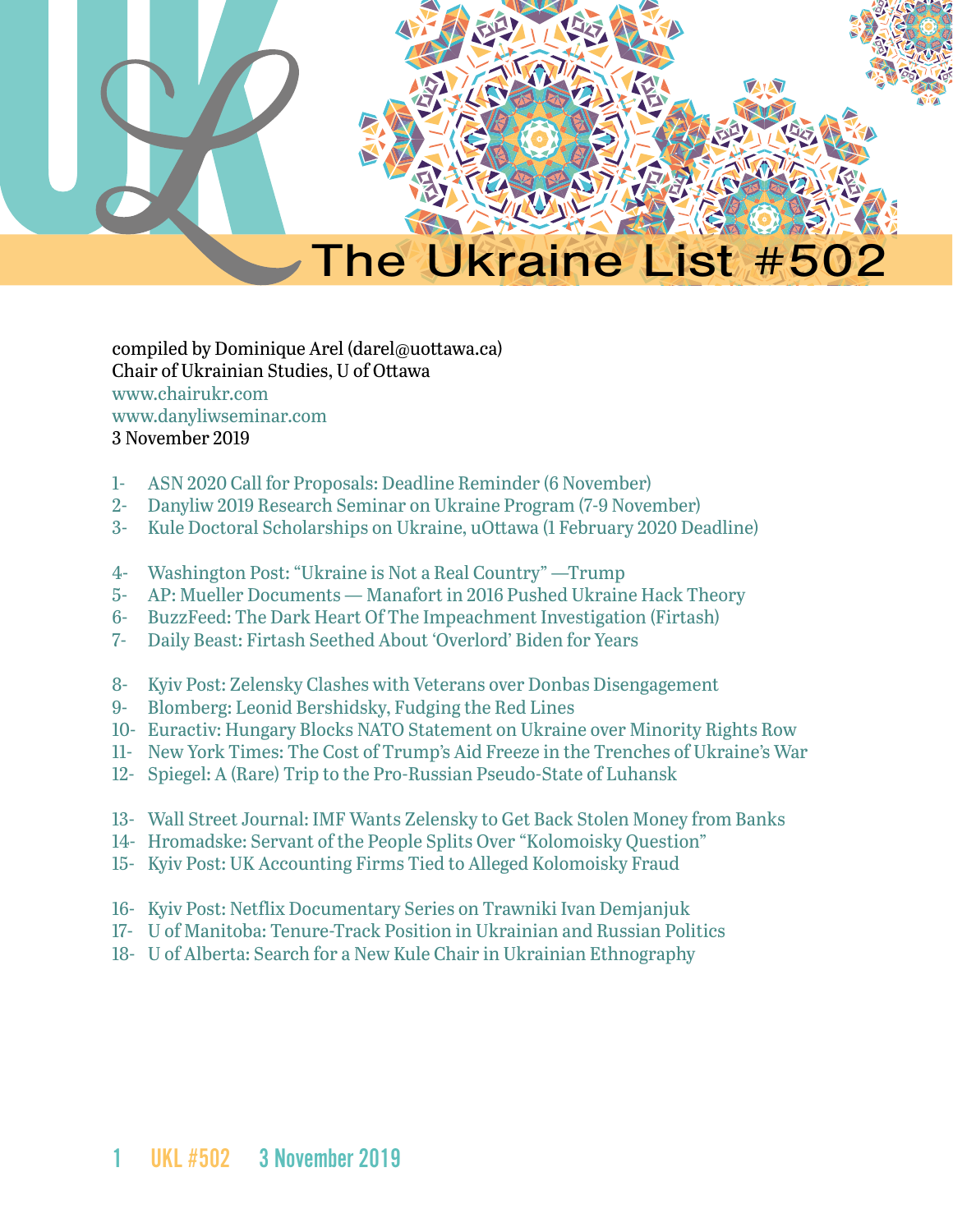### <span id="page-1-0"></span>#1

# \*\*Deadline Reminder: Wednesday November 6, 2019\*\*

#### **Call for Papers**

25th Annual World Convention of the Association for the Study of Nationalities (ASN)

International Affairs Building, Columbia University, NY Sponsored by the Harriman Institute 7-9 May 2020 <https://www.asnconvention.com/proposal-information> 

## \*\*\*Proposal deadline: 6 November 2019\*\*\*

Proposals must be submitted to: [darel@uottawa.ca](mailto:darel@uottawa.ca) and [darelasn2020@gmail.com](mailto:darelasn2020@gmail.com)

#### [Over 150 Panels/Events in 11 Sections](https://www.asnconvention.com/eleven-sections)

Nationalism Studies Migration/Diasporas Balkans Central Europe Ukraine Russia Caucasus Eurasia (Central Asia and China) Turkey (and Greece) Book Panels World Documentary Films

#### [Thematic Sections](https://www.asnconvention.com/thematic-sections)

Populism, Radicalism, Extremism The Refugee Crisis Historical and Political Memory Political Violence The Russia/Ukraine Conflict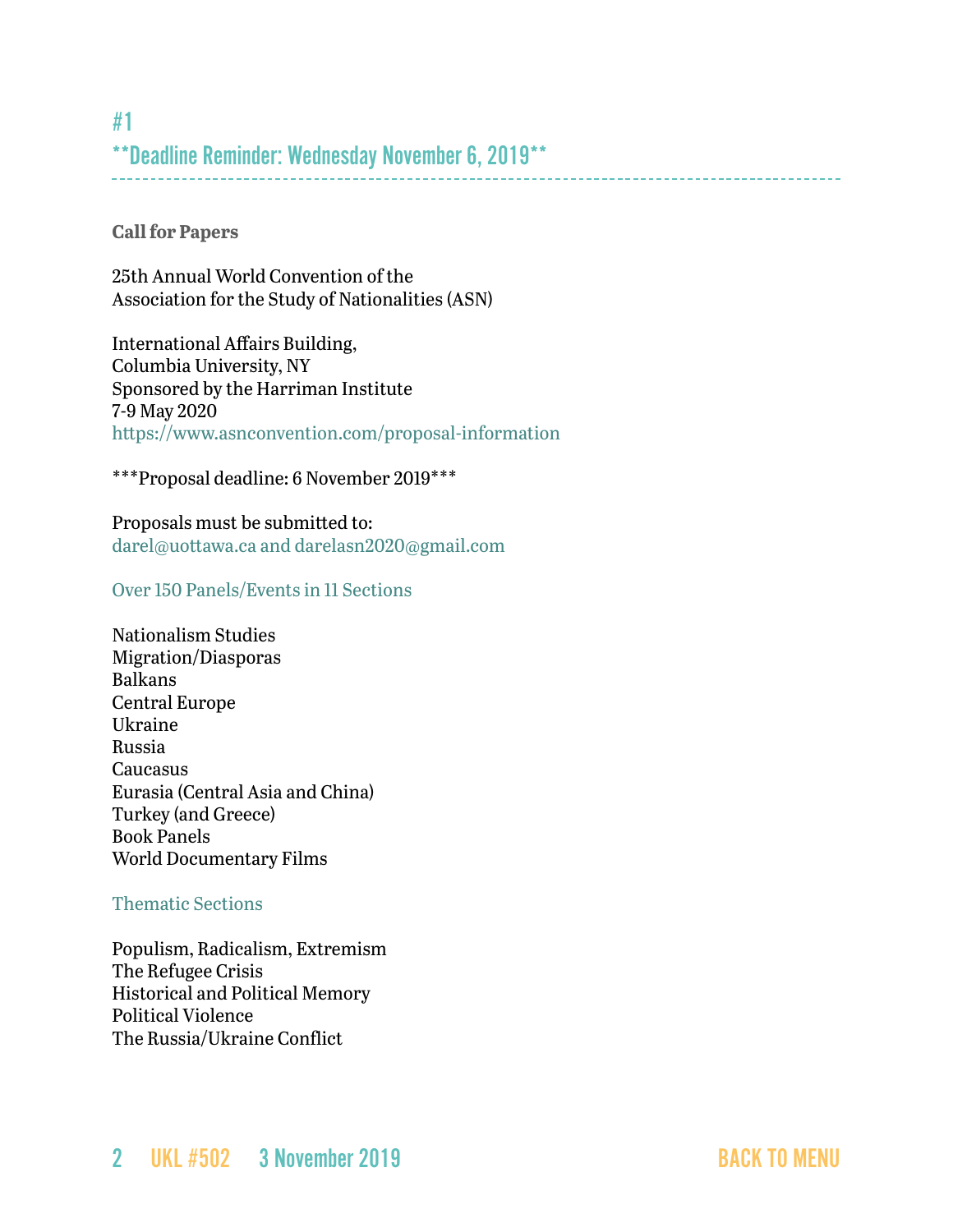#### [ASN Awards](https://www.asnconvention.com/asn-awards)

Best Doctoral Papers Best World Documentary Film Best Book on Nationalism Best Article in Nationalities Papers Best Field Work Photos

The ASN World Convention, which annually brings 750+ scholars from 50+ countries to Columbia University, welcomes proposals on a wide range of topics related to nationalism, national identity, ethnicity, race, conflict and migration in regional sections of Central, Southern and Eastern Europe or cross-regional sections on nationalism and migration/ diasporas.

In addition to the thematic sections on populism/radicalism, refugees, memory, violence and the Russia/Ukraine conflict, popular themes over the years have included gender, language, religion, EU integration/exit, security, nation-building, energy politics, parties and elections, youth, media, and civil society.

Disciplines represented include political science, history, anthropology, sociology, international studies, security studies, area studies, economics, geography, literature, and other fields of humanities and social sciences.

Prospective applicants can get a sense of the large thematic scope of ASN Convention papers and presentations by looking at the 2019 Final Program.

The ASN scholarly journal Nationalities Papers is now published by Cambridge University Press. The ASN 2020 Convention Opening Reception will celebrate this new partnership between ASN and Cambridge University Press.

#### [Proposal Forms](https://www.asnconvention.com/proposals)

Paper Proposal Panel Proposal Roundtable Proposal Documentary Film Proposal Book Panel Proposal Discussant Proposal

To send a proposal, download the relevant form above, send it to [darel@uottawa.](mailto:darel@uottawa.ca) [ca](mailto:darel@uottawa.ca) and [darelasn2020@gmail.com](mailto:darelasn2020@gmail.com), and fill out a [Fact Sheet o](https://www.surveymonkey.com/r/asn2020)nline.

Applicants can be considered for only one paper (included either in a paper proposal or a panel proposal) and appear in a maximum of two proposals (paper, panel or roundtable).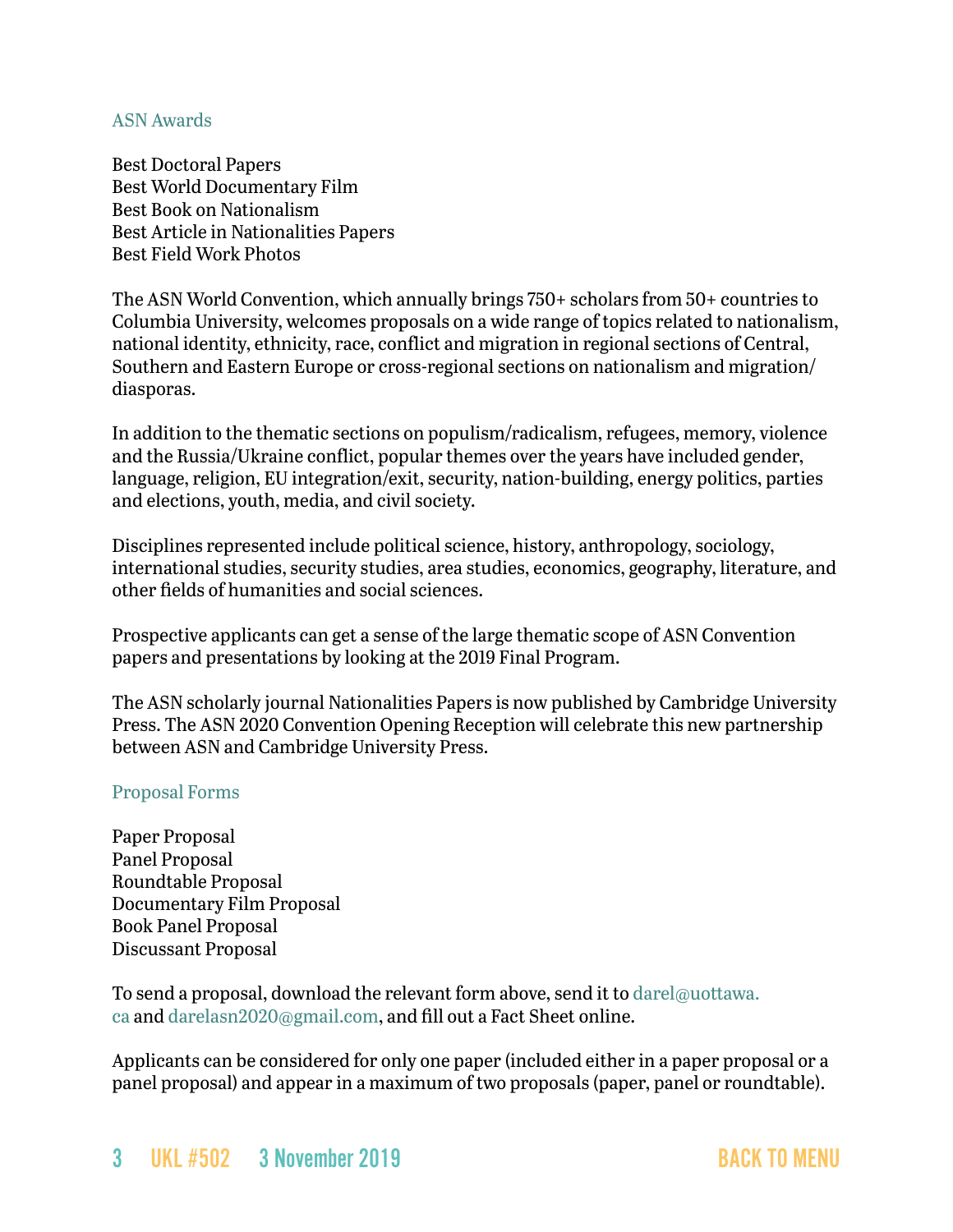An exception is made for book panels or films, although applicants can only be on one book panel proposal.

Applicants whose proposals is accepted are responsible for covering all travel and accommodation costs. *ASN has no funding available for panelists.*

The receipt of all proposals will be acknowledged electronically, with some delay during deadline week, due to the high volume of proposals.

An international Program Committee is entrusted with the selection of proposals. Most applicants will be notified between January and February 2020.

Practical information on the Convention, including registration costs, will be communicated in January 2020.

Publishers and companies wishing to exhibit at the Convention or advertise in the Convention printed program can contact ASN Executive Director Ryan Kreider at [rk2780@columbia.edu](mailto:rk2780@columbia.edu).

For practical questions on the Convention, please contact ASN Executive Director Ryan Kreider at [rk2780@columbia.edu.](mailto:rk2780@columbia.edu)

The ASN website is at [http://nationalities.org](http://nationalities.org/) The ASN Convention website is at [http://asnconvention.com](http://asnconvention.com/) To follow us on Facebook, go to<https://www.facebook.com/Nationalities> To follow us on Twitter, go to [@asn\\_org](https://twitter.com/ASN_Org?lang=en)

We very much look forward to receiving your proposal!

Dominique Arel, ASN Convention Director Agathe Dudzinski, ASN Convention Assistant Director Lisa Koriouchkina, ASN Communications Director Ceren Belge, Evgeny Finkel, Tamara Pavasović Trošt, Program Committee Associate **Directors** On behalf of the ASN Convention Program Committee

*Deadline for proposals: 6 November 2019 (to be sent to both [darel@uottawa.](mailto:darel@uottawa.ca) [ca](mailto:darel@uottawa.ca)  AND [darelasn2020@gmail.com](mailto:darelasn2020@gmail.com) in a single attachment).*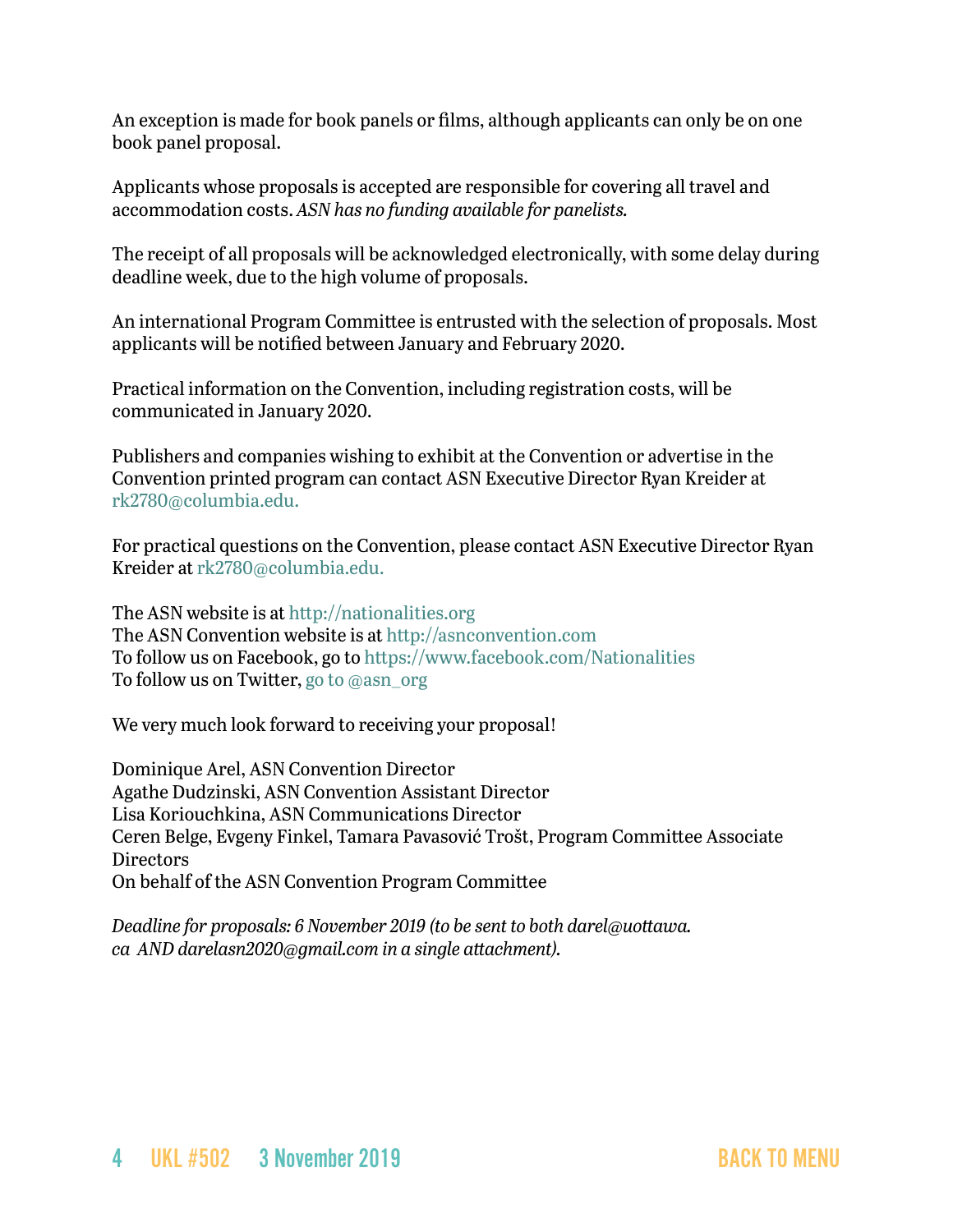# <span id="page-4-0"></span>#2 15th Annual Danyliw Research Seminar on Contemporary Ukraine

Chair of Ukrainian Studies, University of Ottawa, Canada Desmarais Hall 12102 7-9 November 2019 <https://www.danyliwseminar.com/program-2019>

**Thursday 7 November**

The Holocaust in Ukraine: Perpetration and Rescue

9.00-10.30 AM

Moderators: Daria Mattingly (U of Cambridge, UK, dm628@cam.ac.uk) and Mayhill Fowler (Stetson U, US, mfowler1974@gmail.com)

Marta Havryshko (Krypiakevych Institute, Ukraine, havryshko@gmail.com) *Local Perpetrators of Sexual Assaults against Jewish Women during the Holocaust in Ukraine*

Raisa Ostapenko (Sorbonne U, France, raisa.s.ostapenko@gmail.com) *To Risk One's Life for Another: The Moral Psychology behind Rescuing Jews during the Holocaust in Occupied Ukraine*

Coffee Break

Civil Society during the Crimean Annexation and the Donbas War

11.00 AM-12.30 PM

Moderator: Ioulia Shukan (U Paris Nanterre, France, ioulia.shukan@gmail.com) Discussant: Natalia Stepaniuk (U of Ottawa, Canada, natalia.stepaniuk@gmail.com)

Elmira Muratova (Taurida National U, Crimea, Ukraine, murelmira@gmail.com) *Gender in Crisis: Women and "Crimean Solidarity" during the 2014 Annexation*

Olena Andriushchenko (Open TV, Dnipro, Ukraine, anlena05@gmail.com) Nick Kupensky (US Air Force Academy, nick.kupensky@gmail.com *The Outpost of Ukraine: The Role of Dnipro in the War in Donbas*

12.30-1.30 PM

Lunch Break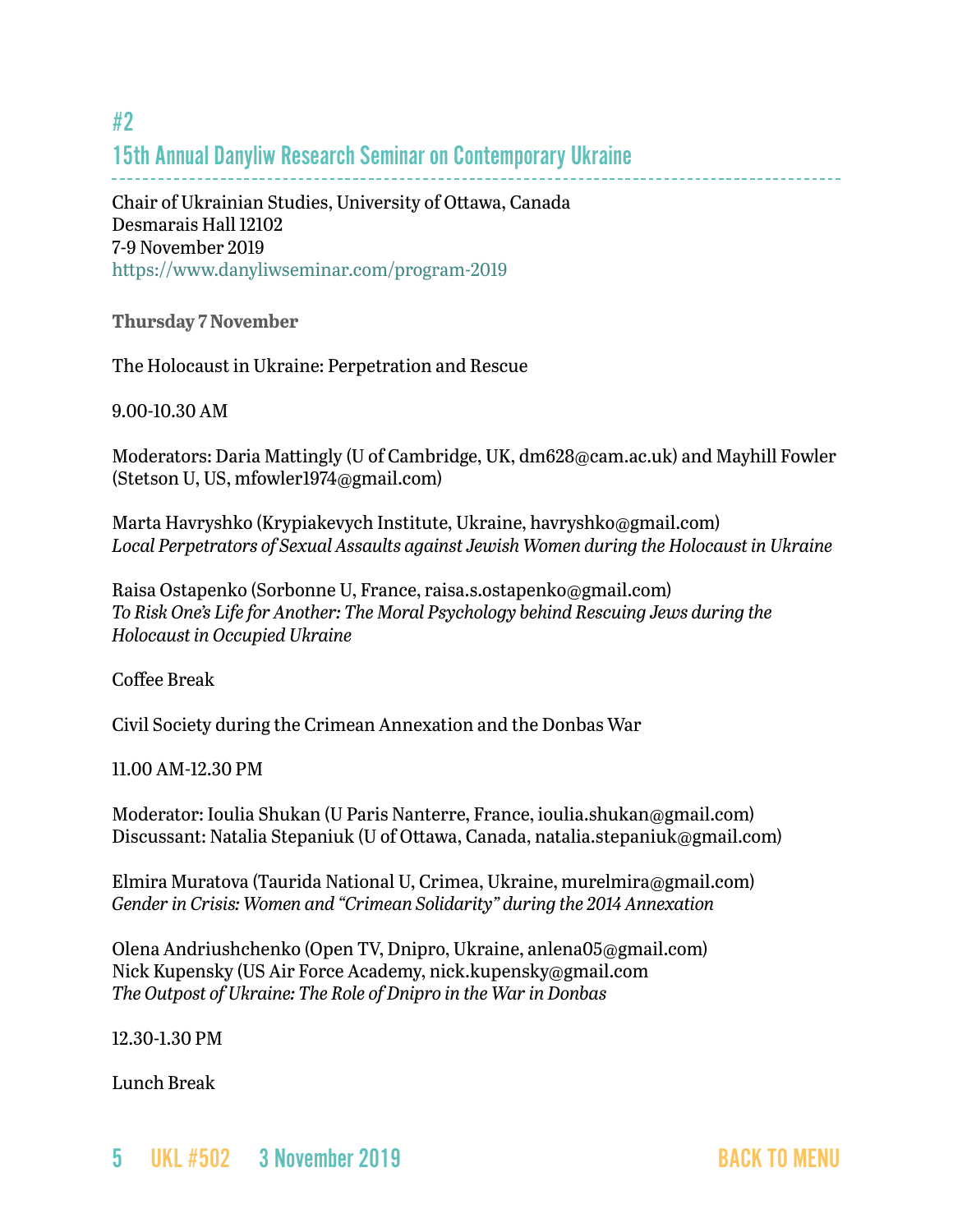New Methods in the Study of the Russia-Ukraine Conflict

1.30-3.15 PM

Moderators: Oxana Shevel (Tufts U, US, oxana.shevel@tufts.edu) and Dominique Arel (U of Ottawa, Canada, darel@uottawa.ca)

Jakob Hauter (U College London, UK, jakob.hauter@bath.edu) *How the War Began: Process Tracing, Open Source Intelligence Analysis and Conflict Escalation in the Donbas*

Khrystyna Holynska (Kyiv School of Economics, Ukraine, cholynska@kse.org.ua) and Stephan de Spiegeleire (The Hague Centre for Strategic Studies, Netherlands, sdspieg@ gmail.com) *The RuBase Project: A New Tool to Study Russia's Coercion towards Ukraine*

Coffee Break

3.45-4.30 PM

The Facts of Life in Donbas

Moderator: Ioulia Shukan (U Paris Nanterre, France, ioulia.shukan@gmail.com)

Oksana Mikheieva (Ukrainian Catholic U, Ukraine, mikheieva@ucu.edu.ua) *The Impact of the Non-Recognition by Ukraine of Civil Documents in the Donbas Uncontrolled Territories*

4.30-5.30 PM

Ukrainian Studies in North America, 1960s-1980s: A Conversation with Paul Robert Magosci

Moderator: Dominique Arel (U of Ottawa, Canada, darel@uottawa.ca)

Paul Robert Magocsi (U of Toronto, Canada) *Author of* On Becoming a Ukrainianist

Short Break

5.45-7.00 PM

The Danyliw Foundation and the Danyliw Seminar (2005-2019)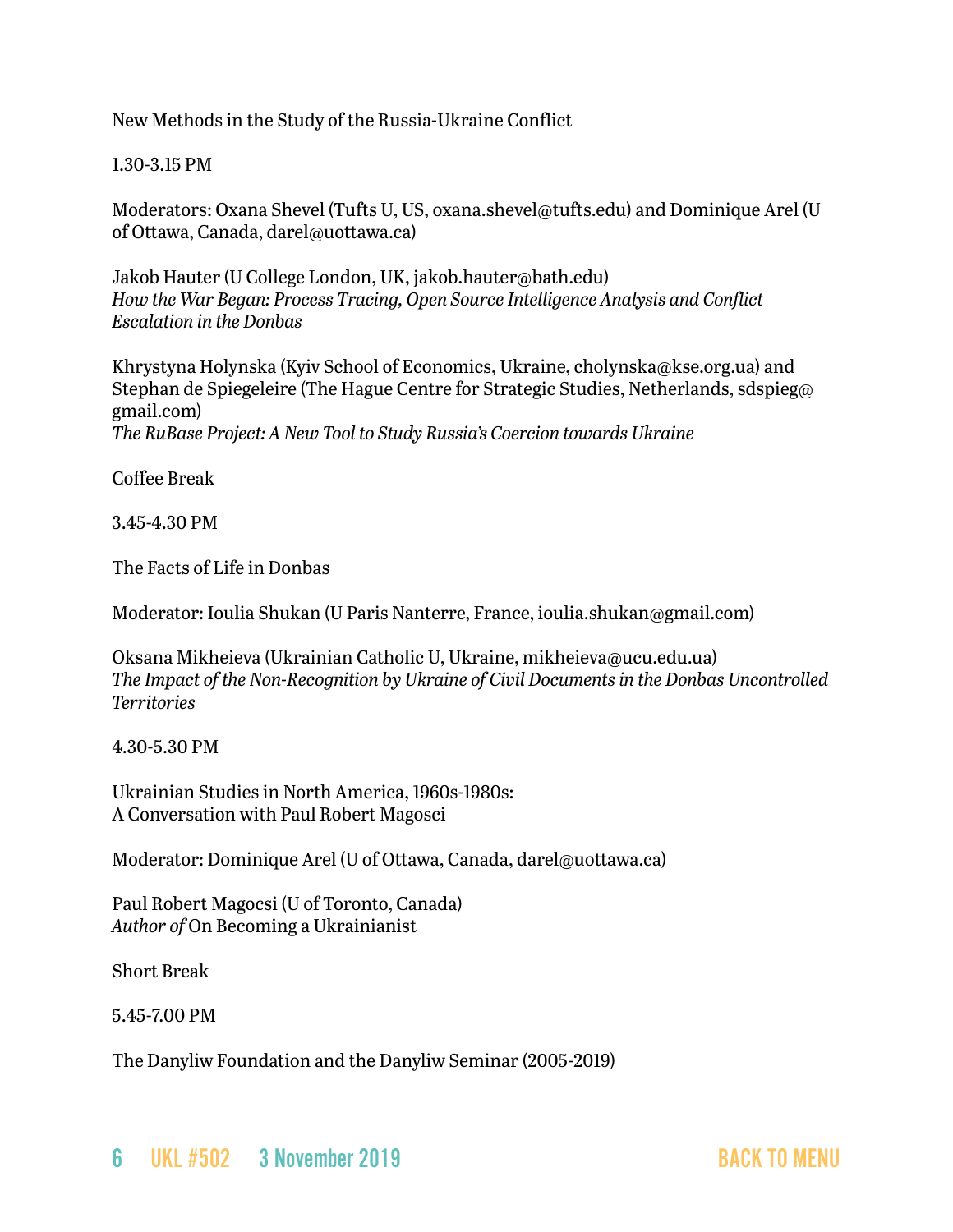*A conversation on the origins of the Foundation and the evolution of the Danyliw Seminar in the past 15 years*

Moderator: Dominique Arel Participants: Mayhill Fowler, Daria Mattingly, Oxana Shevel, Ioulia Shukan

Guest: Andrew Danyliw (Director, Danyliw Foundation, Toronto)

**Friday 8 November**

New Archival Evidence on Mass Violence in Ukrainian History

9.00-9.45 AM

Moderator: Daria Mattingly (U of Cambridge, UK, dm628@cam.ac.uk)

Artem Kharchenko (Center for Interethnic Relations, Ukraine, 81archi19@gmail.com) *Educators and Inmates: Orphanages in Soviet Ukraine during the Holodomor* 

9.45-10.30 AM

Moderator: Mayhill Fowler (Stetson U, US, mfowler1974@gmail.com)

Andriy Kohut (Director, SBU State Archive, Ukraine, andriy@kohut.in.ua) *Operation "Zapad" ("West"): The Forcible Deportations of Ukrainians as an Instrument of Soviet Counterinsurgency*

Coffee Break

Researching the Holodomor: A Conversation with Anne Applebaum

11.00 AM-12.30 PM

Moderators: Daria Mattingly (U of Cambridge, UK, dm628@cam.ac.uk) and Mayhill Fowler (Stetson U, US, mfowler1974@gmail.com)

Anne Applebaum (LSE, UK/Washington Post) *Author of* Red Famine—Stalin's War on Ukraine

Lunch

Chronicling Maidan and the Donbas War: A Conversation with Mychailo Wynnyckyj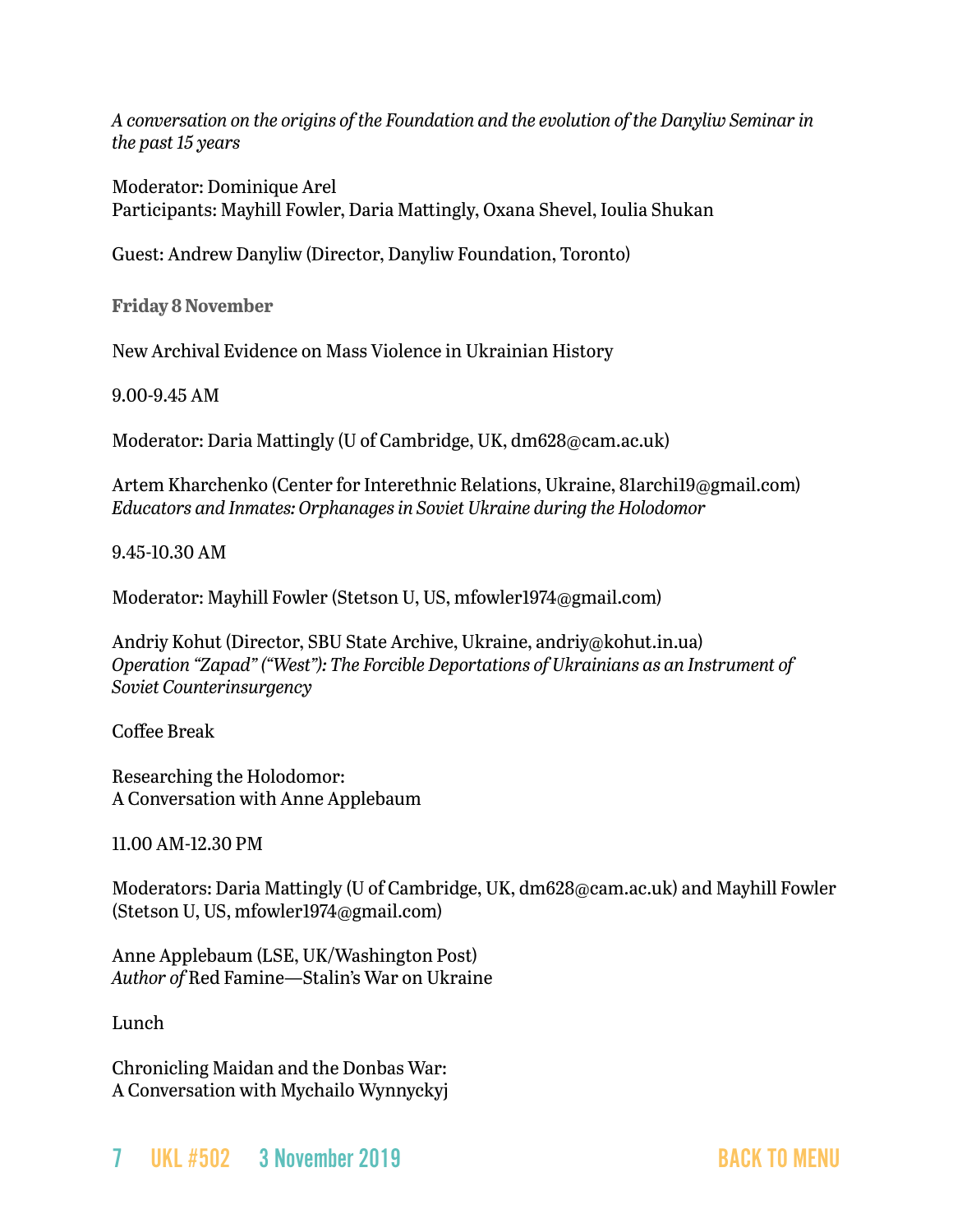1.30-3.00 PM

Moderators: Ioulia Shukan (U Paris Nanterre, France, ioulia.shukan@gmail.com) and Dominique Arel (U of Ottawa, Canada, darel@uottawa.ca)

Mychailo Wynnyckyj (U Kyïv Mohyla Academy, mychailo@ukma.edu.ua) Author of *Ukraine's Maidan, Russia's War: A Chronicle and Analysis of the Revolution of Dignity*

Coffee Break

Historical Memory in Eastern Ukraine since Maidan

3.30-5.00 PM

Moderator: Oxana Shevel (Tufts U, US, oxana.shevel@tufts.edu)

Ursula Wooley (U College London, UK, ursula.woolley.16@ucl.ac.uk) *Dnipro(petrovs'k): Discourses of Public History and Historical Politics (2012-2019)* 

Iuliia Skubytska (Internews Ukraine, iuliiask@sas.upenn.edu) *Defending the Right to Remember: Eastern Ukrainians and the Politics of De-Communization*

**Saturday 9 November**

History and Culture in Soviet Ukraine

9.00-9.45 AM

Moderator: Mayhill Fowler (Stetson U, US, mfowler1974@gmail.com)

Nataliia Otrishchenko (Center for Urban History, Ukraine, n.otrishchenko@lvivcenter. org) *Architects and the Visions of Urban Development in Late Soviet Lviv*

9.45-10.30 AM

Moderator: Daria Mattingly (U of Cambridge, UK, dm628@cam.ac.uk)

Mayhill Fowler (Stetson U, US, mfowler1974@gmail.com) *Soviet Ghosts: The Former Theater of the Soviet Army in Lviv and Post-Socialism as a Crisis of Infrastructure*

Coffee Break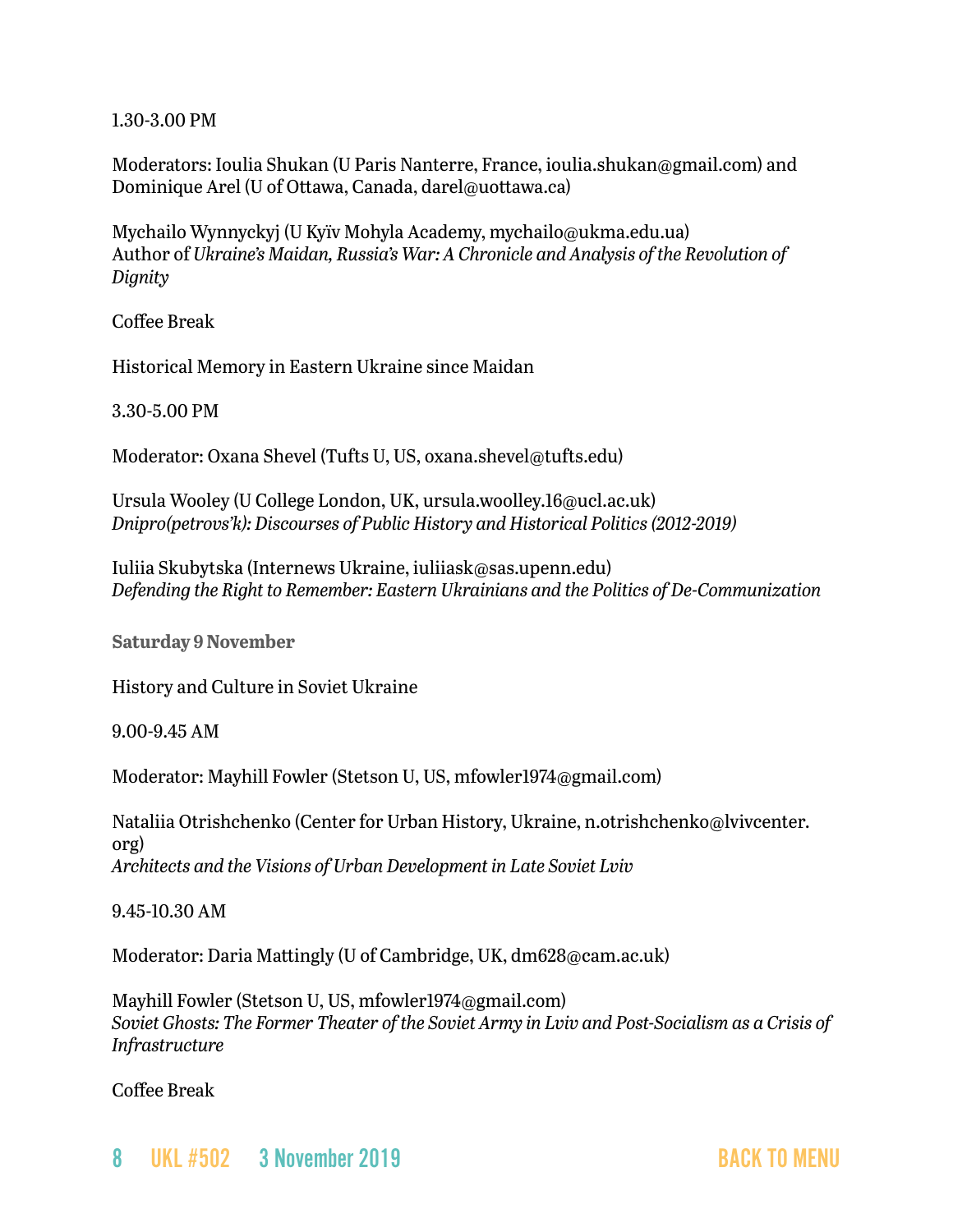## 11.00 AM-12.30 PM

The Cold War and the Ukrainian Diaspora

Moderators: Ioulia Shukan (U Paris Nanterre, France, ioulia.shukan@gmail.com) and Oxana Shevel Tufts U, US, oxana.shevel@tufts.edu)

Markian Dobczansky (Columbia U, US, markian.dobczansky@gmail.com) *Cold War and the Fate of Ukrainian Culture*

Simone Bellezza (U of Naples, Italy, sabellezza@gmail.com *The Formation of a Transnational Diasporic Belonging in the Ukrainian Emigration*

Lunch

Societal Change

1.30-2.15 PM

Moderator: Dominique Arel (U of Ottawa, Canada, darel@uottawa.ca)

Anna Vozna (U of British Columbia, Canada, annavozna@email.arizona.edu) *Reasons for Success and Failure of the Revitalization of Ukrainian in Eastern Ukraine*

2.15-3.00 PM

Moderator: Oxana Shevel (Tufts U, US, oxana.shevel@tufts.edu)

Discussant: Oleh Havrylyshyn (Carleton U, Canada, olehhavrylyshyn@cunet.carleton.ca)

Oksana Huss (Leiden U, Netherlands, oksanahuss@gmail.com) *Civil Society against Corruption in Ukraine*

## <span id="page-8-0"></span>#3

Kule Doctoral Scholarships on Ukraine

Chair of Ukrainian Studies, University of Ottawa

Application Deadline: 1 February 2020 (International & Canadian Students) <https://www.chairukr.com/kule-doctoral-scholarships>

The Chair of Ukrainian Studies at the University of Ottawa, the only research unit outside of Ukraine predominantly devoted to the study of contemporary Ukraine, is announcing a new competition of the Drs. Peter and Doris Kule Doctoral Scholarships on Contemporary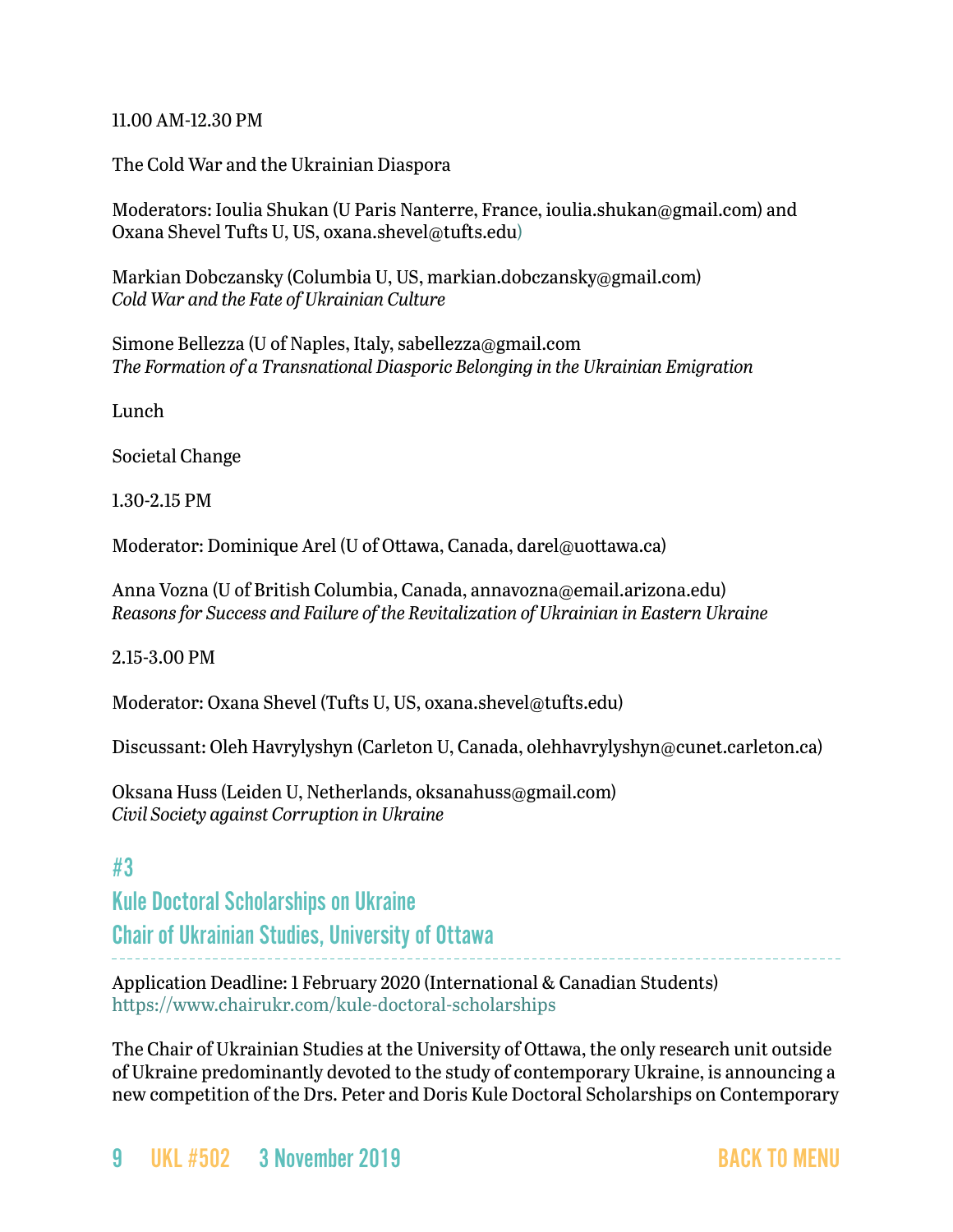Ukraine. The Scholarships will consist of an annual award of \$25,000, with all tuition waived, for four years (with the possibility of adding a fifth year).

The Scholarships were made possible by a generous donation of \$500,000 by the Kule family, matched by the University of Ottawa. Drs. Peter and Doris Kule, from Edmonton, have endowed several chairs and research centres in Canada, and their exceptional contributions to education, predominantly in Ukrainian Studies, has recently been celebrated in the book Champions of Philanthrophy: Peter and Doris Kule and their Endowments.

Students with a primary interest in contemporary Ukraine applying to, or enrolled in, a doctoral program at the University of Ottawa in political science, sociology and anthropology, or in fields related with the research interests of the Chair of Ukrainian Studies, can apply for a Scholarship. The competition is open to international and Canadian students.

The application for the Kule Scholarship must include a 1000 word research proposal, two letters of recommendation (sent separately by the referees), and a CV and be mailed to Dominique Arel, School of Political Studies, Faculty of Social Sciences Building, Room, 7067, University of Ottawa, 120 University St., Ottawa ON K1N 6N5, Canada. Applications will be considered only after the applicant has completed an application to the relevant doctoral program at the University of Ottawa. Consideration of applications will begin on 1 February 2020 and will continue until the award is announced. The University of Ottawa is a bilingual university and applicants must have a certain oral and reading command of French. Specific requirements vary across departments.

Students interested in applying for the Scholarships beginning in the academic year 2020 2021 are invited to contact Dominique Arel ([darel@uottawa.ca\)](mailto:darel@uottawa.ca), Chairholder, Chair of Ukrainian Studies, and visit our web site [www.chairukr.com](http://www.chairukr.com).

## <span id="page-9-0"></span>#4

A Presidential Loathing for Ukraine is at the Heart of the Impeachment Inquiry

By Greg Jaffe and Josh Dawsey Washington Post, 2 November 2019 <https://wapo.st/2oHGyP5>

Three of President Trump's top advisers met with him in the Oval Office in May, determined to convince him that the new Ukrainian leader was an ally deserving of U.S. support.

They had barely begun their pitch when Trump unloaded on them, according to current and former U.S. officials familiar with the meeting. In Trump's mind, the officials said,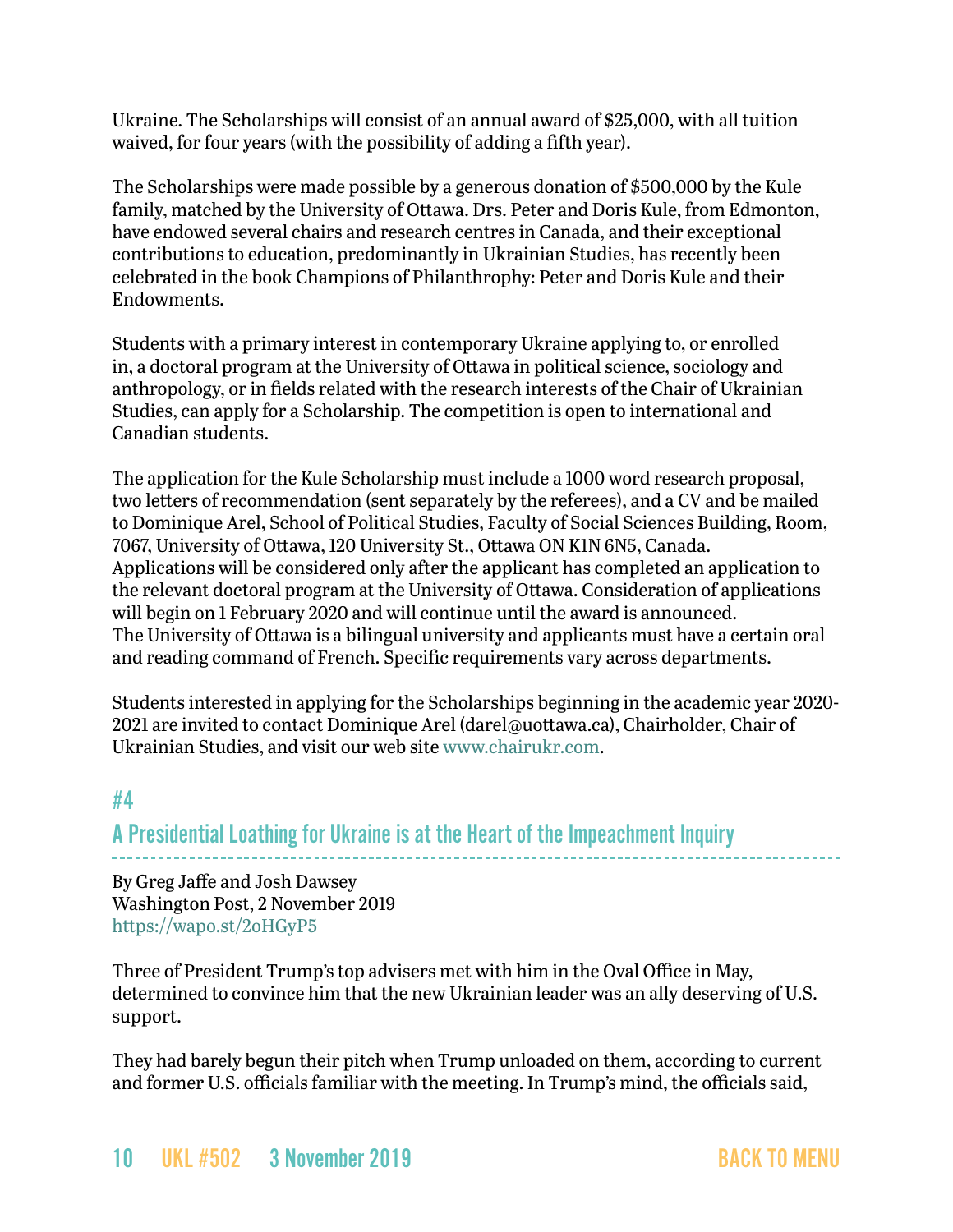Ukraine's entire leadership had colluded with the Democrats to undermine his 2016 presidential campaign.

"They tried to take me down," Trump railed.

Energy Secretary Rick Perry, the senior member of the group, assured Trump that the new Ukrainian president was different — a reformer in Trump's mold who had even quoted President Ronald Reagan in his inaugural address, for which the three advisers had been present.

But the harder they pushed in the Oval Office, the more Trump resisted.

"They are horrible, corrupt people," Trump told them.

So far, a dozen witnesses have testified before House lawmakers since the closed-door impeachment inquiry began a month ago. One theme that runs through almost all of their accounts is Trump's unyielding loathing of Ukraine, which dates to his earliest days in the White House.

"We could never quite understand it," a former senior White House official said of Trump's view of the former Soviet republic, also saying that much of it stemmed from the president's embrace of conspiracy theories. "There were accusations that they had somehow worked with the Clinton campaign. There were accusations they'd hurt him. He just hated Ukraine."

White House officials did not respond to requests for comment.

Trump's animosity to Ukraine ran so deep and was so resistant to the typical foreign policy entreaties about the need to stand by allies that senior officials involved in Ukraine policy concluded that the only way to overcome it was to set up an Oval Office meeting with Trump and Ukrainian President Volodymyr Zelensky.

"I would like for you to do us a favor," Trump told Zelensky, according to a transcript of the call.

The roots of that request trace back to the earliest days of the Trump presidency, when Zelensky was still a Ukrainian sitcom actor and Trump's top foreign policy advisers were trying to make sense of Trump's distaste for Kyiv and map out a Ukraine policy.

In the fall of 2017, Trump was set to meet with then-Ukrainian President Petro Poroshenko at the United Nations in New York. At the time, U.S. officials were working to convince Trump that Ukraine, locked in a long war with Russian-backed forces, was worthy of American support.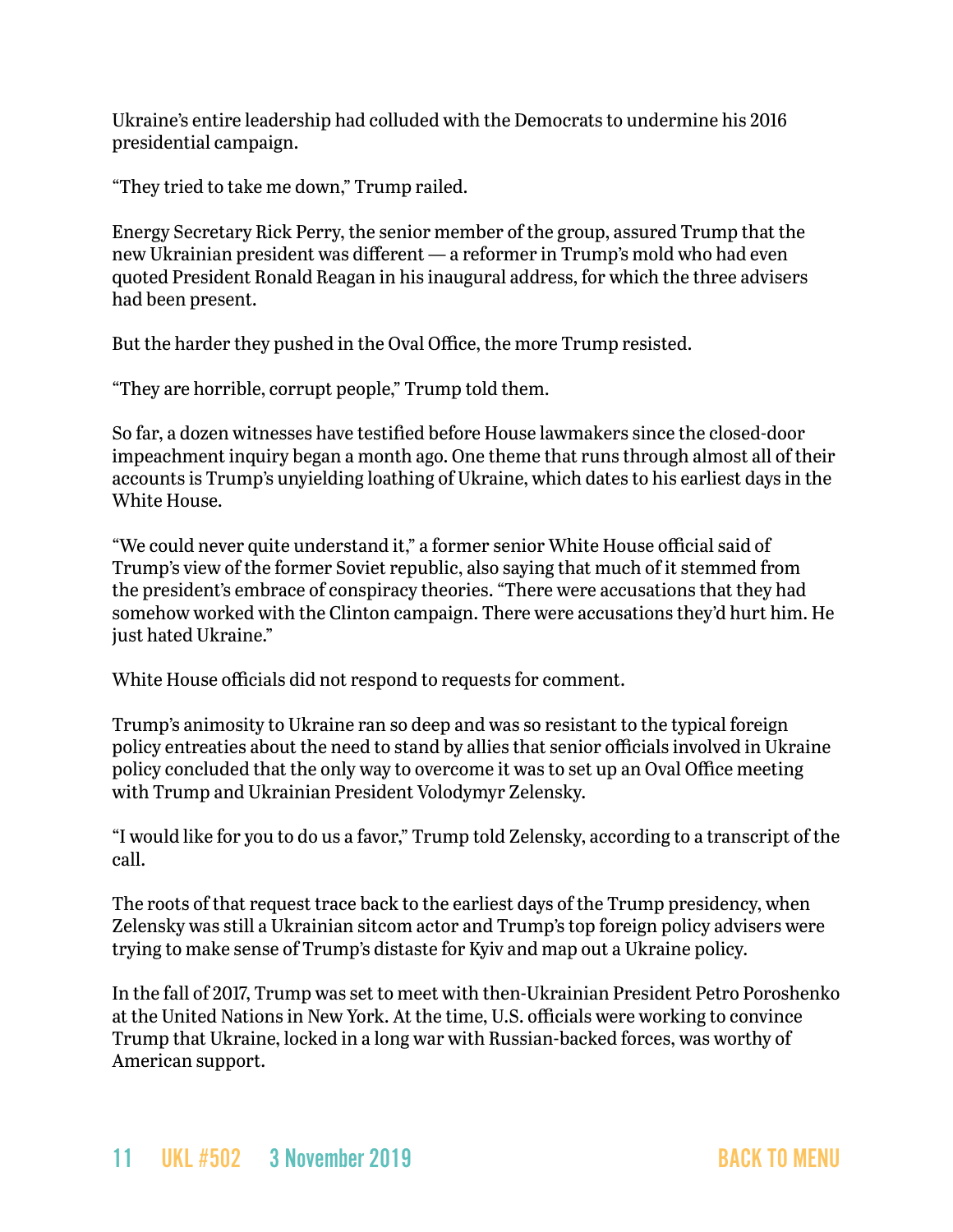Then-Secretary of State Rex Tillerson told Volker that he would have about 45 seconds to brief Trump ahead of his meeting with Poroshenko. If Trump was interested in learning more, Tillerson said, the president would ask questions. Volker rushed through his pitch, according to former U.S. officials who, like others, spoke on the condition of anonymity to discuss sensitive diplomatic topics.

Trump then peppered Volker with his negative views of Ukraine, suggesting that it wasn't a "real country," that it had always been a part of Russia, and that it was "totally corrupt."

Inside the administration, Trump's top advisers debated the origins of his ill-feeling. Some argued that Trump saw Ukraine as an impediment to better U.S. relations with Russian President Vladimir Putin, who was angry about U.S. sanctions imposed on Moscow for its annexation of Crimea and for the Kremlin's ongoing support of pro-Russian separatists in eastern Ukraine.

At the time of Trump's U.N. meeting with Poroshenko, U.S. officials were debating whether to sell antitank weapons to the Ukrainians. In the previous administration, President Barack Obama had decided against the sale, worrying that it would make the conflict bloodier.

Trump's entire national security Cabinet unanimously supported it. But Trump hesitated. "He kept saying it ... wasn't worth pissing off Russia and what a bad country Ukraine was," said the former senior White House official.

Trump told his top advisers that "everyone" was telling him not to do it because it would anger Russia, the former official said. In fact, his entire team was advising the opposite. After months of delay, Trump approved the sale of the weapons in December 2017. His skepticism and dislike of Ukraine, though, did not abate but, if anything, seemed to deepen over time, U.S. officials said.

Some advisers, such as Lt. Col. Alexander Vindman, who oversaw Ukraine policy on the National Security Council, told lawmakers that "outside influencers were promoting a false narrative of Ukraine" to Trump that was "harmful to U.S. government policy." Others wondered whether the president's disdain had to do with his well-known dislike of all U.S. foreign aid.

Ukraine was weak, war-torn and desperate for U.S. support. It had little to offer Trump, whose foreign policy focus was reversing the U.S. trade deficit.

Sondland, a Trump campaign donor turned diplomat, blamed Giuliani, who had publicly accused Ukraine of corruption and interference in the 2016 election, for the hardening of Trump's views. And he viewed Giuliani as key to reversing Trump's hostility.

"It was apparent to all of us that the key to changing the president's mind on Ukraine was Mr. Giuliani," Sondland told lawmakers in October.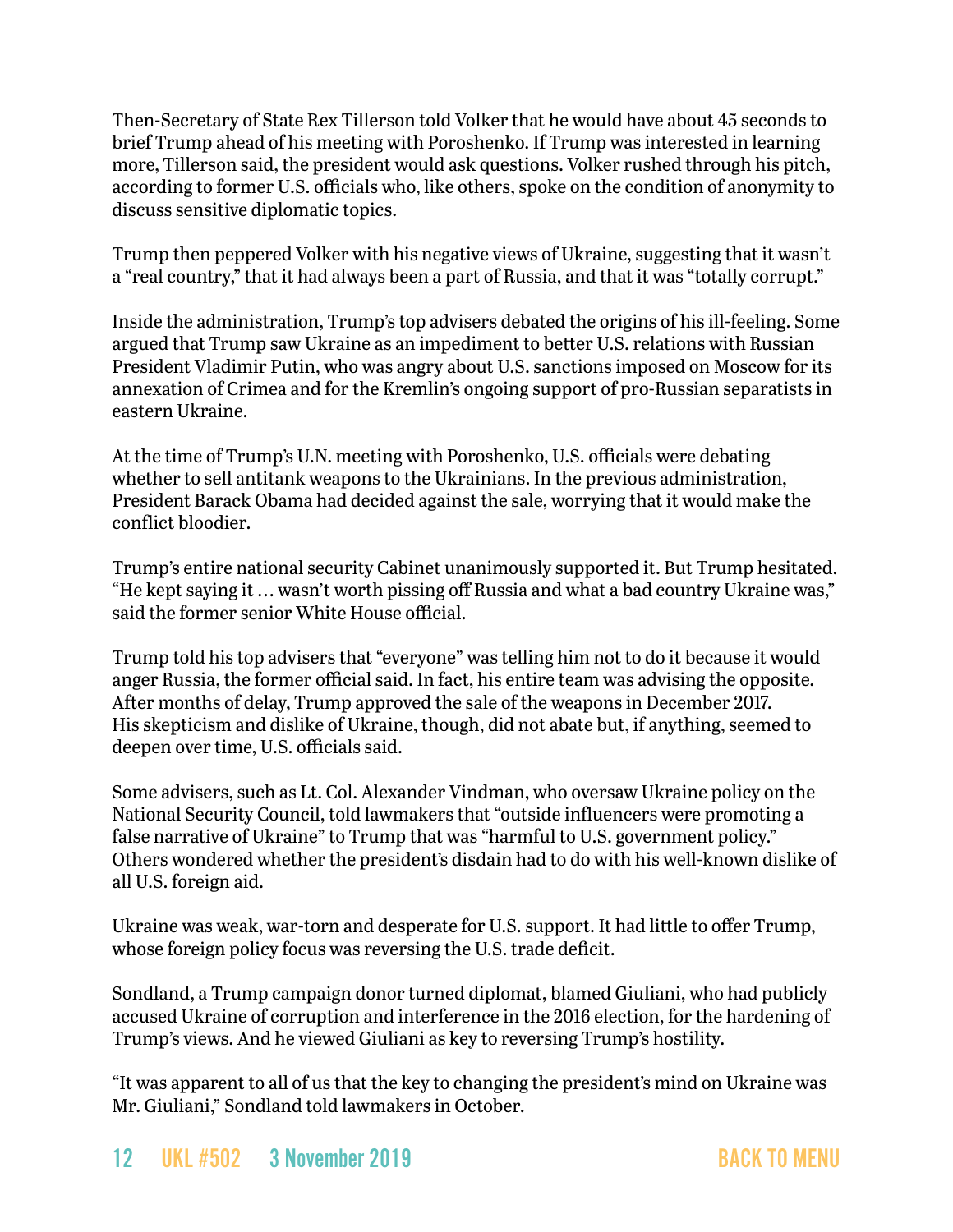U.S. officials were also at odds over how best to convince Trump of Ukraine's importance to U.S. policy. Ambassador William B. Taylor Jr., the acting chief U.S. diplomat in Kyiv, and many longtime foreign officials made an argument that was based on values and the principle of support for the international order. In testimony to House lawmakers, Taylor noted that by its assault on Ukraine's sovereignty, Russia had "violated countless treaties" and "dismissed all the principles that have kept the peace and contributed to prosperity in Europe since World War II."

In Congress, Republicans and Democrats cast support for Ukraine as a defense of American democratic principles. Ukraine was a fragile democracy battling both internal corruption and its powerful neighbor.

None of those lofty arguments worked with Trump. "Many Americans feel strongly about supporting Ukraine because it's the little guy and is fighting for values we consider fundamentally American," said Molly Montgomery, who served on Vice President Pence's staff and now works for the Albright Stonebridge Group. "But it's clear that Trump doesn't share that empathy. He's more attracted generally to the powerful party in any dispute."

Since his first days in office, Trump has made clear that he has little patience for alliances or anything that commits the United States to defending a weaker ally. He has repeatedly questioned the utility of NATO and harangued Europeans for not contributing more to the common defense. U.S. officials describe Trump's mind-set as short term and transactional. Instead of looking for allies, Trump is forever in search of a deal, they say.

This was the impulse that led him to see what he could squeeze out of the Ukrainians in exchange for an Oval Office meeting, officials said.

"The whole episode is sadly unsurprising," said a senior U.S. official familiar with U.S. policy on Ukraine. "It's the epitome of impulsive, self-serving decision-making at the top that has undermined American power."

In the end, most U.S. officials agreed that Trump's anger with Ukraine, like many of his grievances, was connected with the 2016 election and his feeling that Ukraine was responsible for the humiliating fall of Paul Manafort, Trump's former campaign chairman. Trump's hatred, they concluded, was ingrained, irrational and possibly irreversible.

"Ukraine has always been problematic, from Day One," Sen. Lindsey O. Graham (R-S.C.), a close Trump ally and Russia hawk, said in an interview. "He's heard a lot about Ukraine from a lot of people."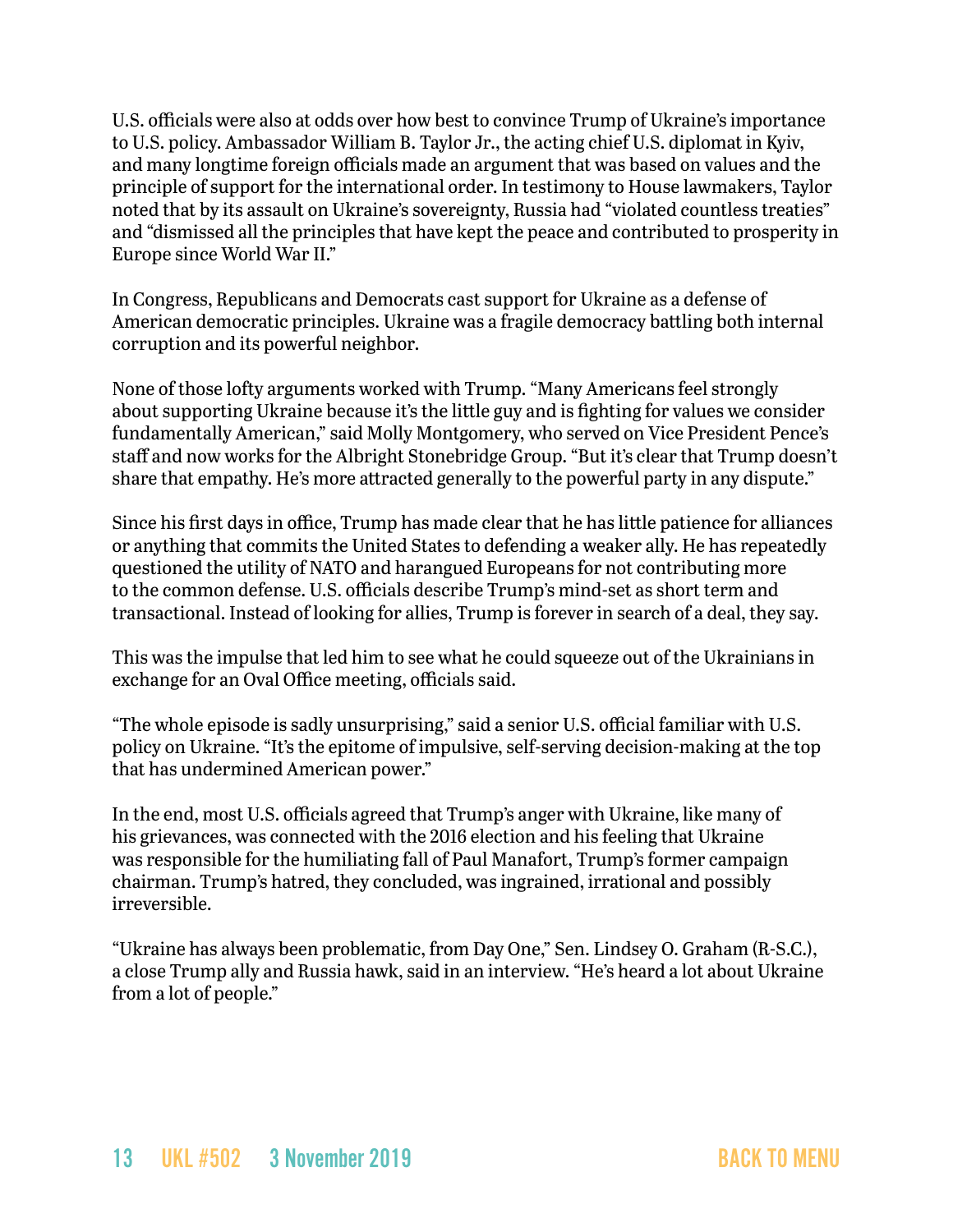# <span id="page-13-0"></span>#5 Mueller Documents: Manafort Pushed Ukraine Hack Theory

By Eric Tucker, Mike Balsamo, and Jonathan Lemire Associated Press, 3 November 2019 <https://bit.ly/2pEc9RZ>

During the 2016 presidential campaign, Trump campaign chairman Paul Manafort pushed the idea that Ukraine, not Russia, was behind the hack of the Democratic National Committee servers, Manafort's deputy told investigators during the special counsel's Russia probe. The unsubstantiated theory, advanced by President Donald Trump even after he took office, would later help trigger the impeachment inquiry now consuming the White House.

Notes from an FBI interview were released Saturday after lawsuits by BuzzFeed News and CNN led to public access to hundreds of pages of documents from special counsel Robert Mueller's investigation. The documents included summaries of interviews with other figures from the Mueller probe, including Trump's former personal lawyer, Michael Cohen.

Information related to Ukraine took on renewed interest after calls for impeachment based on efforts by the president and his administration to pressure Ukraine to investigate Democrat Joe Biden. Trump, when speaking with Ukraine's new president in July, asked about the DNC servers in the same phone call in which he pushed for an investigation into Biden.

Manafort speculated about Ukraine's responsibility as the campaign sought to capitalize on DNC email disclosures and as Trump associates discussed how they could get hold of the material themselves, deputy campaign chairman Rick Gates told investigators, according to a summary of one of his interviews.

Gates said Manafort's assertion that Ukraine might have done it echoed the position of Konstantin Kilimnik, a Manafort business associate who had also speculated that the hack could have been carried out by Russian operatives in Ukraine. U.S. authorities have assessed that Kilimnik, who was also charged in Mueller's investigation, has ties to Russian intelligence. American intelligence agencies have determined that Russia was behind the hack, and Mueller's team indicted 12 Russian agents in connection with the intrusion.

Gates also said the campaign believed that Michael Flynn, who later became Trump's first national security adviser, would be in the best position to obtain Hillary Clinton's missing emails because of his Russia connections. Flynn said he could use his intelligence sources to obtain the emails and was "adamant that Russians did not carry out the hack" because he believed that the U.S. intelligence community couldn't have figured out the source,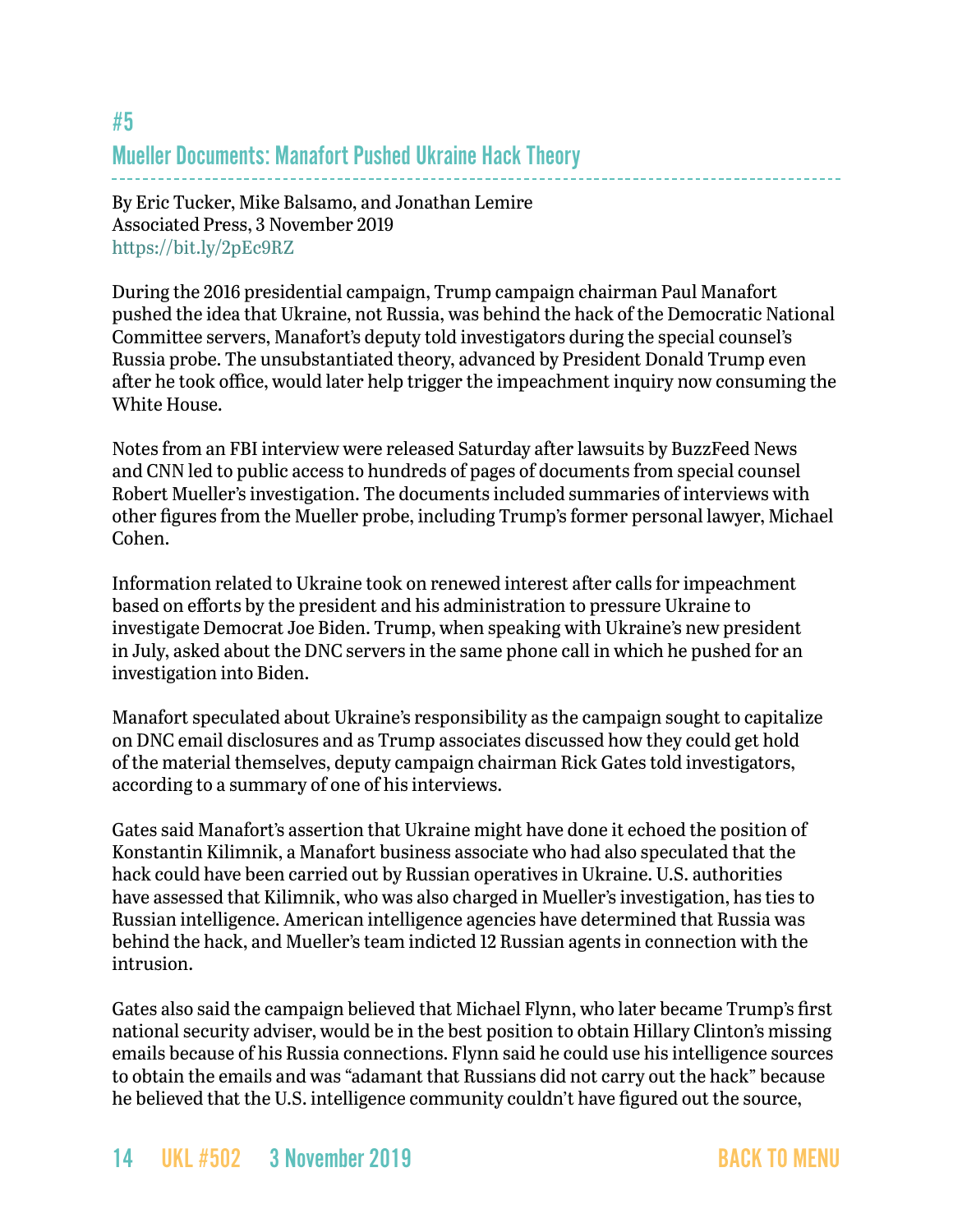according to the agent's notes. Flynn later pleaded guilty to lying to the FBI about his contacts with the Russian ambassador.

Mueller's investigation concluded in March with a report that found insufficient evidence to establish a criminal conspiracy between Russia and the Trump campaign to sway the 2016 presidential election. The report also examined multiple episodes in which Trump sought to seize control of the Russia probe but did not conclude one way or the other about whether the president had illegally obstructed justice. Attorney General William Barr ultimately concluded that the president had not committed a crime.

Gates worked with Manafort in a lucrative international political consulting business that included Ukraine and later testified against him. Gates pleaded guilty last year in Mueller's investigation and has been one of the government's key cooperators. He has yet to be sentenced as he continues working with investigators. Manafort was sentenced to more than seven years in prison, in part for financial crimes arising from his Ukraine work.

During his interviews with investigators, Gates said that Donald Trump Jr. would ask where the hacked emails were during family meetings in the summer of 2016. Gates recalled that other key campaign aides, including future Attorney General Jeff Sessions, Trump son-in-law Jared Kushner and Flynn, also "expressed interest in obtaining the emails as well," according to an agent's written summary of one interview. The identity of one of the people who expressed interest in the emails is blanked out.

One time on the campaign aircraft, Gates told the FBI, candidate Trump said "get the emails." Gates also said that another point, Trump told him that more leaks were coming, though the heavily redacted documents do not indicate how Trump knew that.

Gates also described conversations with the chairman of the Republican National Committee, Reince Priebus, who later entered the White House as the first chief of staff. Gates described the RNC as energized by the emails and said that though Trump and Kushner were initially skeptical about cooperating with the RNC, "the WikiLeaks issue was a turning point," the FBI notes show. WikiLeaks was the website that published the stolen emails in the weeks before the election.

The campaign was also very pleased by the releases, though Trump was advised not to react to it but rather to let it all play out, according to the interview summaries.

The RNC would put out press releases to amplify the emails' release, Gates told the FBI. "The RNC also indicated they knew the timing of the upcoming releases," though Gates didn't specify who at the RNC had that information. "Gates said the only non-public information the RNC had was related to the timing of the releases."

Manafort, meanwhile, was trying to advise the Trump campaign even after severing ties with the campaign, causing alarm among some of the candidate's most senior advisers.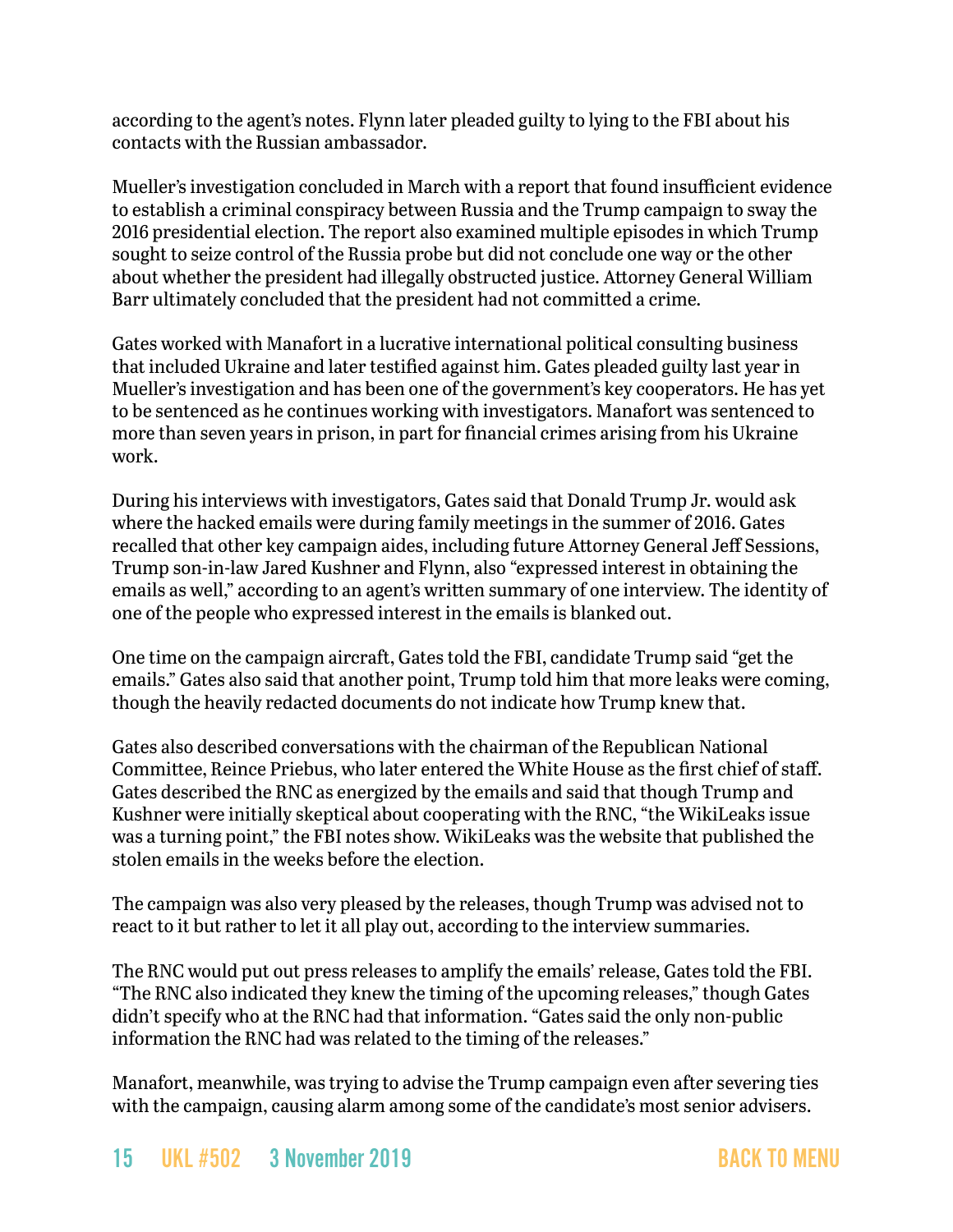Manafort emailed Kushner, on Nov. 5, 2016, just days before the election, saying he was feeling good about the prospect of a Trump presidency. In the email, Manafort said he was "focusing on preserving the victory" and that he had sent a memo to Priebus and had briefed Gates and Fox News host Sean Hannity, a close Trump ally.

Kushner sent Manafort's email to Trump adviser Steve Bannon, who replied: "we need to avoid this guy like the plague."

"They are going to try and say the Russians worked with wiki leaks to give this victory to us," Bannon wrote to Kushner and David Bossie, another Trump associate, in his reply. "Paul is nice guy but can't let word get out he is advising us."

## <span id="page-15-0"></span>#6

The Dark Heart Of The Impeachment Investigation Is A Powerful Oligarch

— With Close Ties To Vladimir Putin BuzzFeed News, 24 October 2019 by Miriam Elder <https://bit.ly/36xWkNF>

If you were wondering how Vladimir Putin's "mafia state" was involved in the impeachment inquiry into President Donald Trump, look no further than the Ukrainian oligarch wanted by the US.

Dmytro Firtash is usually described as a Ukrainian oligarch with admitted ties to organized crime, but he is much more than that. He has direct ties to Russia, and to President Vladimir Putin in particular, and those have only grown since he was arrested five years ago, awaiting extradition to the United States.

Now Firtash is at the nexus of Trump and Rudy Giuliani's effort to undermine the president's enemies — and behind Firtash is a whole lot of Russian money and cover.

The events that spawned the impeachment inquiry have shown how Trump uses his perch in the White House to serve personal goals (in this case pressuring the new Ukrainian president to investigate the 2016 election and events related to the upcoming one in 2020). Giuliani's shadow investigation to serve those goals intersected perfectly with the interests of people with personal grievances in Ukraine, and with Ukrainian Americans in the US long used to hustling to make a quick buck.

Firtash understands those dynamics as well as anyone. He had long been in the sights of US investigators when he was indicted in 2013, charged with leading an international scheme to bribe Indian officials to win the rights to a mining project there and then sell the goods to a US company, reportedly Boeing. But those details, for the purposes of the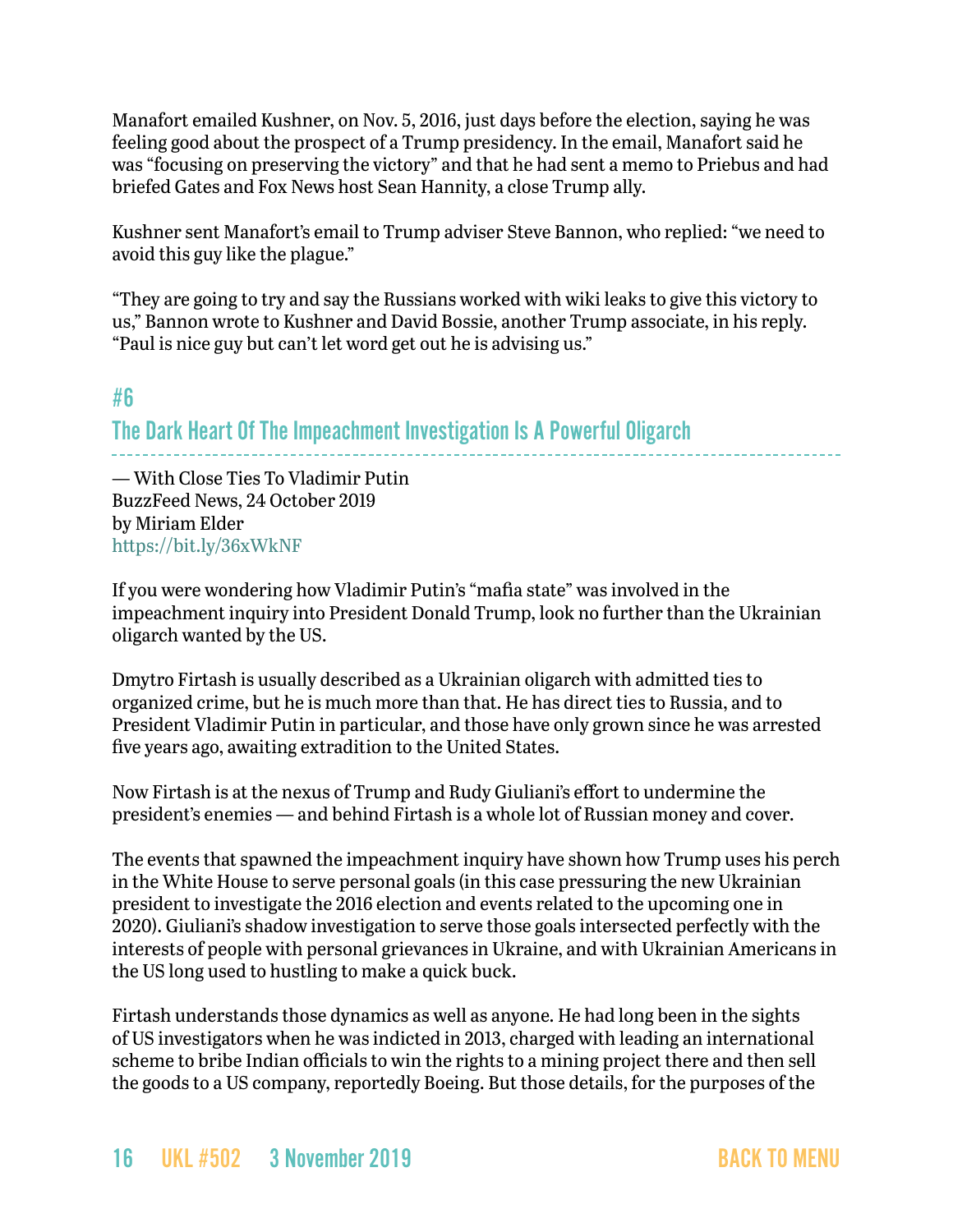impeachment inquiry and for understanding Firtash's role in the world, don't actually matter. It's like getting Al Capone on charges of tax evasion.

Firtash was arrested in Austria in 2014, and has been fighting extradition to the US ever since. He swiftly posted 125 million euros (\$140 million) in bail and promised not to leave the country. The bail was the highest ever paid in Austria — and he got the funds to cover it via a loan from Russian billionaire Vasily Anisimov, who made his money in metals before switching to property development. Anisimov owns the luxury grounds on which a number of wealthy, well-connected Russian men have built their homes, including Putin's childhood friend, billionaire Arkady Rotenberg. Anisimov also heads Russia's Judo Federation — Putin often awards his associates plum spots on Russia's sports leagues, and judo is his favorite of them all. Anisimov told Reuters, in a massive investigation into Firtash's Russia ties, that the loan "was a purely business transaction."

Why the interest from Russia? As one former US official who closely followed Firtash's case put it: "He knows where all the bodies are buried."

Firtash built himself up to become a key player in the tug-of-war between Russia and Ukraine. In a State Department cable written in 2008 and publicized in a dump by WikiLeaks, then-ambassador Bill Taylor — who would go on to give explosive testimonyin the impeachment inquiry this week — wrote up a meeting with Firtash and said, "he acknowledged ties to Russian organized crime figure Seymon Mogilevich, stating he needed Mogilevich's approval to get into business in the first place." Mogilevich, one of Russia's most powerful organized crime figures and listed as most wanted by the FBI, lives freely in Moscow, under cover of the Kremlin.

When people talk about Russia being a "mafia state," this is sort of what they mean  $-$  if the mob ran wild in the post-Soviet 1990s, in Putin's era it has been co-opted, and some of its tactics absorbed and deployed by the state. Subsequent court documents filed in the US called Firtash and his associate Andras Knopp — now also living freely in Moscow — "two upper-echelon associates of Russian organized crime."

Firtash built much of his wealth and power through RosUkrEnergo, a needless intermediary that inserted itself into the gas trade between Russia and Ukraine. That trade served two purposes for Russia: It fed massive corruption, likely enriching Putin personally, and it was a key tool that Russia would deploy to try to bully Ukraine into doing what the Kremlin wanted.

"This RosUkrEnergo scheme is really as close as you get to Putin himself," the former US official said. "It was this massive diversion of gas revenues through this scheme to, on the one hand, Putin's private accounts or those associated with his beneficiaries, and then the pro-Russian Party of Regions on the other hand, not to mention Firtash's own pocket. It all goes back to Putin, and that's why I think he knows where the bodies are buried. This is one of the most audacious frauds probably in Russian history, it's just a cash cow that keeps channeling money back into Putin's pockets but also helps support the whole pro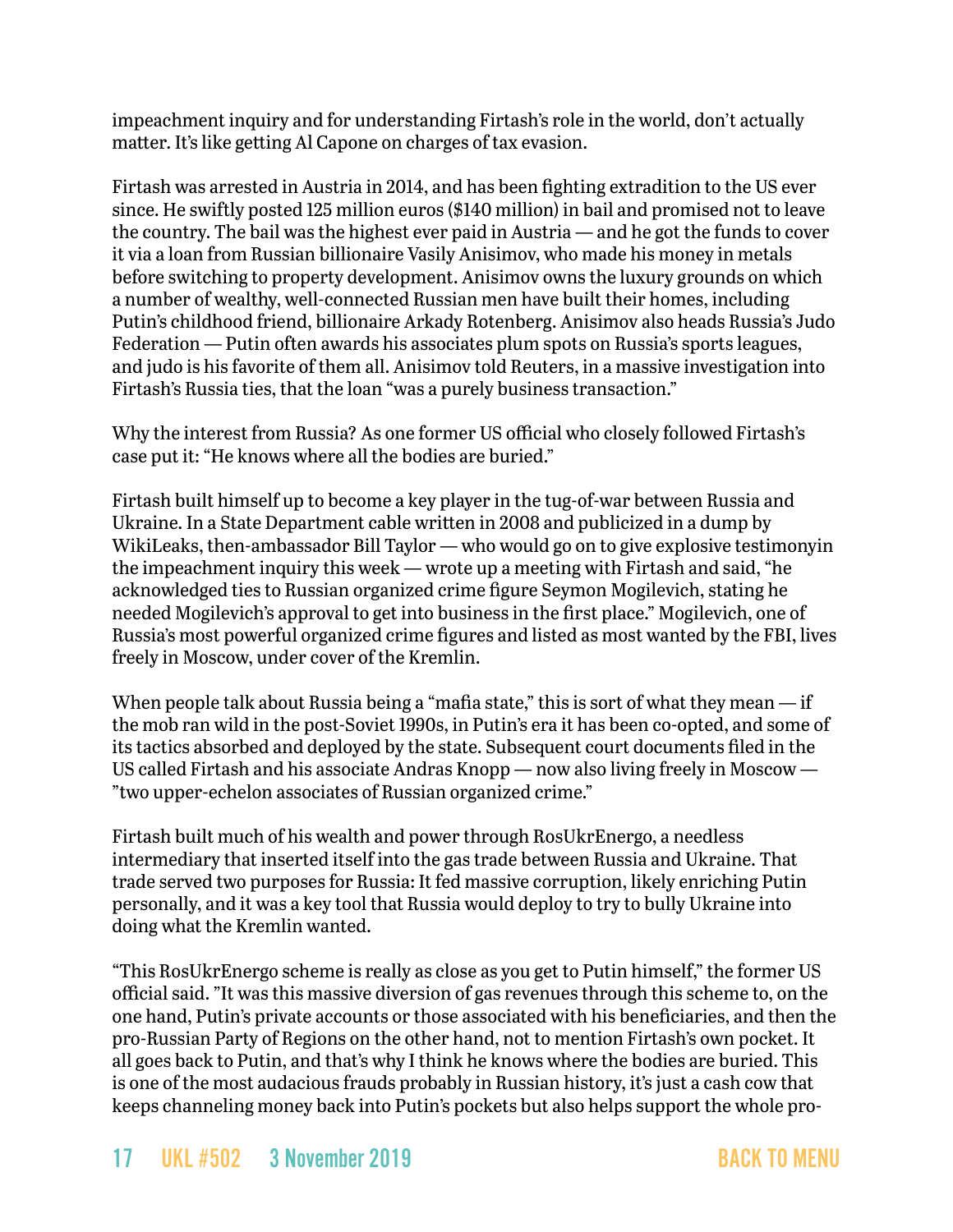Putin political architecture in Ukraine." Firtash has repeatedly denied all accusations against him.

"He's a power broker with close links to the Kremlin, who used to be the proxy to one of the most dangerous criminals in the world, who is interested to keep Ukraine closer to Russia," said Daria Kaleniuk, the head of the Anti-Corruption Action Centre, a leading NGO in Kyiv. "The people whom he represents — those people in the Kremlin — are very much trying to block his extradition to the US, as he's still needed as a proxy to manage some important assets." Among those is a plant in Crimea, the Ukrainian peninsula that Russia seized in 2014. "In order to operate such a plant in Crimea, you need the blessing and cover of Russians and the Kremlin," Kaleniuk said.

The flood of impeachment news has swirled around Firtash from the beginning, starting with Giuliani and his merry cast of Ukrainian and Ukrainian American characters. It was an affidavit for his case, written by fired prosecutor Viktor Shokin and published by John Solomon in the Hill, that fed Giuliani's conspiracy theory that the Ukrainian had been fired for investigating Joe Biden's son. Then, it emerged that the oligarch fired his longtime lawyer Lanny Davis, because he represented Trump's (now remorseful) former lawyer Michael Cohen, and replaced him with two lawyers close to the president and Giuliani, Joe diGenova and Victoria Toensing. That hire, according to the Washington Post, was suggested by Giuliani associate Lev Parnas, who has pleaded not guilty to four counts of campaign finance violations. Parnas, a key player in Giuliani's drive to get information on Democrats from Ukrainian officials, was working for Firtash's legal team as a translator, a fact that seems to go unremarked upon, although it makes little sense that a man who spent enormous amounts of money and energy working his way into US political circles and private jets, and ran dozens of businesses in his lifetime, would take work as a translator.

A spokesperson for Firtash's legal team declined to comment on how Firtash and Parnas met — though he said it happened in June, one month before diGenova and Toensing signed on. Parnas, and Giuliani associate Igor Fruman, who also pleaded not guilty, were en route to Vienna when they were arrested. DiGenova told the Wall Street Journal at the time that it was unconnected to Firtash's case; CNN reported Wednesday that the two men were telling people they were heading there to set up an interview for Sean Hannity with Shokin. To cap it all off, Firtash this summer also hired Mark Corallo, who acted as spokesperson for Trump's private defense team during the Mueller investigation.

Meanwhile, Parnas and Fruman were pushing for leadership changes at the Ukrainian gas company Naftogaz, to which Firtash still owes a massive debt. Outgoing Energy Secretary Rick Perry was pushing for a leadership shake-up there as well.

These connections make sense when you consider Firtash's, and the Kremlin's, ultimate goal — to prevent his extradition to the US, and some retention of his wealth and power. Some former US officials and agents who spoke to BuzzFeed News believe the US would likely seek to mine Firtash for information about Putin. There are constant rumors of a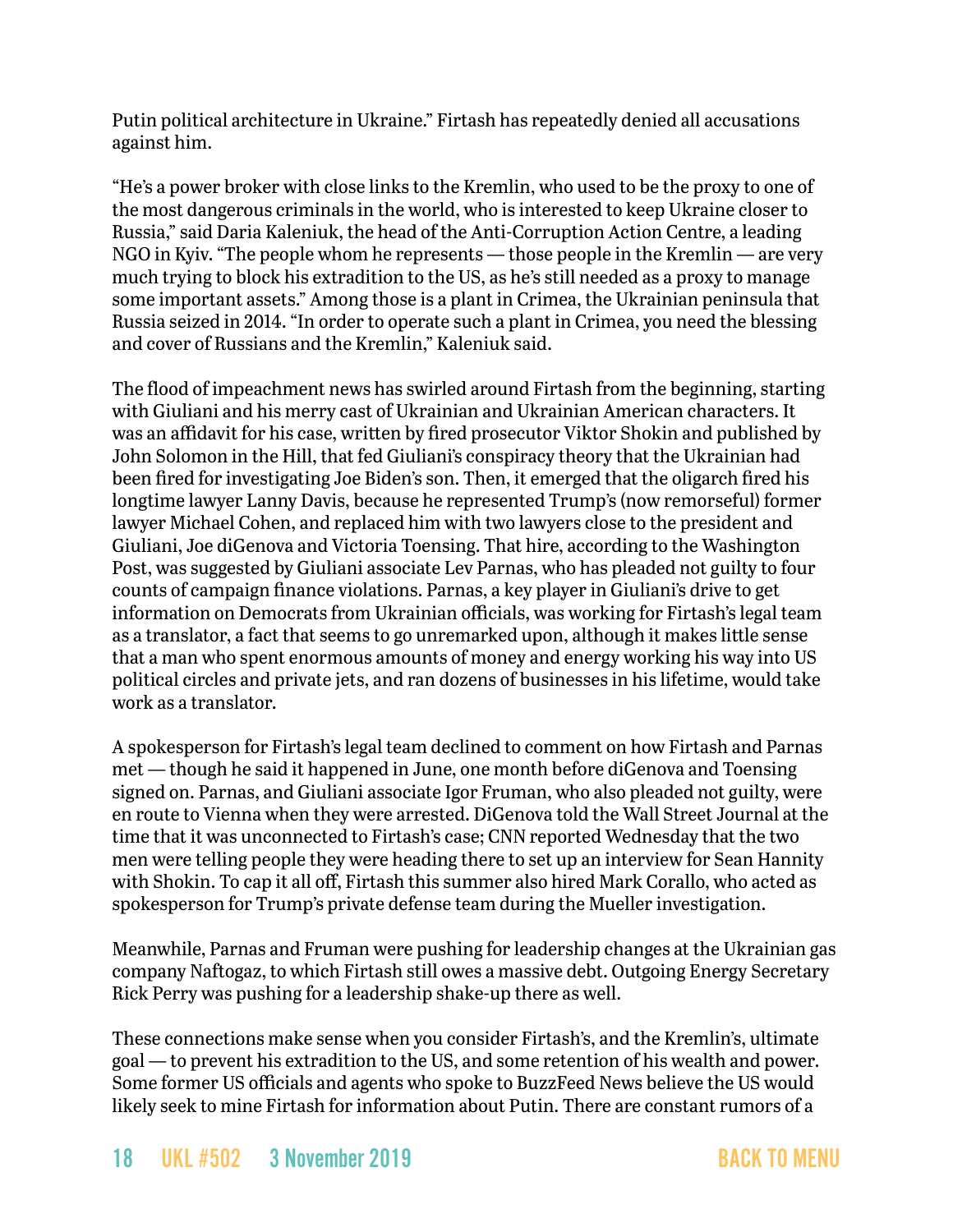plea bargain. But Firtash reportedly rejected an approach to cooperate with the Mueller investigation.

"I think Firtash would rather spend decades in an American prison than give up dirt on Putin because I think if he did, that would be the end of him and he knows it," one former official said. (On top of that, the US has a history of jailing high-profile Russian targets, like arms dealer Viktor Bout, who refuse to spill.)

Much of the discourse around Trump's ties to Russia and the Mueller investigation was misguided — seeking a smoking gun, or a backroom deal, that would reveal a secret plot between Trump and Putin to bring the unlikely candidate to power, when in fact much of that wooing was done out in the open. Two years into his presidency, Trump's character and governing style was fully revealed — transactional, narcissistic, power-hungry, obsessed with vengeance. That is the type of person whom Firtash, the ultimate power broker and a man who grew wealthy managing the interests of some of the most powerful people in the world, knows how to deal with.

"What the Ukrainians are better than the American at is connecting the dots, because Americans say, look, for me to connect the dots, I need a call from that guy to that guy. It doesn't work that way," a second former US official said. "It's all very behind the scenes, very few written communications, a lot of phone calls, a lot of get on a plane and fly out for a 20 minute meeting and fly back home. Come to Vienna, we'll have dinner, things like that," the former official said. "You have to think like they do and not like we do."

## <span id="page-18-0"></span>#7

Ukrainian Oligarch Seethed About 'Overlord' Biden for Years

by Betsy Swan and Adam Rawnsley The Daily Beast, 28 October 2019 <https://bit.ly/2PNpPES>

Indicted Ukrainian gas oligarch Dmytro Firtash spent more than \$1 million hiring key figures in Republican efforts to investigate the Biden family.

His lawyers—who often go on Fox News to defend President Trump—say they needed the dirt on former Vice President Joe Biden to demonstrate that Firtash's prosecution was politically motivated.

But the two men have a history. Two Ukrainian gas industry experts say the gas-market reforms pushed by Biden and others in 2014 and 2015 hit Firtash in the wallet, and badly. One knowledgeable outside observer estimated that the 2014 and 2015 gas reforms and legislation cost him hundreds of millions of dollars.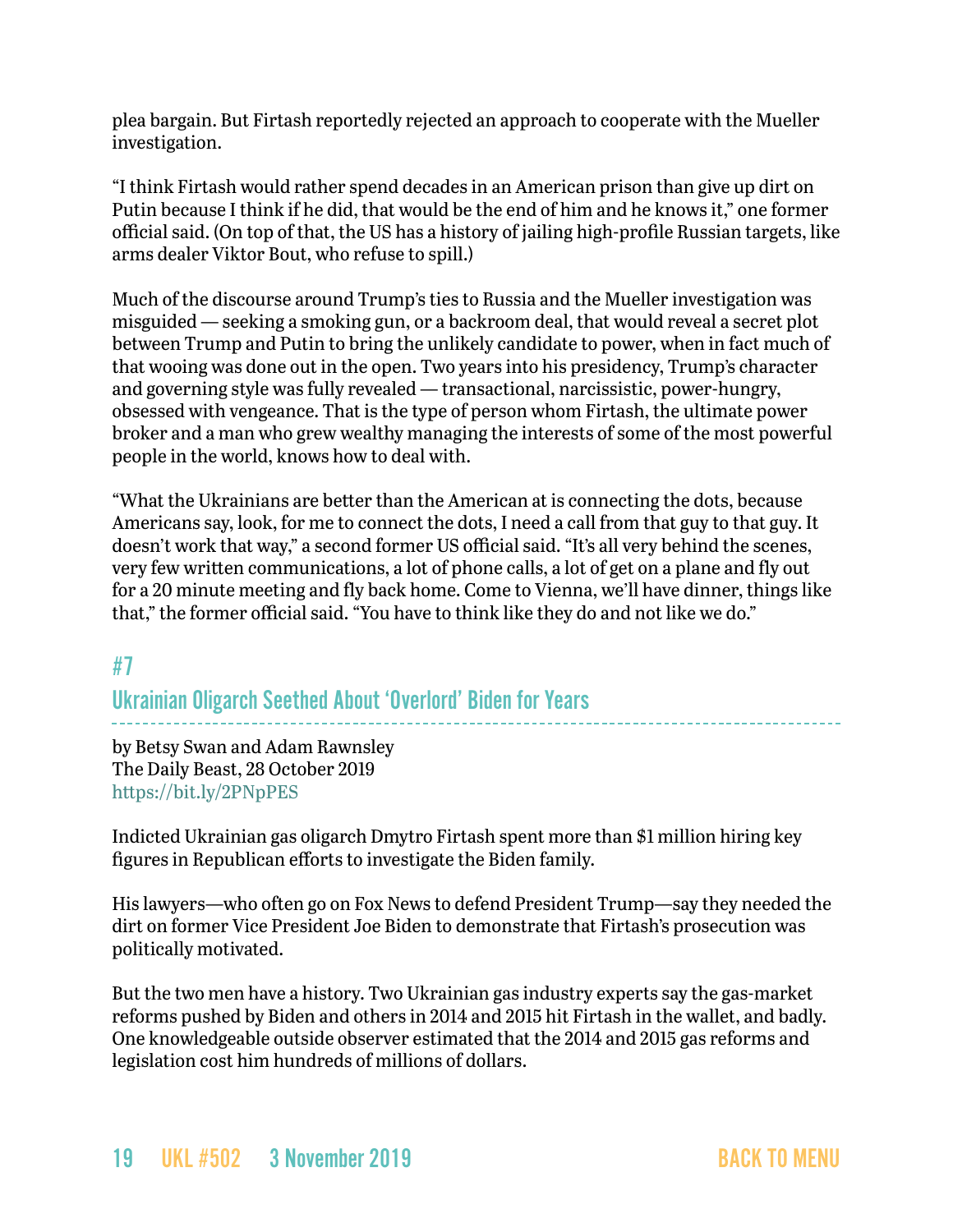On Dec. 9, 2015, Biden gave a speech to Ukraine's parliament. He praised the protesters who forced out Ukraine's Russia-friendly president, he recited Ukrainian poetry, and he called for reforms to Ukraine's gas market, too.

"The energy sector needs to be competitive, ruled by market principles—not sweetheart deals," he said, basking in the audience's repeated applause.

Firtash, who built his fortune in part through a rather sweet gas-trading deal, hated it. Earlier this year—more than three and a half years after the talk—he was still seething. Firtash told The Daily Beast that the Ukrainian parliamentarians in the audience were humiliatingly subservient to Biden.

"He was the overlord," Firtash said. "I was ashamed to look at this. I was repulsed."

Now people linked to Firtash are at the heart of Republicans' efforts to find dirt on Biden, and a document Trump's personal attorney Rudy Giuliani has said is key to his theory of Biden World malfeasance was produced for Firtash's legal team. The reporter who published that document, The Hill's John Solomon, is a client of Firtash's new lawyers, Victoria Toensing and Joe DiGenova. Over the summer, Trump pressured Ukraine's president to cooperate with Giuliani's efforts. That pressure stunned many Republicans and gave House Democratic leadership the impetus they had long sought to announce an impeachment inquiry.

And two Giuliani associates reportedly brought up Firtash's name when talking about their plans for Ukraine's energy sector. Those two associates also worked with Giuliani to find dirt on Biden, and they've both been charged with financial crimes. On top of that, Firtash's lawyers say one of them, Lev Parnas, has worked as a translator for his legal team.

Firtash's blunt assessment of Biden's speech at the parliament and influence on Ukraine shared earlier this year with The Daily Beast and published here in full for the first time highlights how a battle over the future of Ukraine bled into the highest levels of American politics.

Firtash's company did not respond to requests for comment. Biden's campaign called Firtash "a Kremlin-friendly Ukrainian oligarch who's been wanted on bribery and racketeering charges in the U.S. since 2014."

**Gas Man**

Firtash was born in Ukraine and—like many other up-and-coming oligarchs—grew rich in the rubble of the Soviet Union. After spending some time in Moscow, he started trading gas from Central Asia to Ukraine. His renown as a gas trader grew, and he made deals with Russia's state-owned giant Gazprom to move Russia's abundant gas to energy-hungry Ukraine.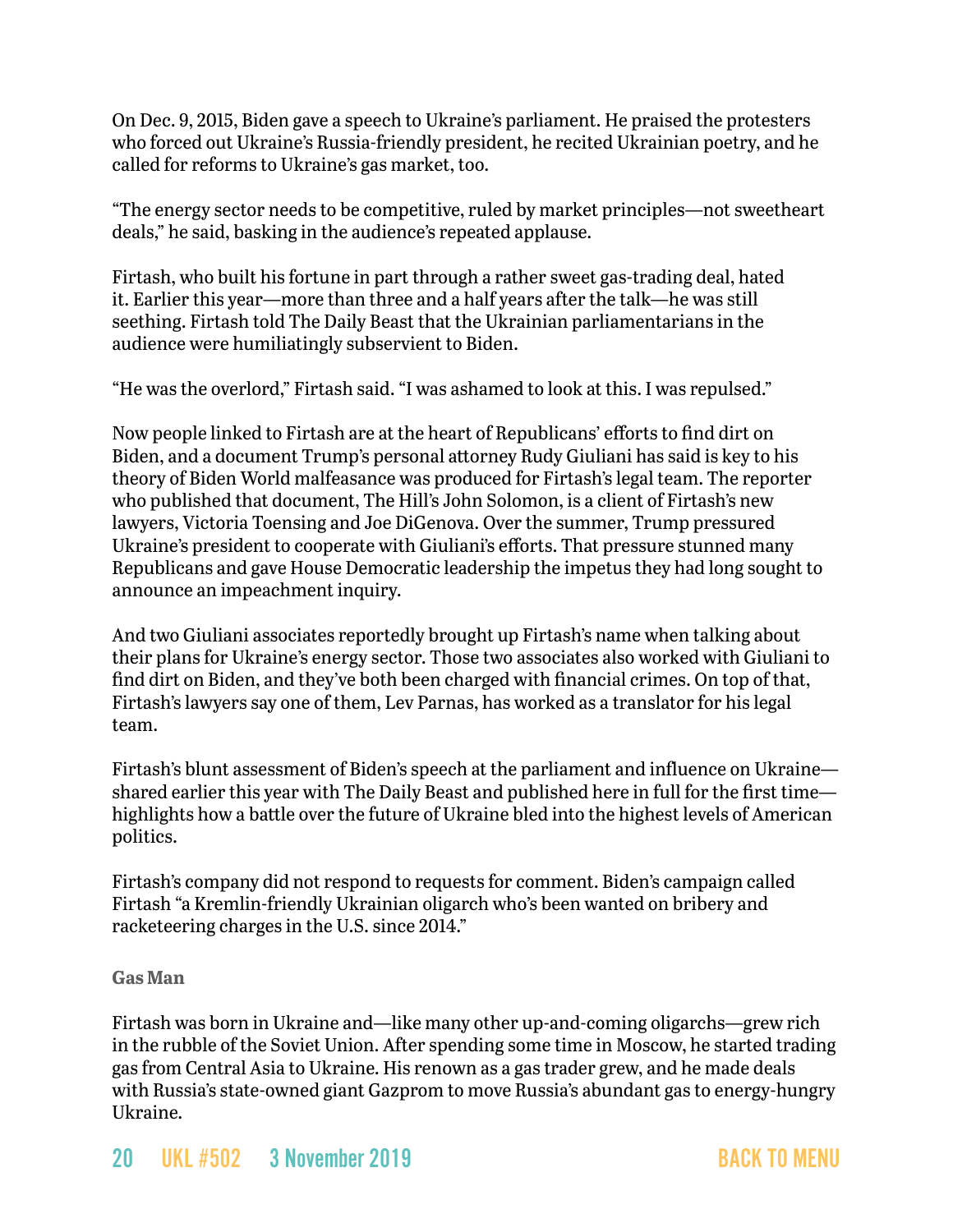With Gazprom's blessing, he got deals widely characterized as of the sweetheart variety: Firtash bought cheap gas from Russia, sold it for a lot more in Ukraine, and profited. He then bankrolled Russia-friendly politicians in Ukraine. One such politician was Viktor Yanukovych, who hired Paul Manafort. American diplomats at the time saw Firtash as a vector of Russian influence—part of the connective tissue between the Kremlin and Kyiv.

And American law enforcement saw him as a crook. On April 2, 2014, the Justice Department announced that he had been indicted for authorizing \$18.5 million in bribes to Indian government officials. The case involved efforts to mine for titanium that would be used in Boeing planes.

Austrian authorities arrested Firtash a few weeks before the DOJ's announcement. He posted about \$174 million in bail and has since been living in Vienna, fighting extradition from his palatial corporate offices there. And while the allegation isn't part of the DOJ's indictment of Firtash, U.S. government lawyers have said in court that he's an "upper echelon" associate of a Russian criminal organization. Firtash says the claim is baseless.

In June of this year, an Austrian judge greenlit his extradition to the U.S. But his highpowered legal team is still fighting. And this July, that team got some new oomph: DiGenova and Toensing, a husband-and-wife duo who have worked on a host of contentious fights and have deep ties in Washington's tight-knit conservative legal community. They even reportedly secured a meeting about Firtash's case with Attorney General Bill Barr—a sit-down many criminal defense lawyers would kill for.

Firtash's team has long argued he's the victim of a political prosecution and that the U.S. government only targeted him to blunt his influence in Ukraine. That's where Biden comes in.

## **Direct Hit**

In 2014, hundreds of thousands of Ukrainians took to the streets in protest. After Yanukovych's government killed dozens of protesters, he was forced out and fled to Russia. He left behind a \$20 billion hole in Ukraine's economy, and the country teetered on the brink of fiscal collapse.

Enter Biden. The vice president helmed America's Ukraine policy, traveled to the country multiple times while in office, and said he spoke to the country's president and prime minister "probably on average once a week if you average it out over the last year." Kyiv was desperate for billions in support from the International Monetary Fund (IMF), where the U.S. holds sway. The Americans and the IMF pushed Ukraine to roll out a host of reforms to get the cash.

"The Obama administration, and Vice President Biden in particular, led the international community to help advance gas sector reforms in Ukraine," said a former State Department official with knowledge of the dynamics. "The thinking of the United States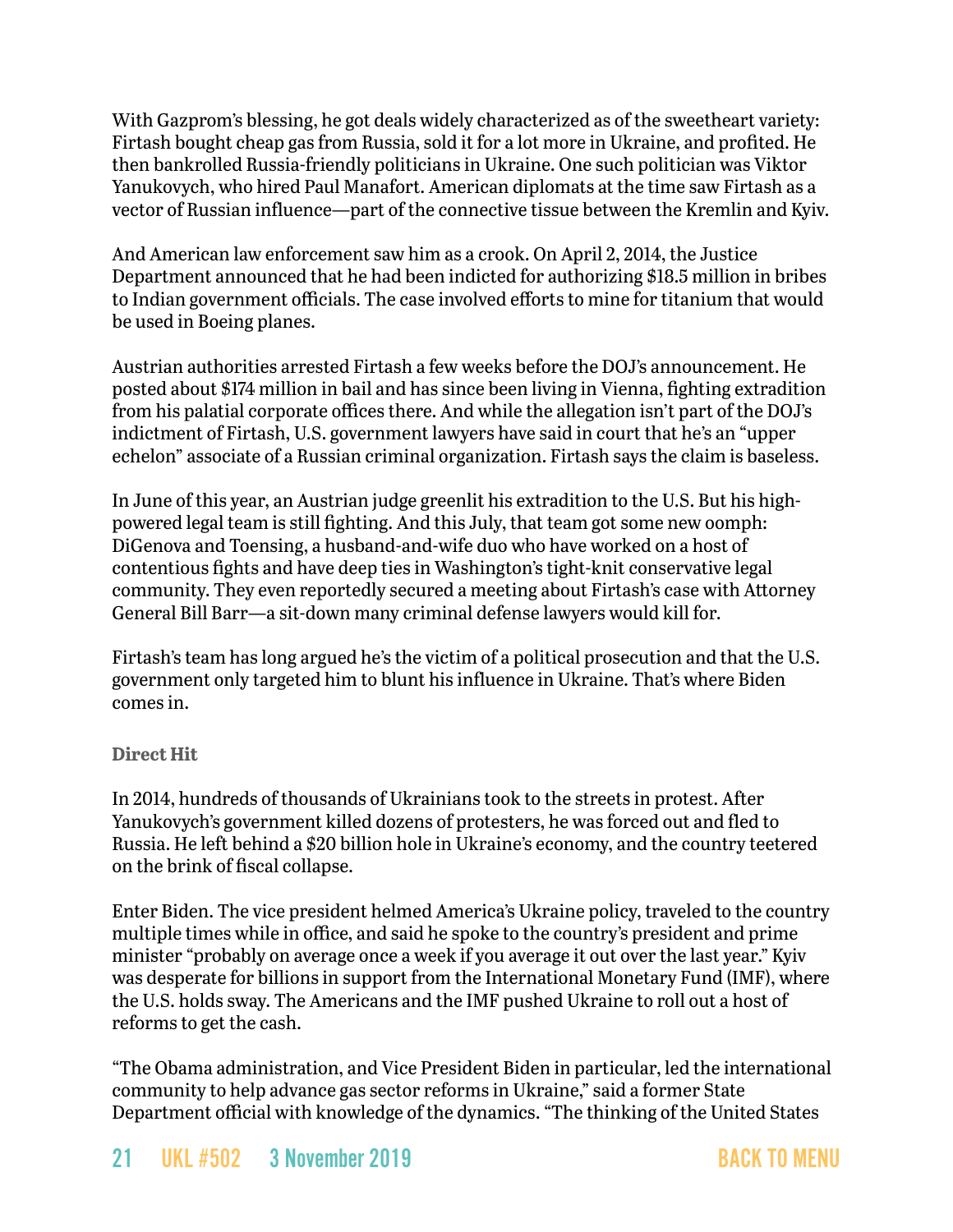was that establishing an open, transparent gas sector would be vital to Ukraine's fight against entrenched oligarchic corruption and would shore up the country's strategic stability in the face of Russian aggression."

"Mr. Firtash's control of RosUkrEnergo, which exerted monopolistic control over regional gas distribution, would have been threatened by these reforms," the official added.

Biden has touted his leverage over Kyiv, including successfully pushing for the ouster of the country's then-chief prosecutor, Viktor Shokin. Biden wasn't the only one pushing for Shokin to leave as part of Ukraine's anti-corruption efforts. The prosecutor had put in anemic performance charging powerful and well-connected kleptocrats while in office and the IMF, the European Union, and Ukrainian anti-corruption activists all urged his ouster.

Shokin had also scrutinized a gas company whose board included Biden's son Hunter Biden, a fact that Trump and his allies have cited as evidence of corruption. They note that Shokin's replacement wasn't much better. But the reporter who broke the Hunter Biden story years ago reported that Joe Biden's overall anti-corruption push in Ukraine likely endangered the company his son was linked to.

The Americans and the IMF also pushed for a series of reforms to Ukraine's energy sector, including the gas industry. In 2014 and 2015, the Ukrainians unveiled a variety of changes: Kyiv changed the corporate governance of its state-owned gas company, Naftogaz; it passed its "Natural Gas Market" law, which the prime minister touted as having "deoligarchized and de-monopolized" the gas market; and it rolled out a basket of regulatory changes to its gas sector—with Biden cheerleading along the way.

In a July 2015 speech, Biden praised Ukraine for "closing the space for corrupt middlemen who rip off the Ukrainian people."

"Middleman" was an epithet often aimed at oligarchs like Firtash, whose gas business had raked in millions by acting as a broker between Ukraine's state-owned gas company and Russia's Gazprom.

"There is one of the biggest state-owned enterprises, which is Ukrainian Naftogaz, a gas company, that had very shadowy and non-transparent deals with middlemen and with the Russian Federation," Arseniy Yatseniuk, the country's prime minister at the time, said in a speech just two days after Biden's. "So last year we eliminated this middleman. His name is Mr. Firtash. He is under FBI investigation and expected to be extradited to the United States."

Oleksandr Kharchenko, the director of the Center for Energy Industry Research Center in Kyiv, said the changes damaged Firtash's business interests.

"It hit him directly," he said.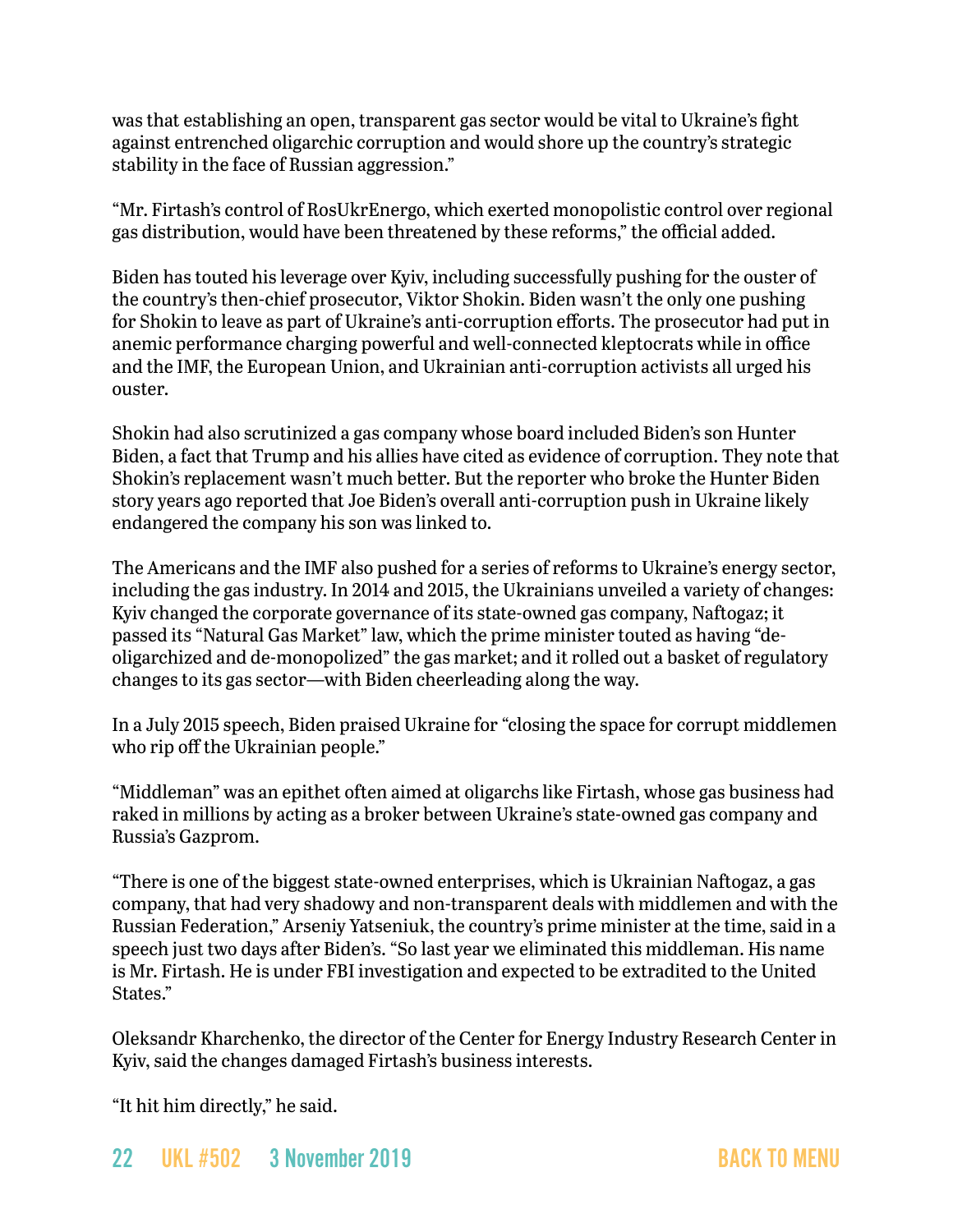### **Yessed to Death**

Firtash, for his part, saw in Biden a swaggering politician overstepping his bounds—and a Ukrainian audience embarrassingly enchanted with what they saw.

"When Biden came to Ukraine and he spoke in parliament, I was reminded of an old story from the Soviet Union when the first secretary of the ObKom [the regional committee of the Communist Party] came, and on the one side all the komsomoltsi [youth members of the Communist Party] lined up, and on the other the communists, and they all took loyalty oaths. You understand? That's how approximately it was with Biden," Firtash told The Daily Beast in February.

Biden's influence in Ukraine, he added, was "enormous."

Firtash saw Yatseniuk, the prime minister at the time, as a pawn of Biden and other Americans.

"Who appointed whom, and who actually governed the country?" he said.

Firtash has also sparred with Andriy Kobolyev, who became CEO of Naftogaz under Yatseniuk. Lev Parnas and Igor Fruman—the indicted Giuliani associates—reportedly discussed an effort to oust Kobolyev earlier this year. Reuters has reported that Firtash financed their work.

Firtash's lawyers say scrutiny of Biden's role is necessary for his criminal defense. "The U.S. and Austrian legal teams have always been focused on Dmitry Firtash's innocence," a spokesperson for DiGenova and Toensing said in a statement provided to The Daily Beast. "The U.S. Justice Department has submitted false and misleading statements about Mr. Firtash and the evidence in his case to the Austrian courts. In the context of reopening the extradition case, the Austrian legal team sought former Prosecutor General Viktor Shokin's sworn statement as one of numerous statements and other evidence submitted to the Austrian court. The former Vice President's role in Mr. Firtash's extradition is materially relevant to the Austrian lawyers' argument that the prosecution is political."

The 2015 reforms appear to have cost Firtash a lot of money. It's difficult to estimate how much, as the oligarch's finances are quite opaque. Victoria Voytsitska was a member of the eighth convocation of the Ukrainian parliament and a member of its committee on Fuel Energy, Nuclear Policies, and Security. She told The Daily Beast that the gas market reforms have likely cost Firtash about \$215 million to \$400 million a year since their 2015 rollout.

"Firtash really was pushed out of Naftogaz's financial flow," Kharchenko said. That said, many caution against overestimating the significance of the reforms Ukraine implemented. Firtash remains immensely wealthy and powerful, and controls Ukrainian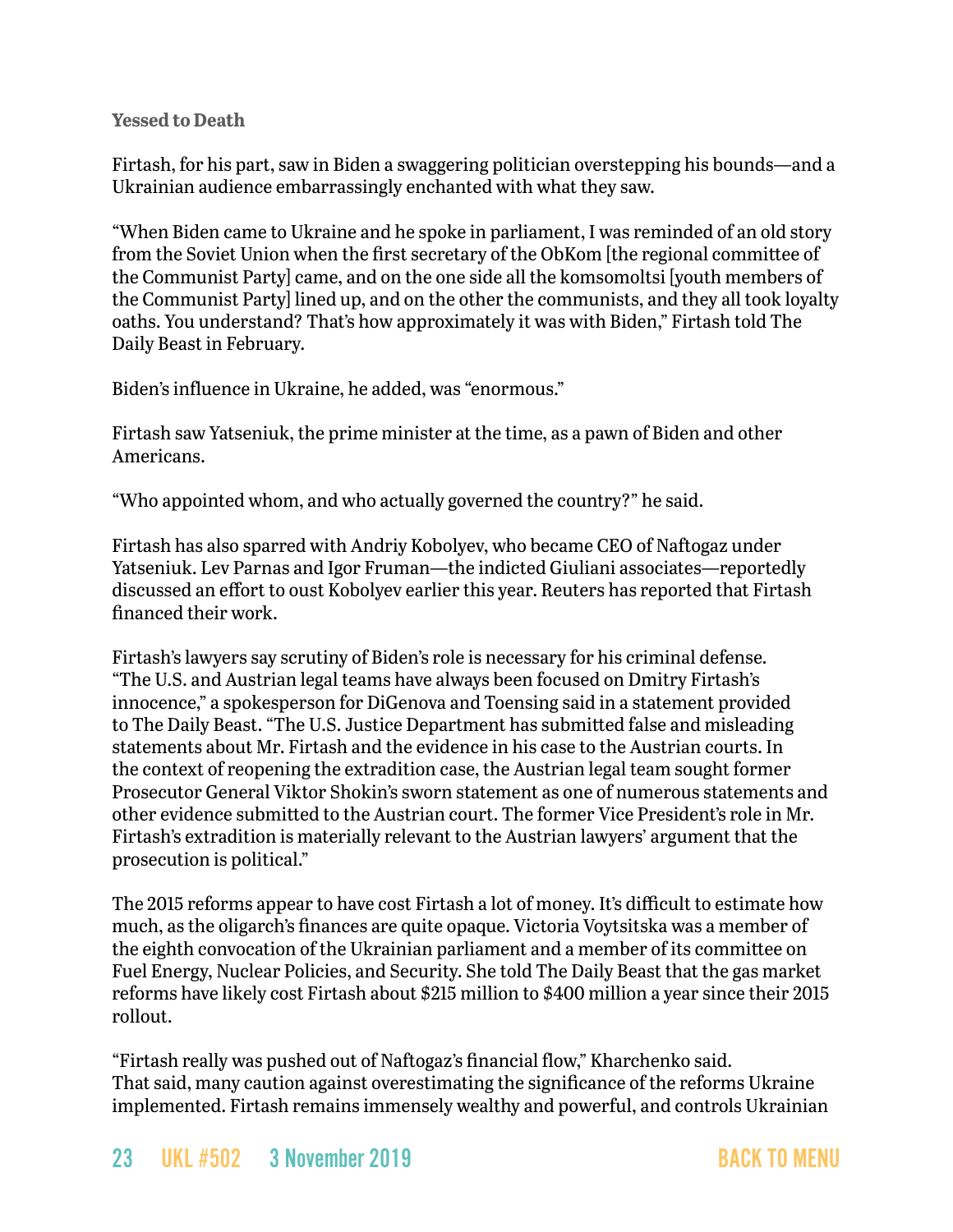gas distribution networks, known as oblgazes. And in the wake of the Maidan Revolution, he kept control of his assets in Ukraine. Oligarchs still dominate Ukraine's energy sector, which is far from a bastion of transparency.

Ed Chow, an energy expert at the Center for Strategic and International Studies, said Biden and the U.S. didn't push hard enough for major, structural changes. "To be fair, Biden was the most senior U.S. official interested in Ukraine," he said. "Without Biden, even less would have happened in terms of the U.S. government pressuring Ukraine. Ukrainians would have moved forward even less on reform. I would give the U.S. government a mixed grade."

An American political consultant who's worked in Ukraine for years and spoke anonymously because of client sensitivities said Kyiv has honed its ability to satisfy Westerners without upending the status quo.

"The Ukrainians, if you look at their history, they've always been at the edge of one empire or another," the consultant said. "They were used to dealing with viceroys, representatives of the sultan, representatives of the Lithuanian empire, the Polish empire, the Russian and Soviet empires. They're masters at paying lip service to the guy who comes to town for a week. They will yes him to death, and then the minute he leaves, it's business as usual."

But business changed for Firtash after 2015. And Biden stayed on his mind.

## #8

"I'm Not a Lose": Zelensky Clashes with Veterans over Donbas Disengagement

by Oksana Grytsenko Kyiv Post, 28 October 2019 <https://bit.ly/2PCCoD8>

It started as an argument. On Oct. 26, President Volodymyr Zelensky locked horns with war veterans in the front-line town of Zolote in Luhansk Oblast.

The president was pushing a mutual disengagement of troops and armaments at the front line flashpoint. The veterans opposed this plan.

Soon, however, a video of their disagreement shot through Ukrainian social media, fueling passions across the country.

It left little understanding, however, of the real prospects that both Ukrainian forces and Russian-backed militants would pull one kilometer back shortly. That clarity is particularly lacking after the planned withdrawal was postponed several times due to shooting.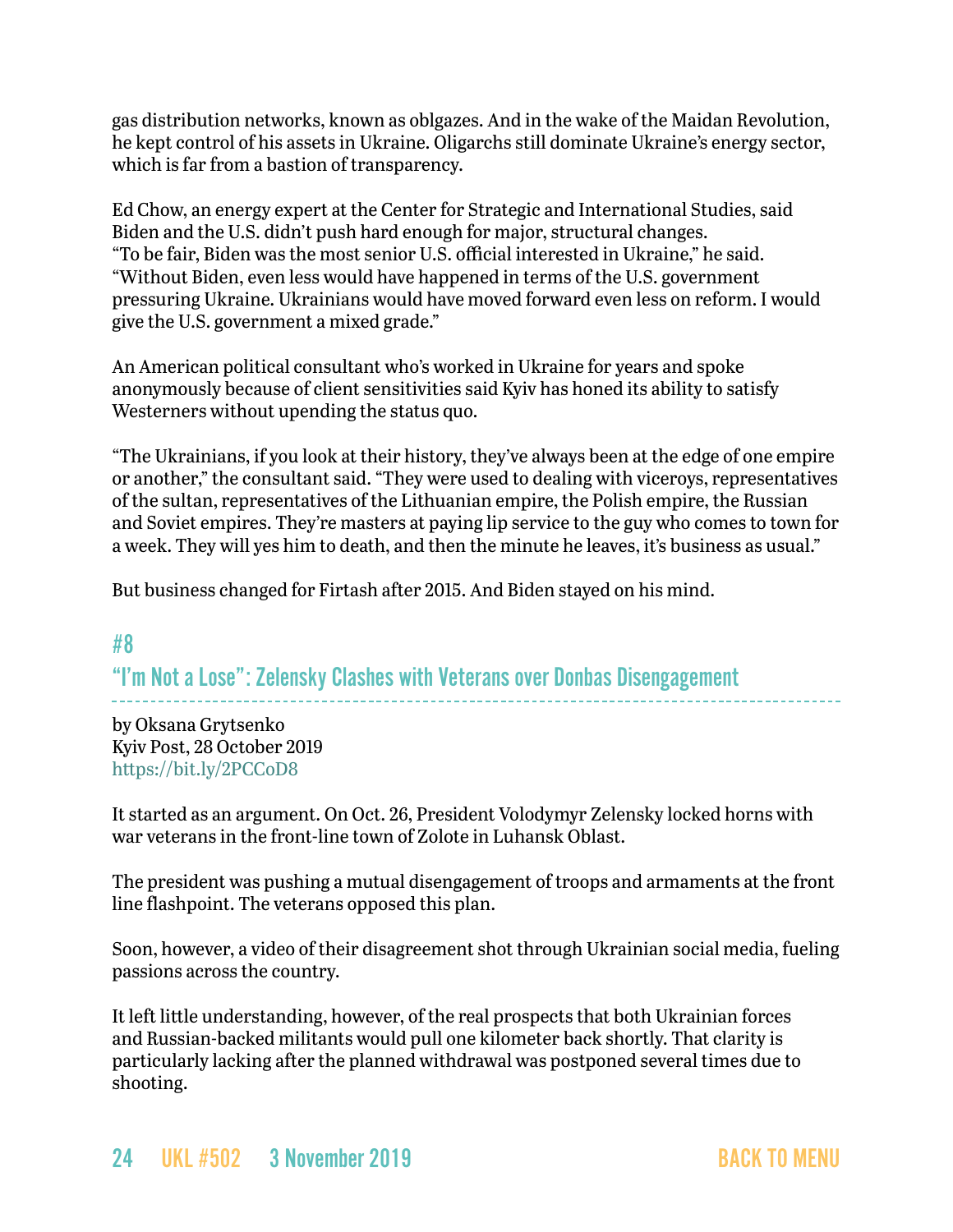And locals remain as puzzled — if not more so — than observers. They don't know what to expect in the near future.

### **Viral argument**

Zolote is a town of 14,000 people some 700 kilometers southeast of Kyiv. It is cut in two by the front line of Russia's war against Ukraine. In some parts of Zolote, the military positions of Ukrainian and Russian- led troops are less than 100 meters apart.

On Oct. 25, Zelensky unexpectedly arrived in Zolote for an overnight visit. He met with soldiers, residents and a group of army veterans who came there earlier this month to prevent Russian-led troops from taking control of the town when Ukraine's army withdraws.

Some locals fear they may be in danger once the Ukrainian army pulls back. Others believe the greater distance between the two sides' positions will make their town safer. That controversy rose to the surface when Zelensky met with the veterans, who took up residence in an abandoned house. Their first disagreement was about what residents of Zolote want.

Zelensky claimed that locals want disengagement and that the larger distance between the sides would decrease the number of soldiers being killed each month. But the veterans argued that troop withdrawal is effectively capitulation and that locals don't support it.

However, the biggest argument erupted when someone informed Zelensky that the veterans had illegal arms, which they allegedly stored under their beds. The president then demanded they remove the weapons from Zolote.

When one veteran, Denys Yantar, said they had no arms and wanted instead to discuss protests against the planned disengagement that had taken place across Ukraine, Zelensky became furious.

"Listen, Denys, I'm the president of this country. I'm 41 years old. I'm not a loser. I came to you and told you: remove the weapons. Don't shift the conversation to some protests," Zelensky said, videos of the exchange show. As he said this, Zelensky aggressively approached Yantar, who heads the National Corps, a political offshoot of the far-right Azov volunteer battalion, in Mykolaiv city.

"But we've discussed that," Yantar said.

"I wanted to see understanding in your eyes. But, instead, I saw a guy who's decided that this is some loser standing in front of him," Zelensky said.

Reaction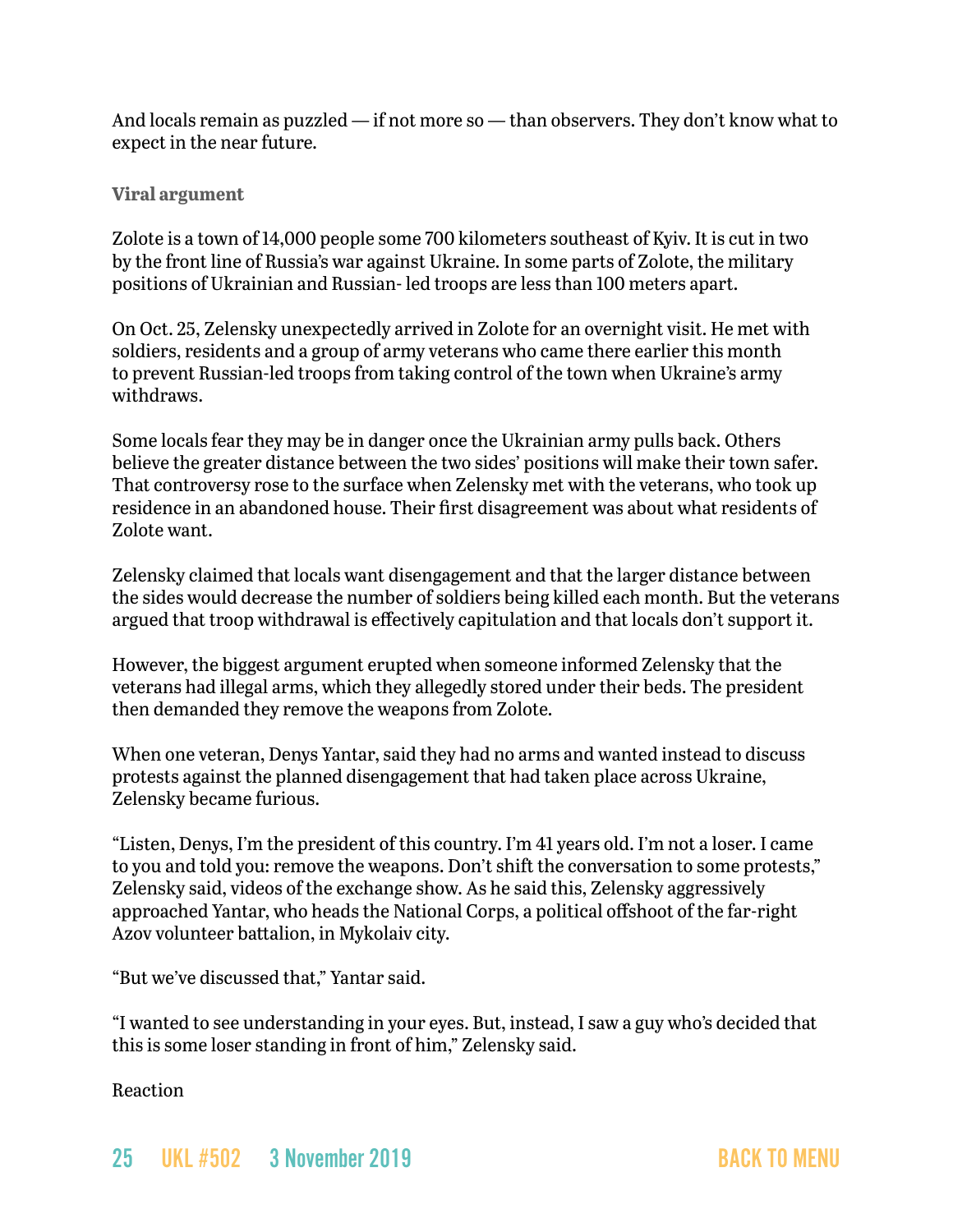Captured on video, the incident sparked significant criticism on social media. Many claimed that Zelensky should have spoken more politely to war veterans. Shortly after the conversation, Zelensky admitted on social media that some of the talks were "emotional."

Sviatoslav Vakarchuk, a rock musician and leader of the Voice party, which has 20 members in parliament, wrote on Facebook that disrespectful conversations with veterans "would not bring peace but rather would bring rage."

Andriy Biletsky, head of National Corps and the Azov Battalion, threatened Zelensky on his YouTube channel that more veterans would head to Zolote if the president tried to evict them from the town. "There will be thousands there instead of several dozen," he said.

Meanwhile, National Police Deputy Chief Vadym Troyan, who was previously Biletsky's deputy in Azov in 2014, reported on Oct. 27 that the veterans had removed their weapons from Zolote. Troyan claimed the veterans had held the weapons legally, although military officials had previously stated the opposite.

Singer Sofia Fedyna, who is a lawmaker with the European Solidarity party of former President Petro Poroshenko, which has 27 seats in parliament, was particularly aggressive in her response. She issued physical threats against Zelensky.

"Mr. President thinks he is immortal," she said in a video shared on Facebook. "A grenade may explode there, by chance. And it would be the nicest if this happened during Moscow's shelling when someone comes to the front line wearing a white or blue shirt."

Zelensky has previously visited the front line dressed in civilian clothing, rather than military fatigues.

Ruslan Stefanchuk, deputy speaker of parliament from Zelensky's party, called on Ukrainian police to investigate Fedyna's comments.

The Kremlin claimed that it was following Zelensky's visit to Zolote. Dmitri Peskov, spokesman for Russian President Vladimir Putin, said the future of the talks between Zelensky and Putin would depend on the disengagement.

**What locals think**

For all the public resonance of Zelensky's visit, it came out of the blue for residents of Zolote.

They were simply told that some VIP would arrive in their town. In a YouTube video filmed by the presidential office, the owner of the house where Zelensky spent the night appeared shocked to find out that the president would stay in his house.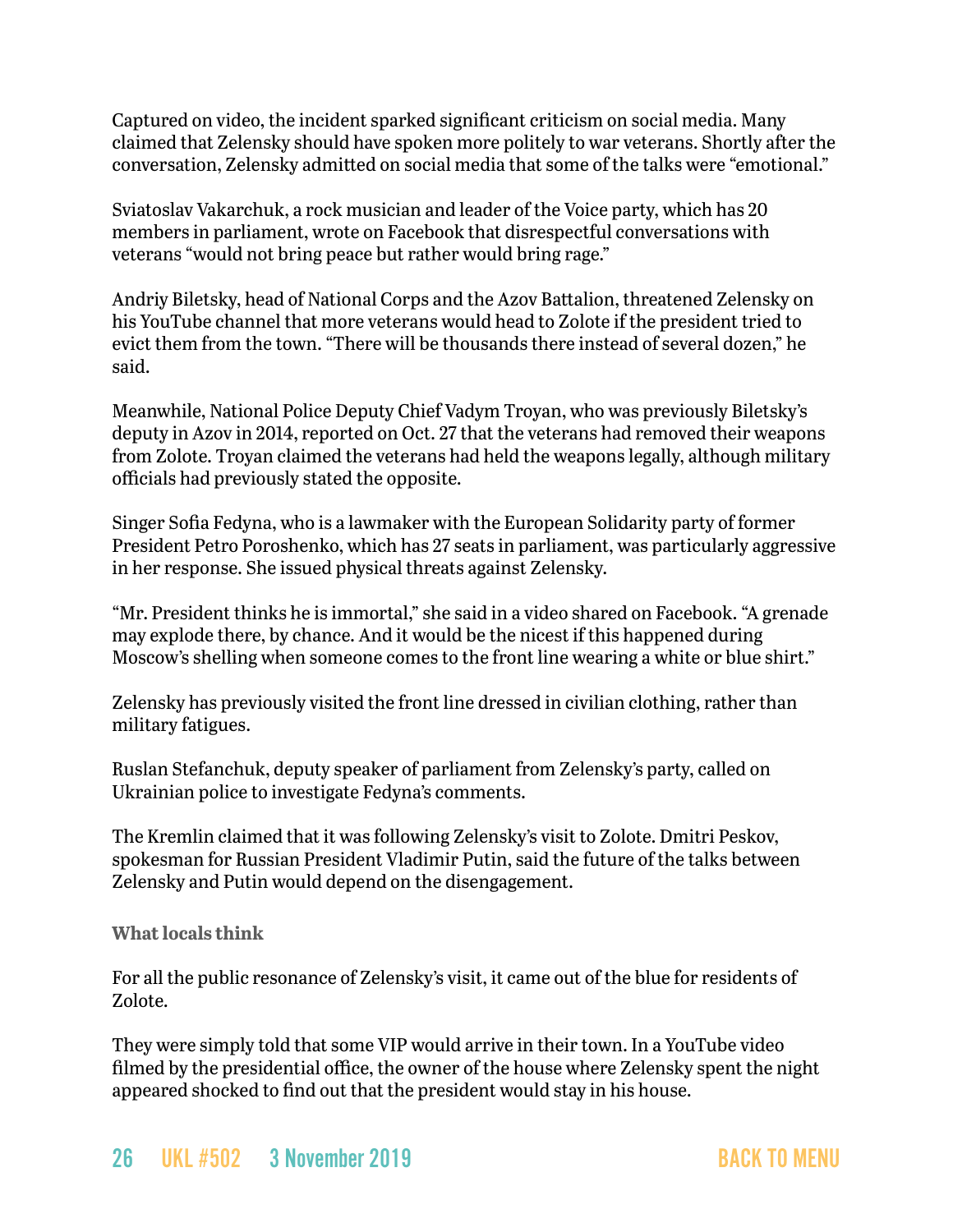Halyna Yeremeyeva, the principal of a school located in the most dangerous part of town, said she had a positive impression after meeting with Zelensky. However, Yeremeyeva said she had no idea which parts of the town would wind up in a gray zone between the two sides after disengagement.

A video posted by Zelensky's team on YouTube stated that the disengagement would be a maximum of one kilometer on both sides of the front line and Zolote would not become part of the gray zone. But the nearby village of Katerynivka would partially be in the zone.

Residents remain divided on disengagement. While Yeremeyeva says she supports it, Maryna Danylkina, a volunteer who is helping needy residents of the town, says she is collecting signatures against disengagement there.

Danylkina says she and other anti-disengagement residents of Zolote didn't know about the meeting with Zelensky. Had they known, they would have gone to meet with him, and his team's videos from the meeting would have looked less one-sided. "We are for peace, but not for peace at any price," Danylkina said.

## <span id="page-26-0"></span>#9

## Ukraine Peace Talks Get Some Help From Putin

by Leonid Bershidsky

Bloomberg, 17 October 2019 <https://bloom.bg/2NeaXxP>

*Russia is letting Zelenskiy lay out "red lines" to convince voters he can compromise without capitulating.*

Under constant pressure from protesters who fear a "surrender" to Russia, the government of Ukrainian President Volodymyr Zelenskiy is laying out what it calls its red lines in peace talks on eastern Ukraine. A number of these are hard for Russia to accept, but that doesn't mean the peace process is doomed.

Unlike in the last three years or so, both sides actually want to end the conflict, and share the goal of having the Kiev government re-establish sovereignty over the regions in eastern Ukraine now held by pro-Moscow separatists. The question that any further talks must settle is to what extent Russia will be able to maintain its influence in the area, known as the Donbass. That's a gray area in which reality is likely to defy any formal red lines.

Zelenskiy, predictably, got into trouble at home after Ukraine accepted a key Russian demand - that it approve the so-called Steinmeier formula, proposed by German President Frank Walter-Steinmeier in 2016, when he was his nation's foreign minister. The formula says the separatist-held areas should get a special autonomous status under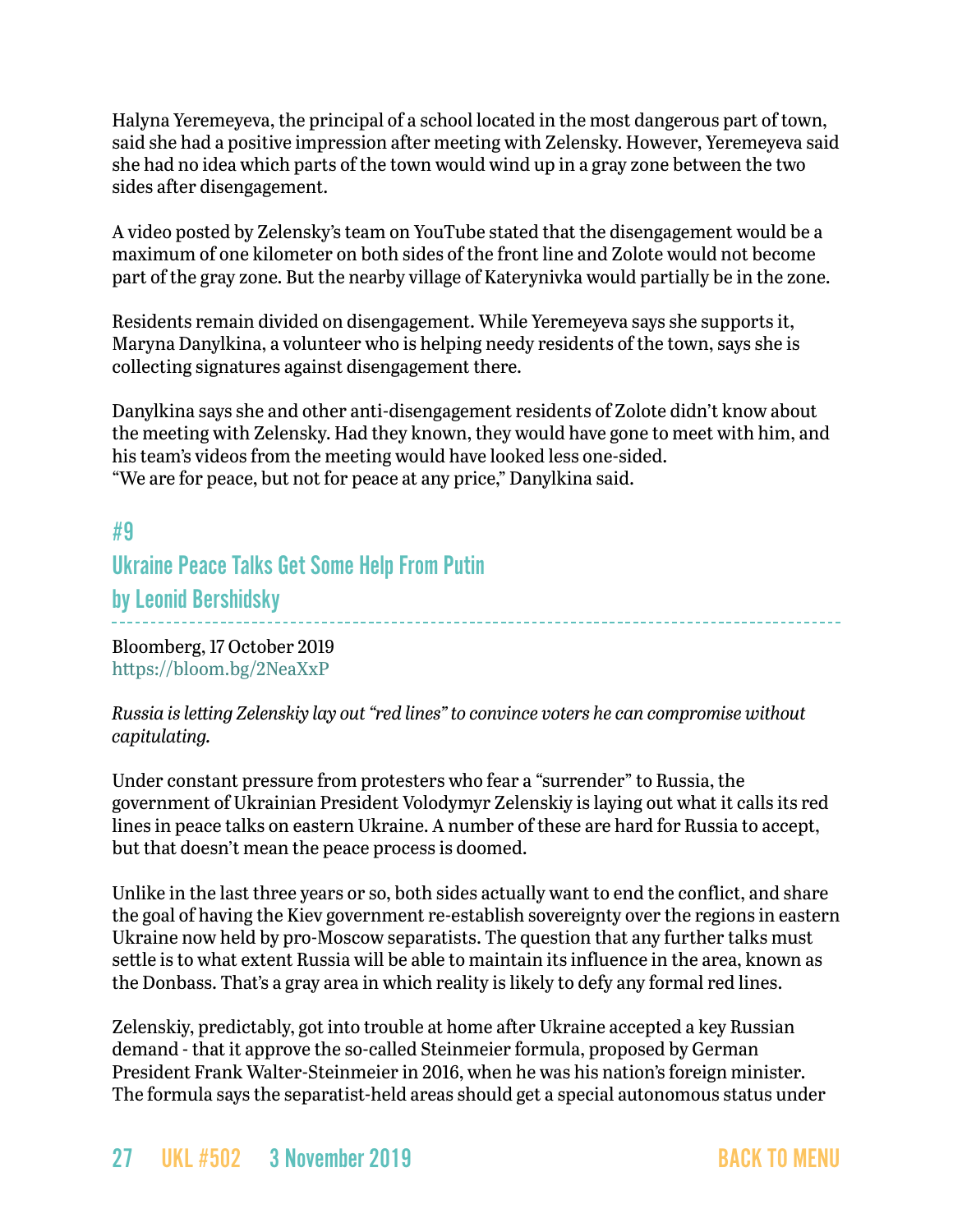Ukrainian law immediately after the Organization for Security and Cooperation in Europe recognizes the outcome of a local election.

These sequence's opponents include Zelenskiy's predecessor, Petro Poroshenko, and the well-armed veterans of the east Ukraine war. They say an election is only possible after Russia restores to Ukraine the control of its eastern border. For the Kremlin, this condition means Ukrainians may try to arrest its supporters in eastern Ukraine before the election - and before they're subject to an amnesty stipulated in Ukraine's law on the east's special status.

Zelenskiy could have ignored protests in Kiev and other Ukrainian cities. Though his popular support is dropping - a recent poll shows it at 66%, down from 73% in September - his desire for peace in the east remains overwhelmingly popular. But Ukraine is a country at war, and veterans are a powerful force. Some of them proved that by effectively scuppering an agreed pullback of both Russian and separatist troops near the village of Zolote.

Led by a nationalist former legislator, they have inserted themselves between the Ukrainian and separatist troops, saying they were there to prevent a Russian takeover of the territory that regular Ukrainian forces had been ordered to leave. Zelenskiy refused to remove them by force, saying persuasion was the better approach. The official reason Ukraine has halted its troop withdrawal is that the separatists haven't ceased fire.

Vladislav Surkov, the Kremlin official in charge of eastern Ukraine, has called the mutual pullback at Zolote a precondition for restarting talks with Ukraine in the so-called Normandy format - mediated by Germany and France. Russian President Vladimir Putin and his aides doubt that Zelenskiy can stand up to the domestic opposition to the degree necessary for progress. But Zelenskiy is working to make the pullback happen, and eventually it will.

Meanwhile, Zelenskiy and his foreign minister, Vadym Prystaiko, are trying to reassure both Ukrainians and allies in Europe that they're not about to hand Putin a veto on Ukraine's future direction by letting him control the east. During a marathon 14-hour news conference last week, Zelenskiy told reporters that his team had "undercommunicated" its position. He has since used every opportunity, including a speech to the military in the east, to insist that no elections will be held in the crosshairs of Russian guns. "Believe me, I'm already getting an allergy to the word 'capitulation,' " he told service members.

At the same time, Prystaiko has traveled to Luxembourg and Brussels to communicate a similar message. He has named three distinct Ukrainian red lines: Eastern territories' autonomy shouldn't turn Ukraine, now a unitary state, into a federation; Ukraine won't change its constitution to incorporate expanded rights for these territories; elections will be held only after all Russian troops are withdrawn, pro-Russian military units disbanded and control of the border handed back to Ukraine.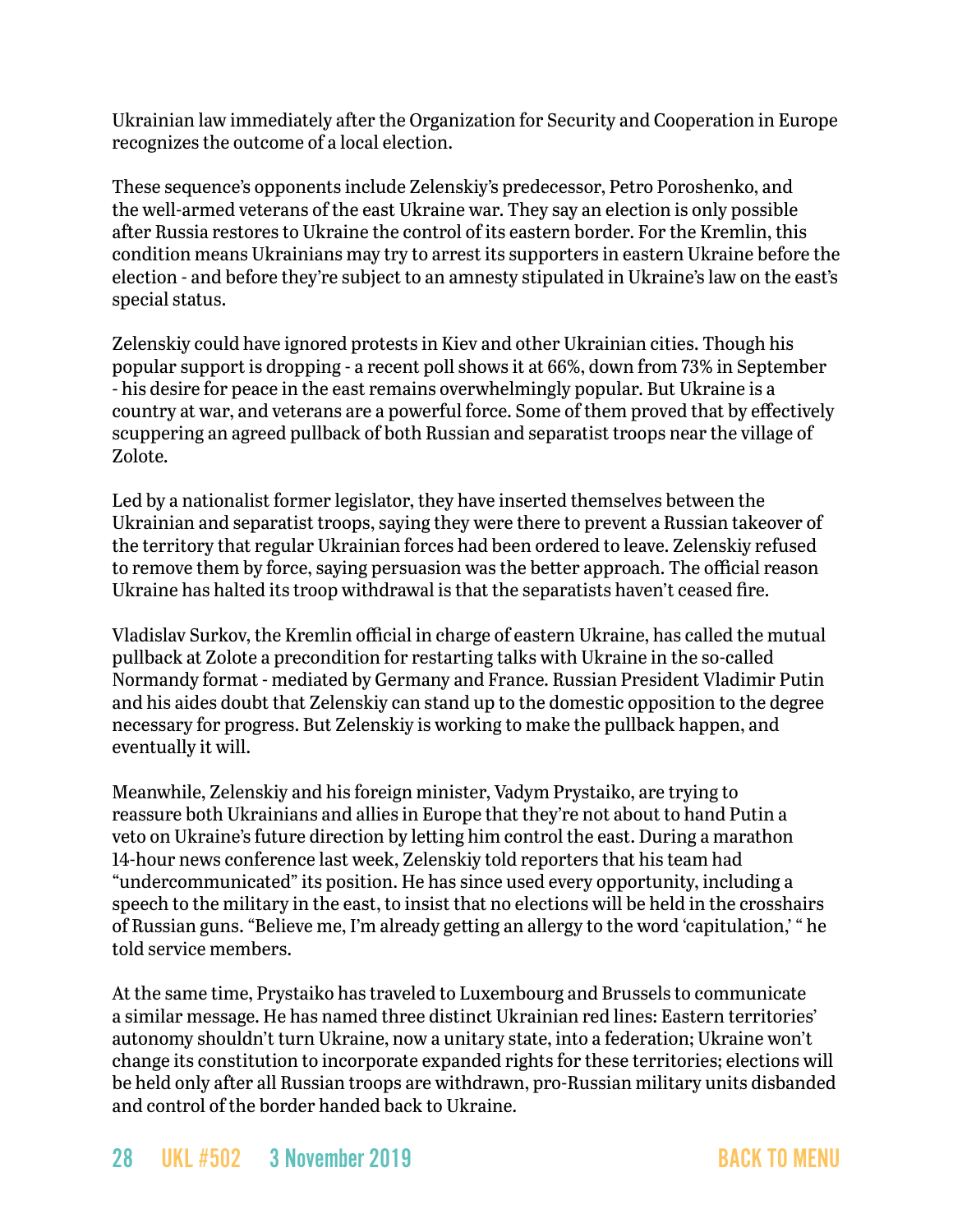Darka Olifer, spokesperson for Leonid Kuchma, who was the president of Ukraine for a decade starting in the mid-1990s and now represents the country in preliminary talks with Moscow, laid out the same position in a Facebook post on Tuesday.

This represents unprecedented clarity on where the Zelenskiy administration stands as the sides are trying to agree on a date for Normandy-format talks. At first glance, this clarity isn't encouraging. Russia has said many times it would reject border handover and disarmament demands because they run counter to the 2015 Minsk agreements, which serve as the basis for the talks. But there has been no official rebuff from the Kremlin to all the Ukrainian publicity concerning red lines.

Russia is the party holding back the final decision on the summit date. It's deliberately allowing Zelenskiy time for his persuasion campaign while it tries to establish what progress could be possible in the talks. It's clear, however, that Putin doesn't want the peace process to lapse; he's had, and skipped, plenty of opportunities to say that a summit makes no sense, as he'd done in previous years.

Putin is tired of the status quo and the European economic sanctions that come with it. It's a good moment for moving forward. The U.S. is distracted by its political scandals, the leaders of France and Germany want the Ukraine matter out of the way, and Zelenskiy is eager to keep his electoral promise to end the war.

Putin, an experienced negotiator, also knows red lines can be fudged during actual talks. A formal federation isn't necessary if some Ukrainian regions are run by Moscow-friendly administrations that Kiev can't remove. Other compromises also are possible, including the formation of an international peacemaking force to control the border in the run-up to the election. Even disbanding the unrecognized "people's republics" armed forces is not taboo if they're allowed to transform into the local police forces allowed by the Minsk agreements.

What's important for Putin is to make sure Kremlin-friendly forces prevail in the eastern Ukraine election. That would give him enough leverage in a reunited Ukraine to give up the people's republics. That outcome can be assured by finding a balance between giving Zelenskiy enough control to pacify the domestic opposition but not enough to take the pro-Russian leaders out of the running.

The complex maneuvering makes any kind of quick deal unlikely. But with both sides seeking closure, there's still some reason for optimism.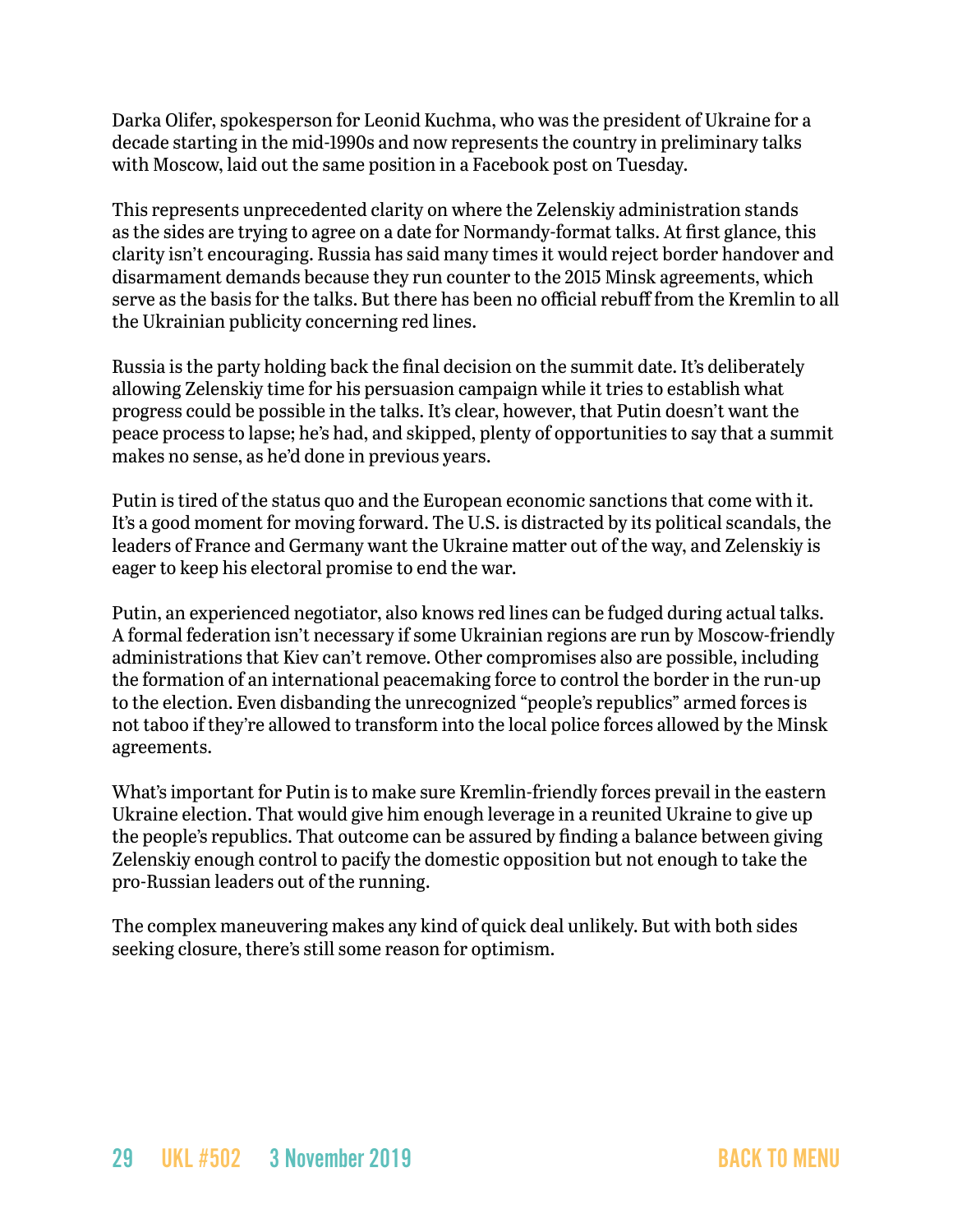# <span id="page-29-0"></span>#10 Hungary Blocks NATO Statement on Ukraine over Minority Rights Row

by Alexandra Brzozowski Euractiv, 30 October 2019 <https://bit.ly/36vpWLe>

Hours before a Russian state visit to Budapest on Wednesday (30 October), Hungary vetoed a joint NATO statement about Ukraine because it did not mention the "deprivation of rights" of the Hungarian minority in the neighbouring country's Transcarpathia region.

"Hungary won't surrender the Transcarpathian Hungarian community to geopolitics," Hungarian Foreign Minister Péter Szijjártó announced after Budapest refused to approve the NATO Ambassadors statement.

Szijjártó said Hungary had submitted several amendment proposals to the declaration stating that Ukraine must fulfil its duties towards minorities according to international law.

"We even made recommendations that refer to the Council of Europe and the United Nations in regards to minority issues," said the foreign minister.

Since these proposals were rejected, "we had no other choice than to veto the declaration", Szijjártó added.

According to Szijjártó, "it would be a sign of at least some minimal allied solidarity" for a joint statement to say something about infringements on the rights of an ethnic minority group related to one of the member states.

The recent incident is not the only occasion where Budapest, a NATO member since 1999, has obstructed Ukraine's ambitions to tighten military and economic links with the EU and NATO.

Relations between Kyiv and Budapest have been strained ever since Ukraine's Parliament adopted the law "On Ensuring the Functioning of the Ukrainian Language as the State Language" in September 2017.

Budapest insists that changes to Ukrainian education and language laws curtail minority rights and Prime Minister Viktor Orban's government is also at odds with Ukraine because it does not allow ethnic Hungarians there to hold dual citizenship.

Due to the dispute, Hungary continues to block Ukraine's cooperation with NATO and the holding of Ukraine-NATO Commission talks.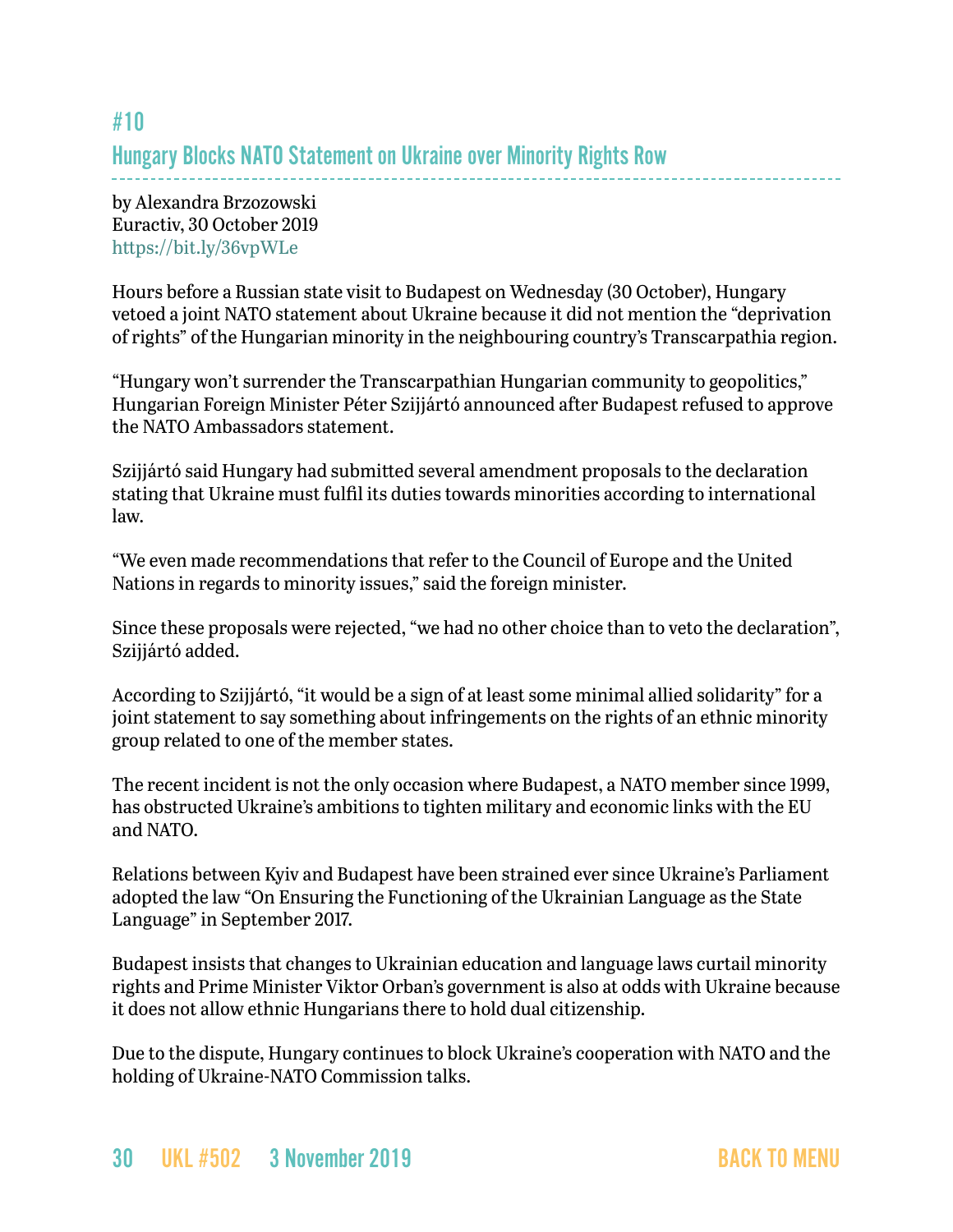Hungary is "holding NATO's relations with Ukraine hostage", a European diplomat said after the veto on the declaration.

Although Ukraine's embassy to Hungary told EURACTIV in May it expected talks between foreign ministers of Ukraine and Hungary to take place "in the nearest future", hoping they would improve bilateral relations and help remove Budapest's blockage of the talks, recent comments suggest the issue is here to stay.

NATO Secretary-General Jens Stoltenberg and Washington have been urging Hungary and Ukraine to resolve their differences over Ukraine's minority language law.

"I hope Ukraine and Hungary will resolve the differences, which we all know are there. And I hope that through dialogue between Budapest and Kyiv, it's possible to find solutions to the disagreements. We will continue to provide support to Ukraine," Stoltenberg said when the dispute started.

Budapest, meanwhile, has said it would lift the veto on Ukraine-NATO talks and provide €50 million for border infrastructure development only after Hungarians living in the Transcarpathia are granted full rights.

Hungary is on course to be the first country in Central and Eastern Europe to host a NATO headquarters after Croatia, Hungary, Slovakia and Slovenia sent a joint letter to Stoltenberg about their plans to establish a regional military command centre.

During last week's NATO defence ministers meeting in Brussels, the four countries signed a memorandum of understanding to establish a 'Multinational Division Command for Central and Eastern Europe', which would be responsible for training the special operations troops of the four NATO countries, in the city of Szolnok, from early 2021.

Szijjarto's comments came ahead of a visit by Russian President Vladimir Putin to Budapest on Wednesday afternoon, where Orbán and Putin are expected to discuss the Paks II power plant expansion, built by the Russian state-owned Rosatom, as well as the possible construction of a new stretch of the TurkStream gas pipeline in Hungary. Critics have repeatedly suggested that the Hungarian government might be undermining Ukraine's western integration efforts due to Orbán's relationship with Putin.

Earlier in 2018, Szijjárto spoke about a "campaign" targeted at Budapest, where "they came up with the vile lie that Hungary defends the Transcarpathian Hungarians, when in reality it is acting in accordance with the expectations of a third party, namely Russia."

Speaking at the Eurasia Forum in Budapest on Wednesday, Szijjárto rejected criticism that the Hungarian relationship with Russia is too cosy or that Hungary advocates for "pragmatic relations with Russia because we are Russian spies."

Szijjárto said such comments represented "laughable insults on the part of our Western friends."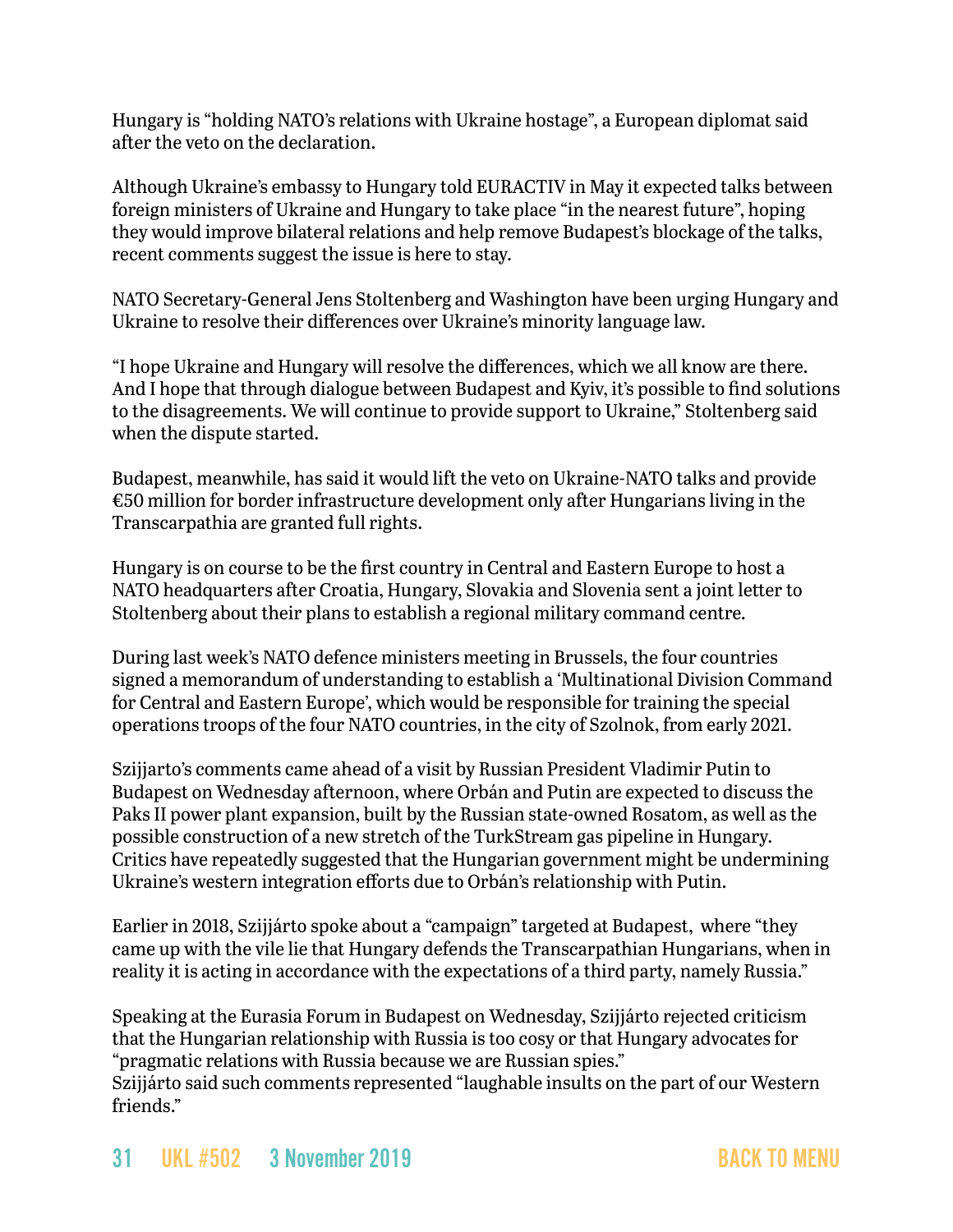Putin's press secretary Dmitry Peskov, however, stated just ahead of the visit in Budapest that both leaders may touch upon the situation of national minorities in Ukraine at their meeting.

"It is not about discussing the old [Ukrainian] government or the new one because it is the country's internal affair," Peskov noted according to Russian news agency Tass.

"At the same time, there definitely are some issues that cause concern both to us and the Hungarians," Peskov said, pointing to "the issue of minorities living in border areas." "Hungary has repeatedly said that the processes going on there were unacceptable," he added.

There are "definitely some issues that cause concern both to us and the Hungarians," Peskov said.

# #11

The Cost of Trump's Aid Freeze in the Trenches of Ukraine's War

By Andrew E. Kramer New York Times, 24 October 2019 <https://nyti.ms/36tC1AB>

*As President Trump froze military aid to Ukraine and urged it to investigate his rivals, the country was struggling in a bare-bones fight against Russian-backed separatists.*

ZOLOTE, Ukraine — Lt. Ivan Molchanets peeked over a parapet of sand bags at the front line of the war in Ukraine. Next to him was an empty helmet propped up to trick snipers, already perforated with multiple holes.

In other spots, his soldiers stuff straw into empty uniforms to make dummies, and put logs on their shoulders to make it look like they are carrying American antitank missiles — as a scare tactic.

"This is just the situation here," he said, shrugging as he held the government's position. "The enemy is very close."

Fought in muddy trenches cut through hundreds of miles of farmland, the war in Ukraine has killed 13,000 people, put a large part of the country under Russia's control and dragged on for five years almost forgotten by the outside world — until it became a backdrop to the impeachment inquiry of President Trump now unfolding in Washington.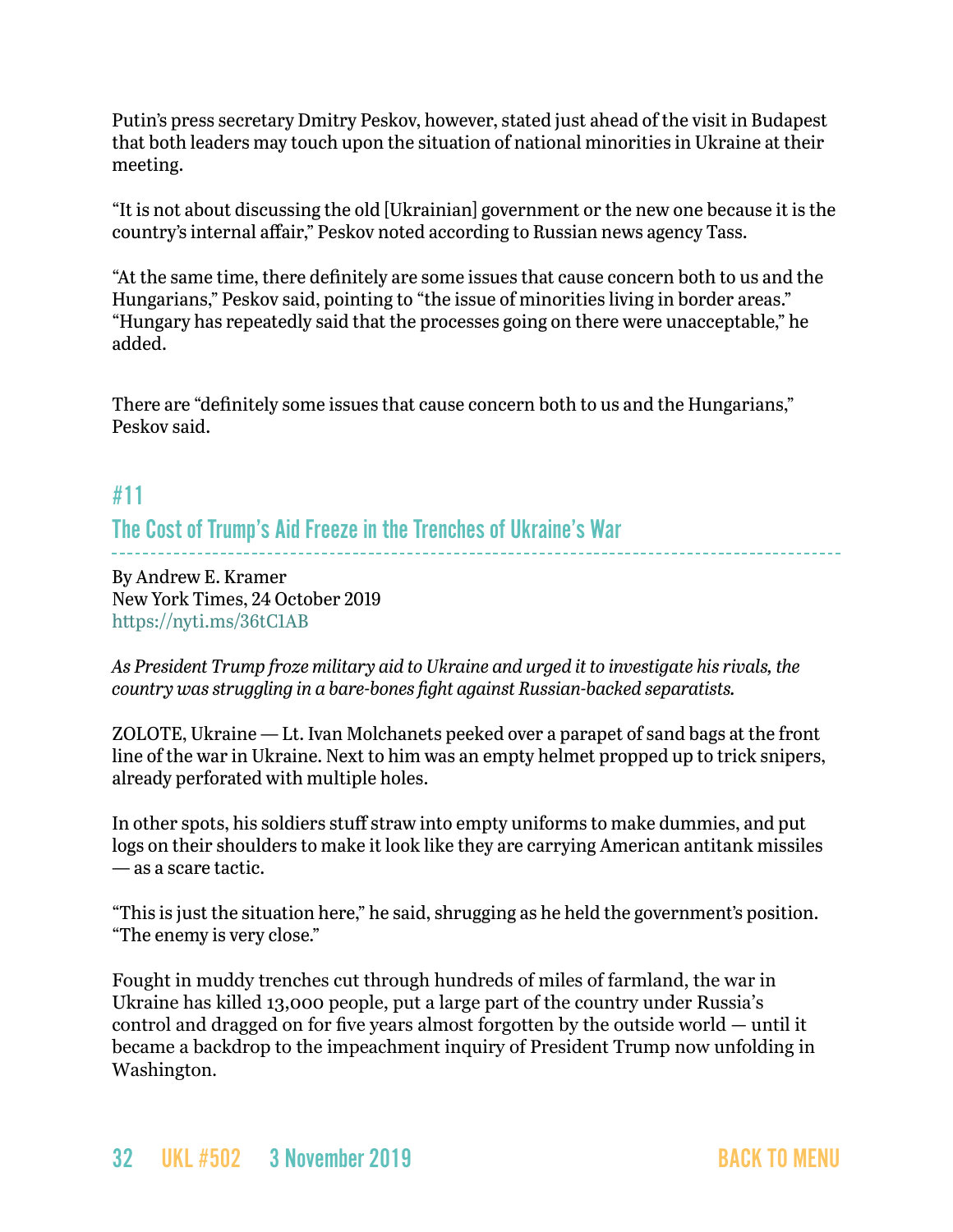Ukraine, politically disorganized and militarily weak, has relied heavily on the United States in its struggle with Russian-backed separatists. But the White House abruptly suspended nearly \$400 million in military aid to Ukraine in July and only restored it last month after a bipartisan uproar in Congress.

The impeachment inquiry hinges on whether Mr. Trump froze the aid to pressure Ukraine into investigating his political rivals, especially former Vice President Joseph R. Biden Jr., one of the leading candidates in the 2020 American election.

In closed-door testimony on Tuesday, the top American diplomat in Ukraine, William B. Taylor Jr., said Mr. Trump halted the aid to Ukraine and refused to meet the country's leader until he agreed to investigate Mr. Biden and his son. Mr. Taylor called the decision "crazy" because it undermined a vital ally, strengthened Russia's hand and put Ukrainian lives in jeopardy — all for the sake of a political campaign in the United States.

Ukrainian soldiers here at the front line were jolted by the suspension, too. While the aid was restored in time to prevent any military setbacks, it took a heavy psychological toll, they said, striking at their confidence that their backers in Washington stood solidly behind their fight to keep Russia at bay.

"It was very unpleasant to hear about this," Lieutenant Molchanets said about the halt in American military assistance. But with or without allies, he added, he would continue to fight. "I tell you that as an infantryman and commander."

Even at the tip of the spear of Ukraine's armed forces, signs are everywhere of the poverty of the army.

The war began in 2014, after [street protesters](https://www.nytimes.com/2015/01/04/world/europe/ukraine-leader-was-defeated-even-before-he-was-ousted.html?module=inline) deposed Ukraine's kleptocratic, pro-Kremlin president. Russia responded by [helping stir up rebellions](https://www.nytimes.com/2014/09/07/world/europe/evidence-grows-of-russian-orthodox-clergys-aiding-ukraine-rebels.html?module=inline) in two eastern provinces, and since then Russia has wielded the military advantage, able to slip tanks, antiaircraft weapons and soldiers into Ukraine at will.

Ukraine has fought back with repeated appeals for aid, diplomatic pressure, Western sanctions against Russia  $-$  and with an army that is holding on by its fingernails. The war is fought in trenches, like World War I, owing to a peculiarity of the conflict: Neither side uses aviation. Russian antiaircraft systems have cleared the skies.

Soldiers live in log-covered dugouts smelling of socks and earth, warmed by wood stoves. Ukrainian troops cook their own meals from potatoes, carrots and onions, delivered in crates, and from handmade preserves kept in glass jars on wooden shelves. Their weapons are also basic. Hanging on nails hammered into logs in Lieutenant Molchanets's bunker were binoculars and a Kalashnikov rifle.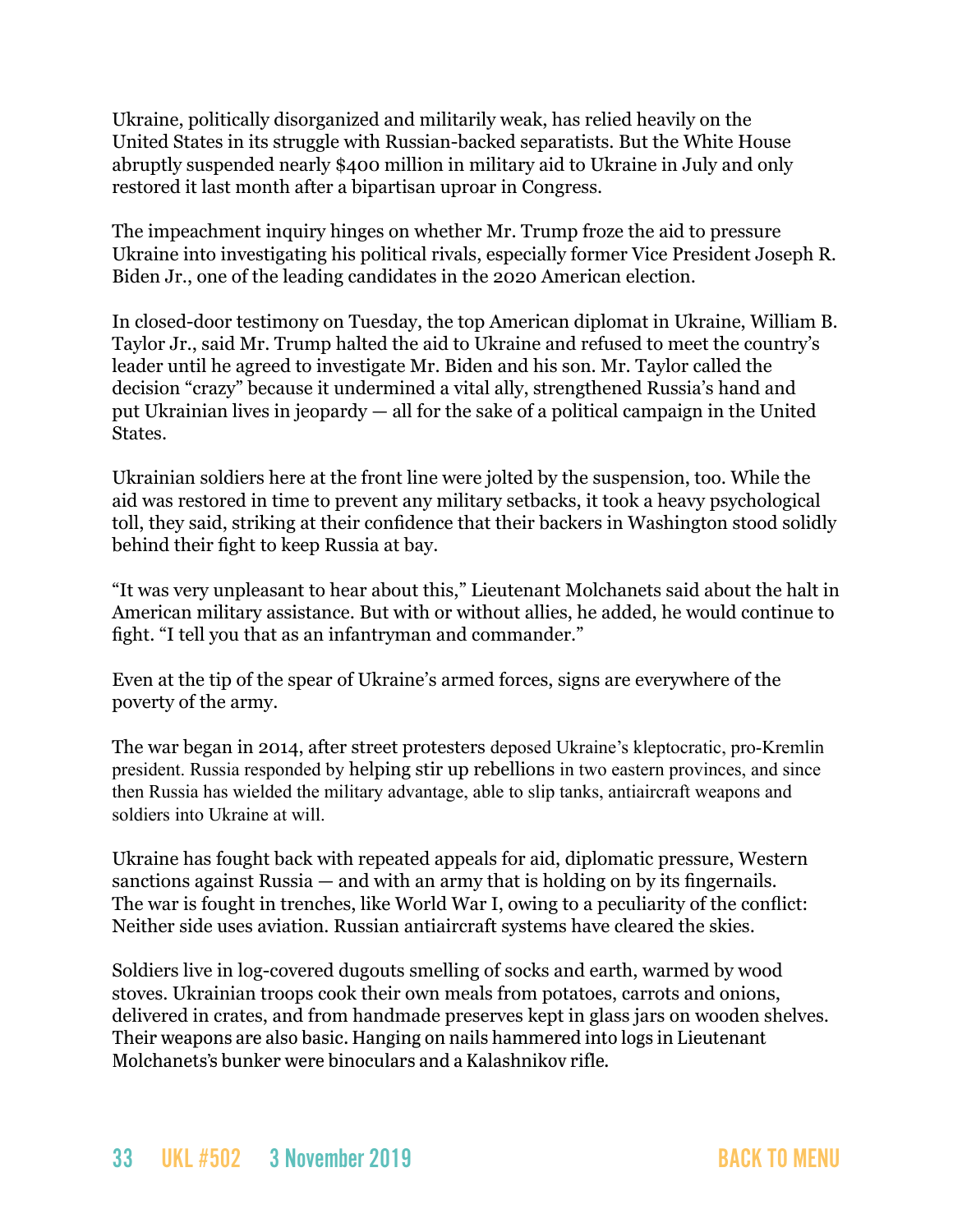Both sides use heavy artillery, but the only piece of American military aid at the position was a much-prized infrared spotting scope for night fighting. Soldiers also carry American tourniquets in their medical kits, used to stanch bleeding.

"Our allies help us, but the hard and dirty work we do ourselves," Lieutenant Molchanets said.

Even the most sophisticated weapons the United States offers are of little use here — at least, not in the way they are intended.

In 2018, the Trump administration authorized sales to Ukraine of a shoulder-fired antitank missile called the Javelin, reversing an Obama administration policy of supplying only non-lethal aid.

But there is a big catch. The Trump administration provided the missiles on the condition that they not be used in the war, Ukrainian officials and American diplomats have said, lest they provoke Russia to slip more powerful weaponry to the separatists.

"They are not to be on the front line," Iryna Herashchenko, a former chief settlement negotiator, said of the missiles. Their precise deployment positions are kept secret.

So, Ukrainian soldiers at the front have improvised: They prop up the dummies of straw and extra uniforms that appear to hold the missiles, as a ruse, an army spokesman said. Soldiers at Lieutenant Molchanets's position said the fake missiles are conjured from logs and empty ammunition boxes, roughly mimicking the silhouette of a Javelin.

The American military aid suspension hurt Ukraine in another way as well, Ukrainian officials said: It signaled their weakness, just as they were trying to project strength in negotiations with the Russians and needed solid backing from Washington.

Since taking office in May, Ukraine's new president, Volodymyr Zelensky, has wanted the United States to take a more active role in pressuring Russia to withdraw its forces from eastern Ukraine — which the Kremlin does not even acknowledge are there — and accept a peace deal to end the conflict.

Mr. Trump has also showed a clear desire for a peace deal on Ukraine, part of his longstanding effort to remove an issue that has driven a wedge between Russia and the West, and has made his cozy relations with Russian President Vladimir V. Putin harder to defend.

Soon after the July 25 phone call in which he urged Mr. Zelensky to investigate his political rivals — the call at the heart of the impeachment inquiry — Mr. Trump seemed confident that he would get a peace deal on Ukraine after all.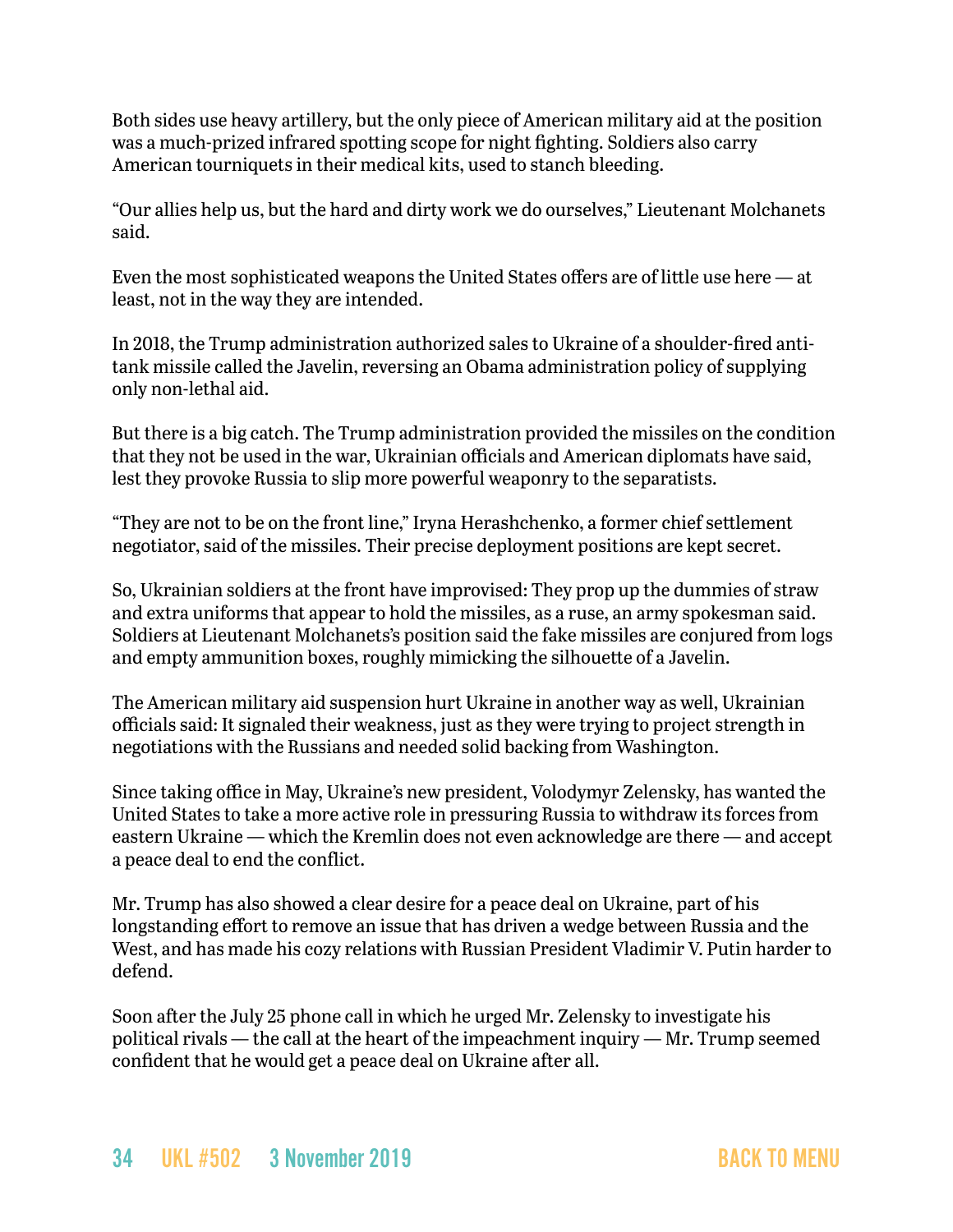"I think he's going to make a deal with President Putin, and he will be invited to the White House," Mr. Trump said of the Ukrainian president.

But Mr. Trump has not pressed Russia and sided with Ukraine in the negotiations in the way Mr. Zelensky has urged. To the contrary, at a news conference in New York last month, Mr. Trump backed away from Mr. Zelensky and his troubles in the war, telling the Ukrainian leader, "I really hope you and President Putin get together and can solve your problem."

By distancing himself from Mr. Zelensky in negotiations, Mr. Trump has made it harder for the Ukrainian government to defend the concessions it is making to end the war.

To revive settlement talks, Mr. Zelensky has already ordered his troops to pull back at some locations on the front line, a move that earned derision from his domestic critics, who called it a capitulation to Russia. Tens of thousands of people in Kiev, the capital, protested the decision this month in Independence Square, the site of the demonstrations that toppled Ukraine's pro-Kremlin president five years ago.

Here in eastern Ukraine, the war is far from over. On a crystalline fall day, the contact line, as the front is known, opened onto a meadow of dry grass, stretching a few hundred yards to the opposing positions in a tree line, the oaks and maples in the brilliant autumn colors of orange and yellow.

Lieutenant Molchanets, who is 23, commands a platoon. On the second day of his command, the position came under heavy machine-gun fire. When it was over, he said, "there was a light euphoria. I had no sense of danger. Only later I realized we made mistakes, and we were just lucky."

The luck soon ran out. A week later, on Sept. 17, two of his soldiers stepped on one of the area's ubiquitous mines and were gravely wounded.

Kept under the pillow of his bunk was a Ukrainian flag inscribed by friends in Kiev, where he also left a girlfriend behind. "We believe in you," one note on the flag said.

In the pale fall sunshine last week, soldiers chopped wood for their heating stoves and grilled a shish kebab over a campfire, unconcerned by the explosions in the distance. "It's not us" getting hit today, Lt. Ivan Dyachyk said. "It's our neighbors," a unit a few miles away.

Mr. Zelensky wants to move the Ukrainian front line back — from a few hundred yards away from the separatists to about 1,000 yards in several locations, including around the town of Zolote, the site of Lieutenant Molchanets's position.

Separatist forces are also supposed to pull back in these areas, to put both sides out of sniper range and reduce skirmishing, paving the way for settlement talks.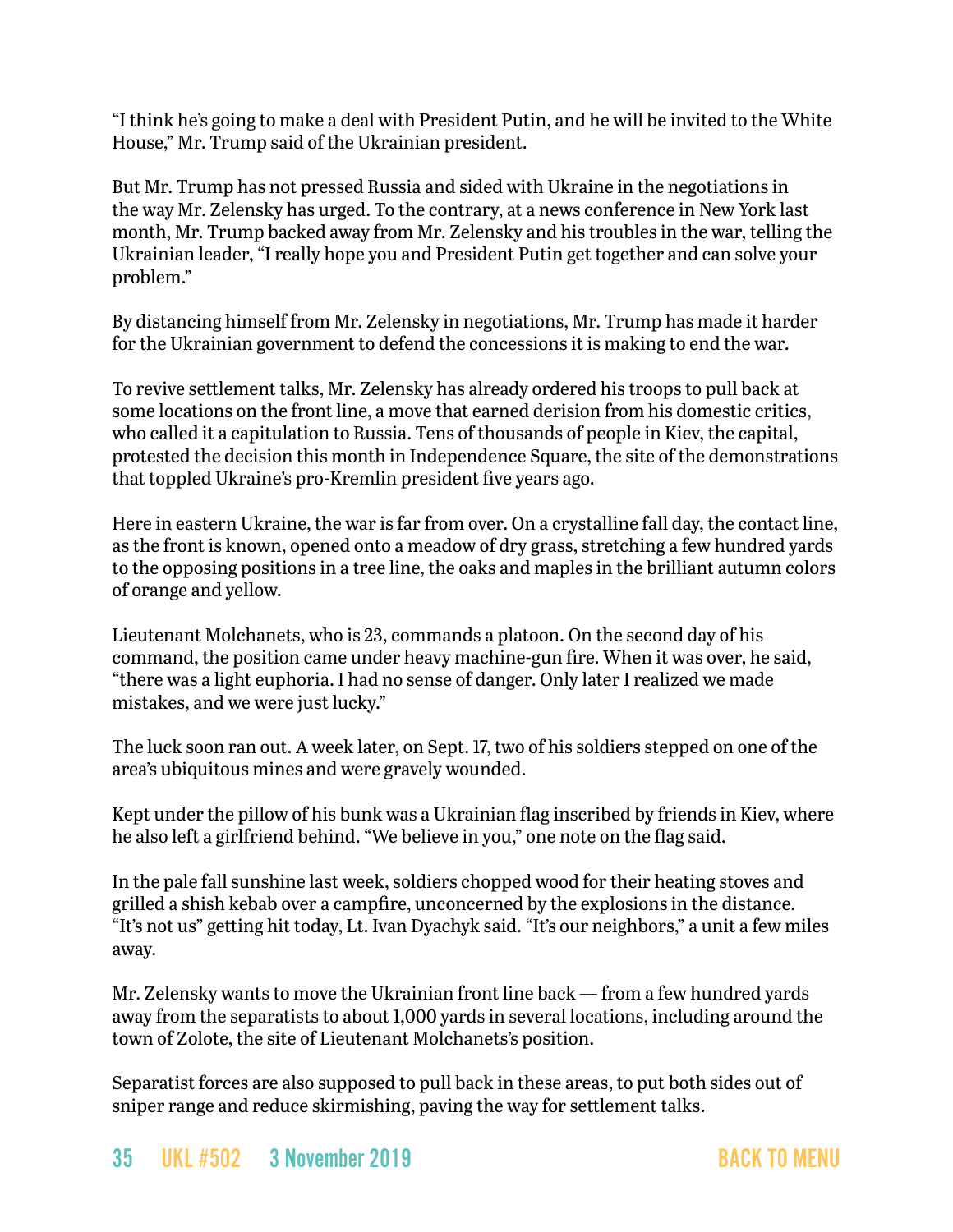The problem in the town Zolote — and what has set off protests here and in Kiev — is that pulling back will leave some neighborhoods in front of the army's new trenches, exposing them to the enemy side.

"All of this is scary for me," worried Larisa Prizova, a clerk in the mayor's office of Zolote. Her home near the front line now seems likely to wind up inside the buffer area: a shooting gallery between the two armies.

"Maybe Mr. Trump, because of the election in the United States, wants a success in Ukraine" by pushing Mr. Zelensky into a settlement deal that Russia will accept, said Ms. Herashchenko, the former chief negotiator. "But peace and the illusion of peace are not the same things."

# <span id="page-35-0"></span>#12 A Trip to the Pro-Russian Pseudo-State of Luhansk

by Christian Esch

Spiegel Online, 22 October 2019

## <https://bit.ly/329Lt8Y>

The coffin wobbles slowly across the bridge, four men carrying it with a fifth following along behind bearing a decorated cross. The coffin tips forward as they carefully make their way down the steep wooden staircase. It then tips backward as they make their way up the other side. Not even the dead have an easy time of it in Stanytsia Luhanska

The destroyed bridge spanning the Donets River is symbolic of divided eastern Ukraine. The war may have come to an end, but peace hasn't yet begun. The driving surface has collapsed, and the resulting chasm has been made navigable on foot with the help of two wooden staircases. Every day, thousands of people struggle across, primarily pensioners. The sick and the crippled are carried across, as are baby strollers and sacks full of plums and apples. It is the only crossing far and wide over a border that divides families, friendships and business partnerships.

North of the Donets flies the blue-and-yellow national flag of Ukraine, signifying territory under the control of Kiev. South of the river and on the bridge itself, a kind of Russian tricolor is flapping in the wind, with a light-blue stripe in place of white. It is the flag of the self-declared Luhansk People's Republic, which split off from Ukraine with the help of Russia -- an unrecognized state entity that legally belongs to Ukraine but which is a de facto appendage of Russia, with 1.5 million residents, 17 ministries and a Soviet star in its coat of arms.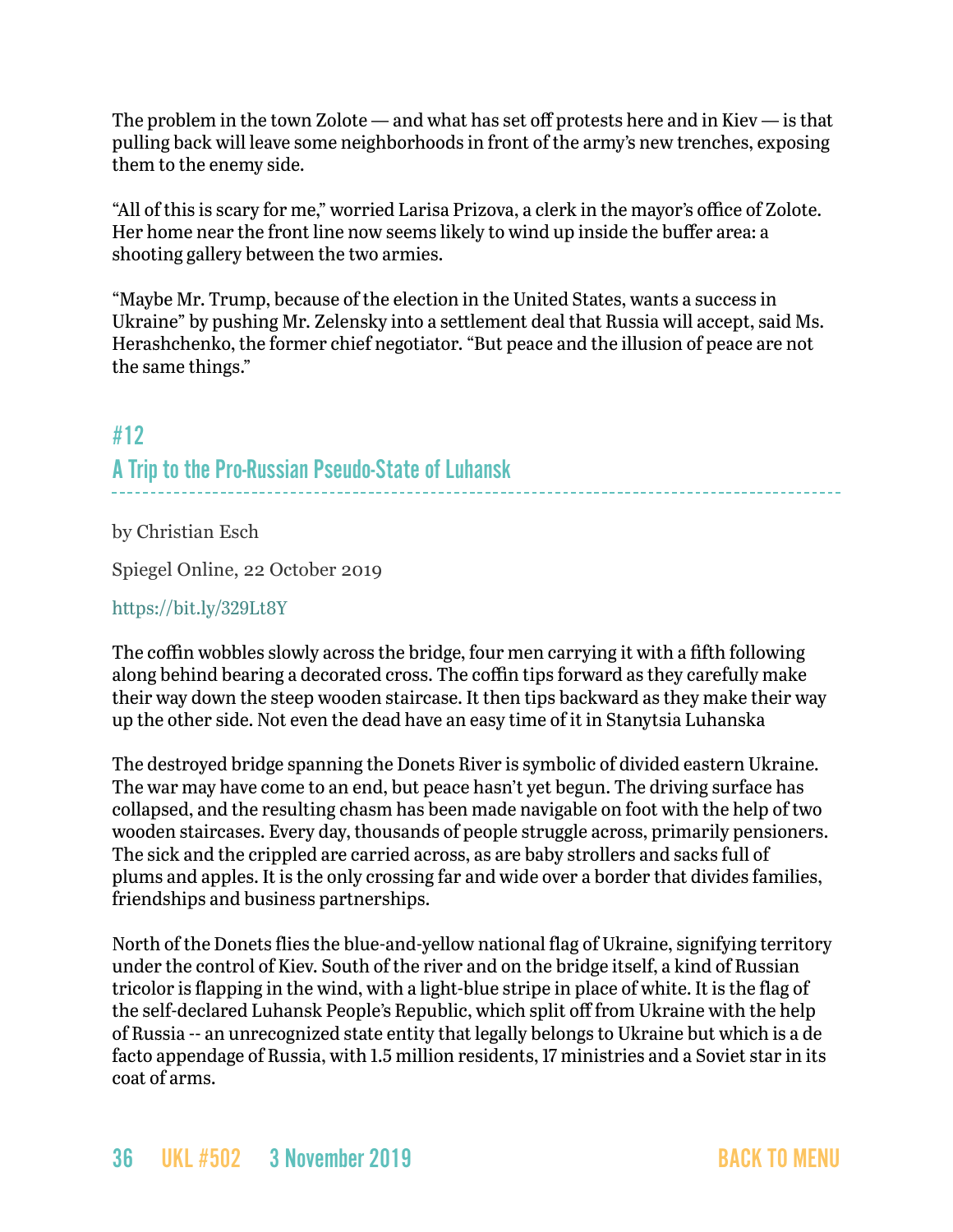It is rare for Western journalists to be allowed to report here. And the criteria used by the communications ministry of the "People's Republic" to grant permits are unclear. But such permits do, apparently, exist.

The trip through the republic begins on a dusty square in Stanytsia Luhanska. The settlement on the northern banks of the Donets used to be a non-descript suburb of Luhansk, and when the Donbass rebellion began in spring 2014, Stanytsia Luhanska briefly fell into the hands of the separatists. But then, Ukrainian government forces showed up and were able to push the front back to the river. Since then, Stanytsia Luhanska has played a new role -- as a border town, transshipment center and transportation hub. There is a lot going on right in front of the bridge access point, including kiosks, market stands, a savings bank besieged by pensioners, aid organizations, porters waiting for business, taxi drivers and buses.

At the checkpoint on the Ukrainian side, armed customs officials examine every bag. Uniformed officers work on donated laptops onto which U.S. flags have been affixed. Passports are stamped. From the checkpoint, it's still 800 meters to the bridge.

## **Signficant Resistance**

Ukraine withdrew from this broad strip in summer as part of the troop separation negotiated between the two sides. Looking almost like an act of defiance, though, every single flagpole is flying the blue-yellow flag of Ukraine.

The separation of forces is one of the very few significant steps forward since the Minsk Protocol of February 2015. That deal affirmed a cease-fire and formalized the frontlines between Ukrainian government troops and the pro-Russian rebels. But the skirmishes have continued nonetheless. Indeed, Stanytsia Luhanska is the only place along the entire 400-kilometer front separating Ukraine from the separatists where the separation has been successful. After all, retreating from territory paid for in blood requires a significant amount of political courage. Recently elected Ukrainian President Volodymyr Zelensky, who won the election on a promise of bringing peace to the Donbass, has demonstrated that courage. But resistance is significant.

Anything that looks like a concession to Moscow is enough to trigger protests in Kiev. And the situation is similar when it comes to the "Steinmeier Formula," that Zelensky recently agreed to. The formula is a diplomatic compromise named for Frank-Walter Steinmeier, who was German foreign minister when the Minsk Protocol was hammered out and is now Germany's president. It outlines when and how Kiev will allow the separatist areas a special status within Ukrainian state territory. Such a status is provided for in the Minsk agreement, but isn't widely supported in Kiev. Hence, the protests.

A free bus ferries passengers to edge of the gap in the bridge, blasted there by the Ukrainian army in March 2015 to prevent a possible separatist advance.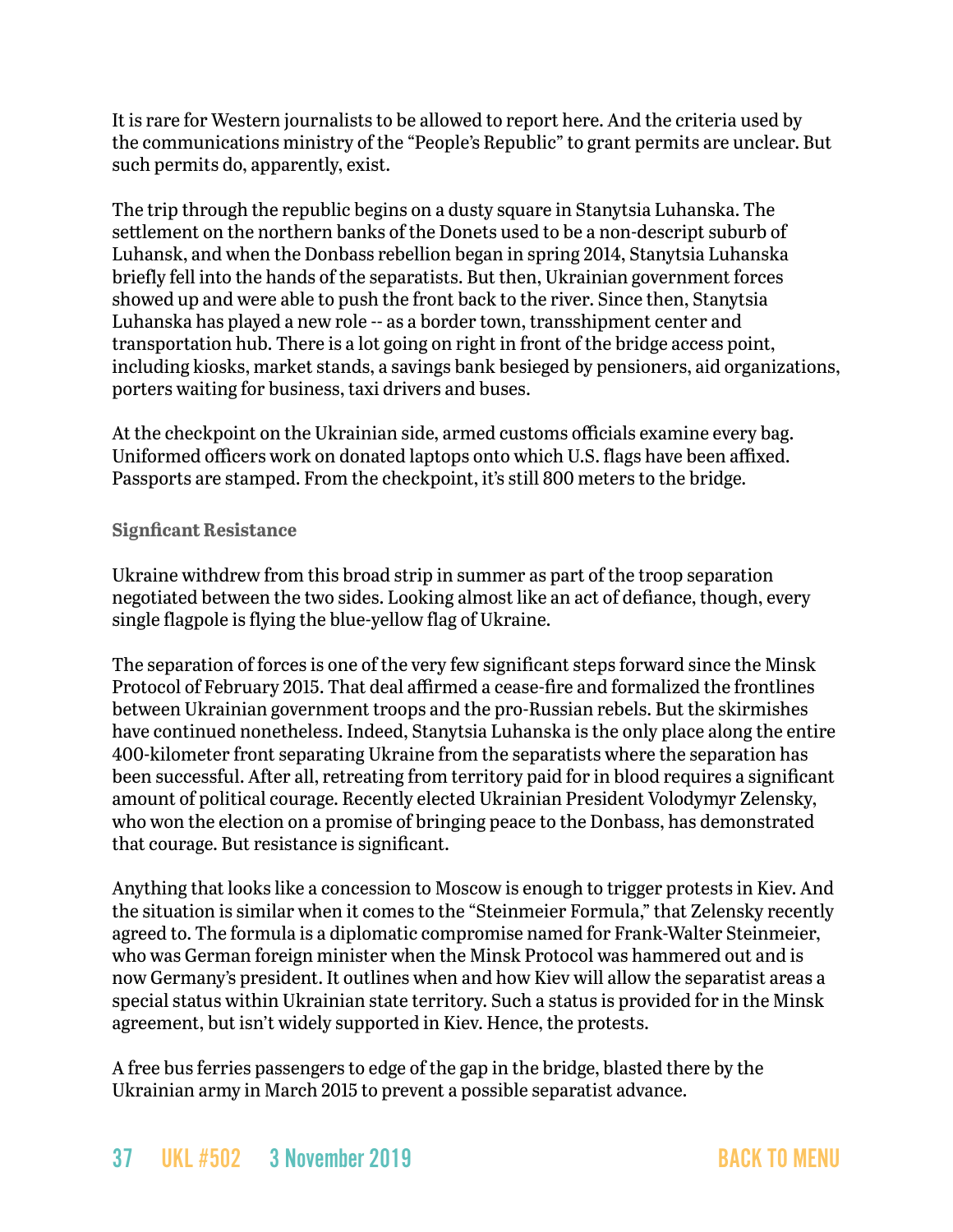The separatist checkpoint at the southern end of the bridge is little more than a trailer. A young man in a training suit examines passports and, in this case, journalist IDs. Visitors must fill out a form from the "Ministry for State Security," including religious confession and hotel room number. Bags are not searched. Then, the journey continues up a range of hills, through checkpoints and into the city.

## Provisional Burials

Luhansk was never a particularly attractive city. In the coal-mining region of Donbass, it was always the smaller, poorer sister to Donetsk. But now, the city seems empty as well. The train station is as quiet as a museum and there are only two connections -- one is a long-haul line toward Donetsk and the other is a regional connection. The centrally located Hotel Luhansk with its 19 floors has few guests and no café, but it does have bullet holes in the windows. The stores are empty and the local football club Zorya has been playing elsewhere for quite some time. Only cash is accepted, no matter how high the sum, and all payments are made in Russian rubles. There are no cash machines.

Luhansk suffered mightily in the fighting. In summer 2014, the Ukrainian military fired heavy artillery into the city. There was no water for a time and some of the dead were buried provisionally in front yards because of the heat. Many victims were later moved to the outskirts of the city, where a small memorial lists their names.

The government of the People's Republic is headquartered in the former regional administration building. Taking pictures is strictly prohibited. Even the press accreditation card, signed by the communications minister, doesn't open any doors to senior officials.

But Gleb Bobrov is happy to talk, a hulking man with a beard and small, animated eyes. He's the head of the writers union and is the most prominent intellectual among the local rebels. Over a decade ago, long before the beginning of the war, he predicted in lurid prose that a civil war would be fought in eastern Ukraine. "I correctly foresaw about 70 percent of it, right down to the location of the frontlines and the Minsk negotiations," he says proudly.

Like most separatists, Bobrov didn't want an independent mini-state in Luhansk, which is why he vehemently rejects the term "separatist." He says he wants to "return home to Russia," and that this is "the national idea behind the People's Republic." Unfortunately, he adds, it didn't work quite like it did in Crimea.

To Bobrov, the Ukrainian state is a meaningless leftover from the disintegration of the Soviet Union, propped up by a corrupt elite, a national-socialist ideology and brutal oppression.

**The Other Side of the Bridge**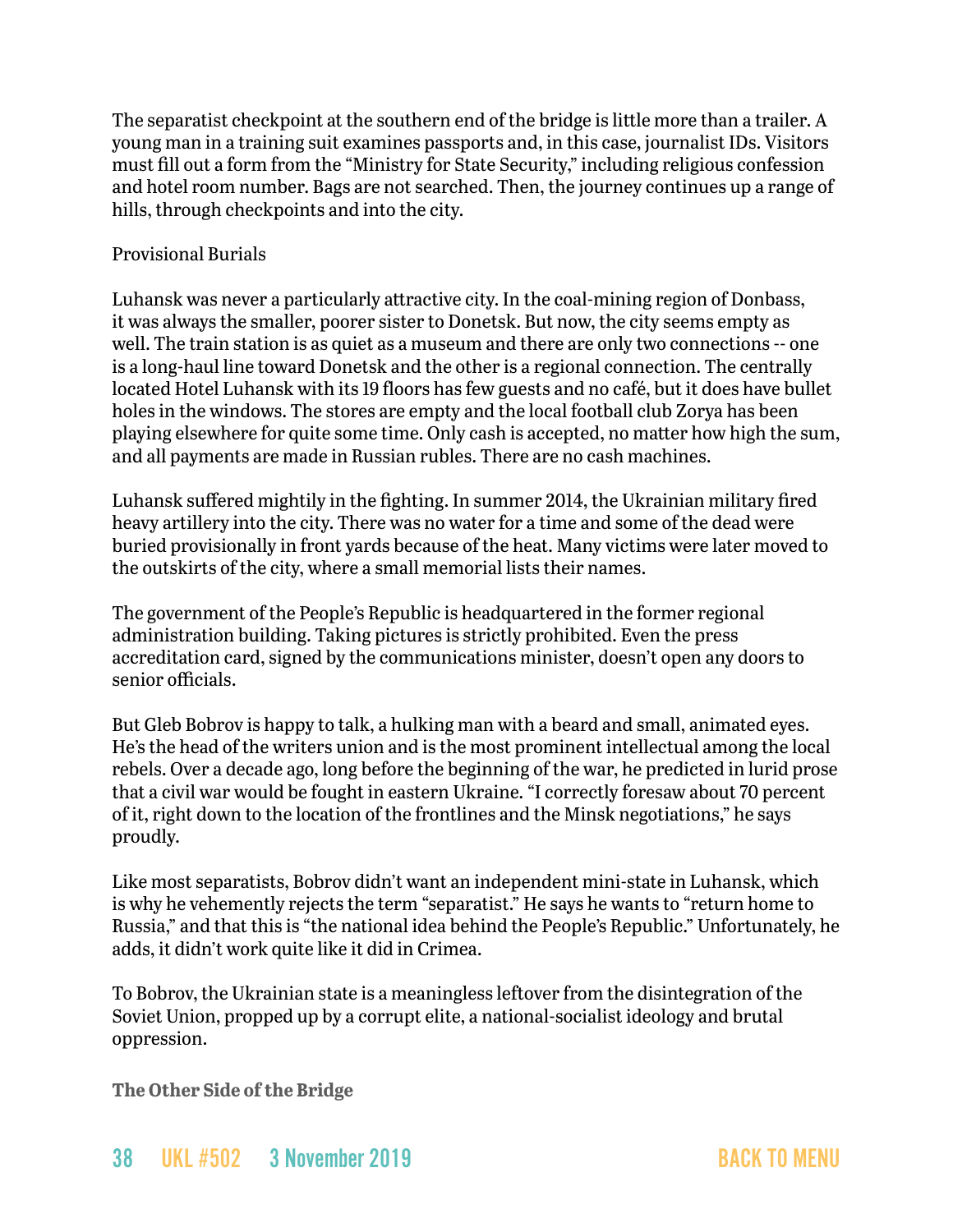But doesn't Zelensky's election disprove this caricature? And couldn't the new president, with his peace initiatives and charm born from a past as a television comedian win over a number of hearts in Luhansk? Bobrov discounts such suggestions. Those in Luhansk who pined for Ukraine have long since left, he says, and Zelensky has no effect on the ones who have remained. "All that is taking place in a foreign country," Bobrov says. He is referring to the country on the other side of the bridge.

After our discussion, he invites us to the city's Russian theater for a premiere. For the first time, a piece about the war is being staged, a dramatic reading of wartime poetry. And it turns out to be surprisingly free of ideology, free of the standard vituperations according to which all government troops are fascists.

Alexey Karyakin, born in 1980, is one of the fathers of the People's Republic and was the first president of its parliament -- though there are no political parties in parliament, with all of them having been banned. There are only "movements." One of them is called "Freedom for Luhansk" and the other is the "Economic Union."

The fact that Karyakin is still alive is anything but a given. The People's Republic has been run with mafia methods. One Luhansk "prime minister" was apparently tortured to death in prison while several military leaders have died in arson attacks. Karyakin also had to flee Luhansk for a time.

The situation has calmed significantly since a 2017 coup. Plus, what happens in Luhansk is ultimately decided by curators in the Kremlin anyway. Karyakin is now head of the "Public Chamber of the People's Republic of Luhansk," a largely ceremonial position. A portrait of Vladimir Putin hangs on the wall above his desk.

From the perspective of Kiev, Karyakin is nothing but a Putin puppet anyway, and people in the Ukrainian capital refer to Luhansk and Donetsk as "occupied territories." But Karyakin has a different view. He says it bothers him that people in Kiev act as though people like him don't exist, as though Putin has full control and there is nobody else. "They want the territory back, but not the people," he says.

### **A Dream of Russian Affiliation**

The question is, though, what the separatists actually want. The Minsk Protocol, to which they are bound, calls for the reintegration of their territories into Ukraine, with certain special privileges. Wouldn't that represent the end of their dream of affiliation with Russia?

No, says Karyakin, they would then have a special status within the country of Ukraine, just like Crimea did prior to 2014. Then, the people could decide what they wanted in a referendum. And he has no doubt that the people of Luhansk would decide in favor of Russia.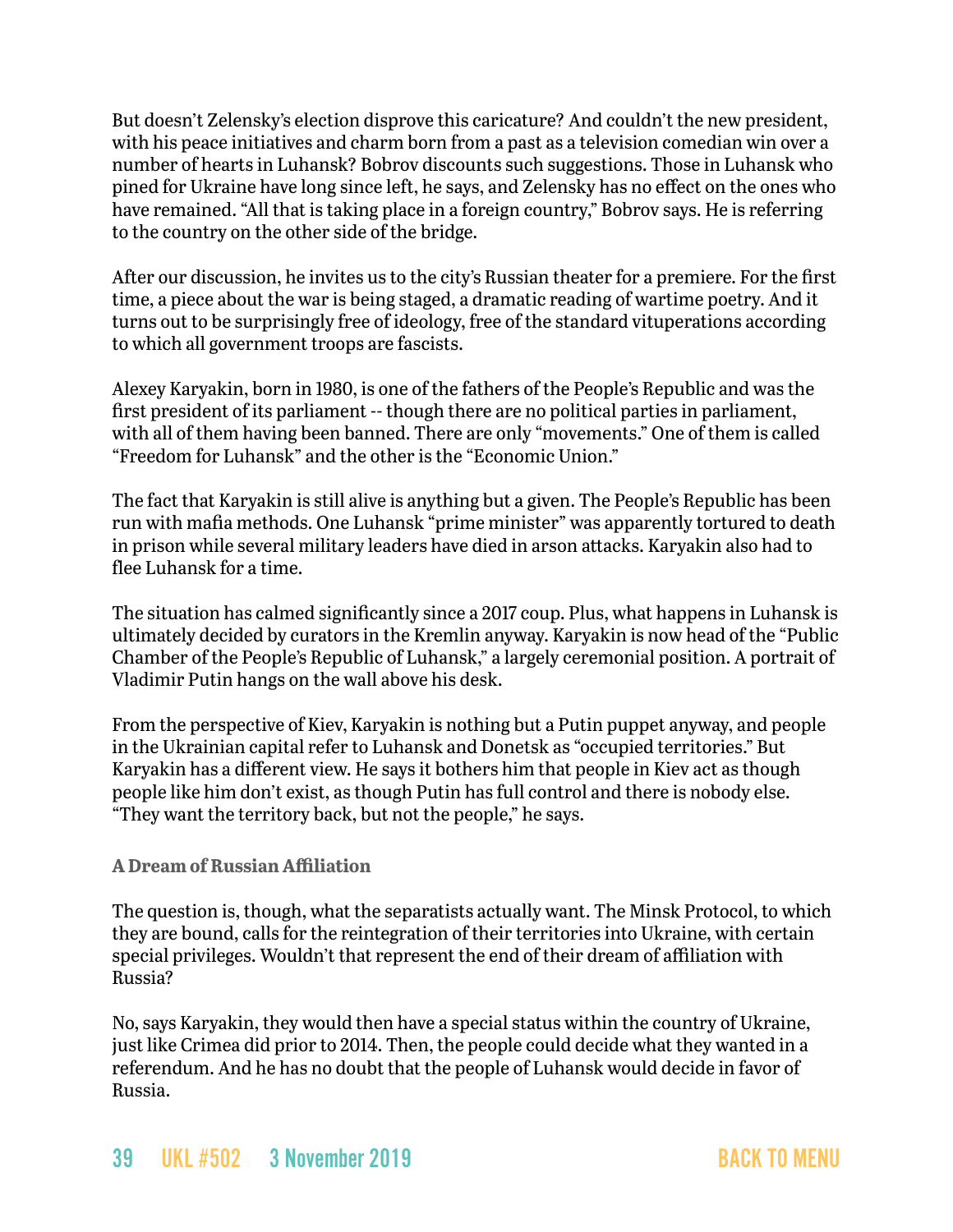It is precisely this interpretation of the Minsk Protocol that officials in Kiev are afraid of -- special status as a steppingstone to definitive secession. No wonder Kiev is concerned about applying the Minsk agreement.

And so, the standoff continues. The government in Kiev wants to regain control over the lost territories, and that means first and foremost control over the border with Russia. Moscow, meanwhile, doesn't want to relinquish control and insists on taking the reverse approach: First, special status must be established for the region, including their own security forces. Only then can control of the border be returned to Ukraine.

It's difficult to say what Luhansk residents themselves actually think. They are leery and distrustful. There are still those who would like to be part of Ukraine, or at least find that preferable to being citizens of a pseudo-country that has 17 ministries but no cash machines. A place where there are no free elections, hardly any work and no discernable future. But they avoid saying as much out loud.

The younger ones move away from Luhansk, some to Russia and others to Ukraine. "In 2014, we fell out with many friends," says one married couple who didn't share the pro-Russia enthusiasm many felt at the time. "The euphoria has since vanished, which makes things easier for us. But now, everybody avoids politics altogether. Essentially, we are waiting, but we don't know what for."

They say they would long since have left if it wasn't so difficult to sell their apartment in Luhansk. At the same time, it hurts them that many in Ukraine see them as traitors just because they've stayed.

### **One of the Few Advantages**

The Ukrainian state also doesn't make things easy for those who don't live outside of its control. To receive their pensions, Luhansk retirees have to establish a permanent address in government-controlled territory and then register there as being internally displaced. The measure was originally intended as a kind of economic sanction against the separatists. But it forces Luhansk pensioners to make their way across the destroyed bridge once every eight weeks or so to personally verify their status as displaced people and prove that they are still alive.

At the equivalent of around 110 euros per month, pensions in Ukraine are low, but they are still significantly higher than the 40 euros in financial support received in the People's Republic. Many people receive both pensions, one of the few advantages they have relative to pensioners in government-controlled territory -- in addition to subsidized gas prices.

As far as the Ukrainian state is concerned, the agencies of the People's Republic don't exist, which means that there is no contact with them at all. The only channel through which separatist representatives and Kiev communicate is the Trilateral Contact Group, a forum established to implement the Minsk Protocol. The term trilateral refers to the group's three initial members: Ukraine, Russia and the Organization for Security and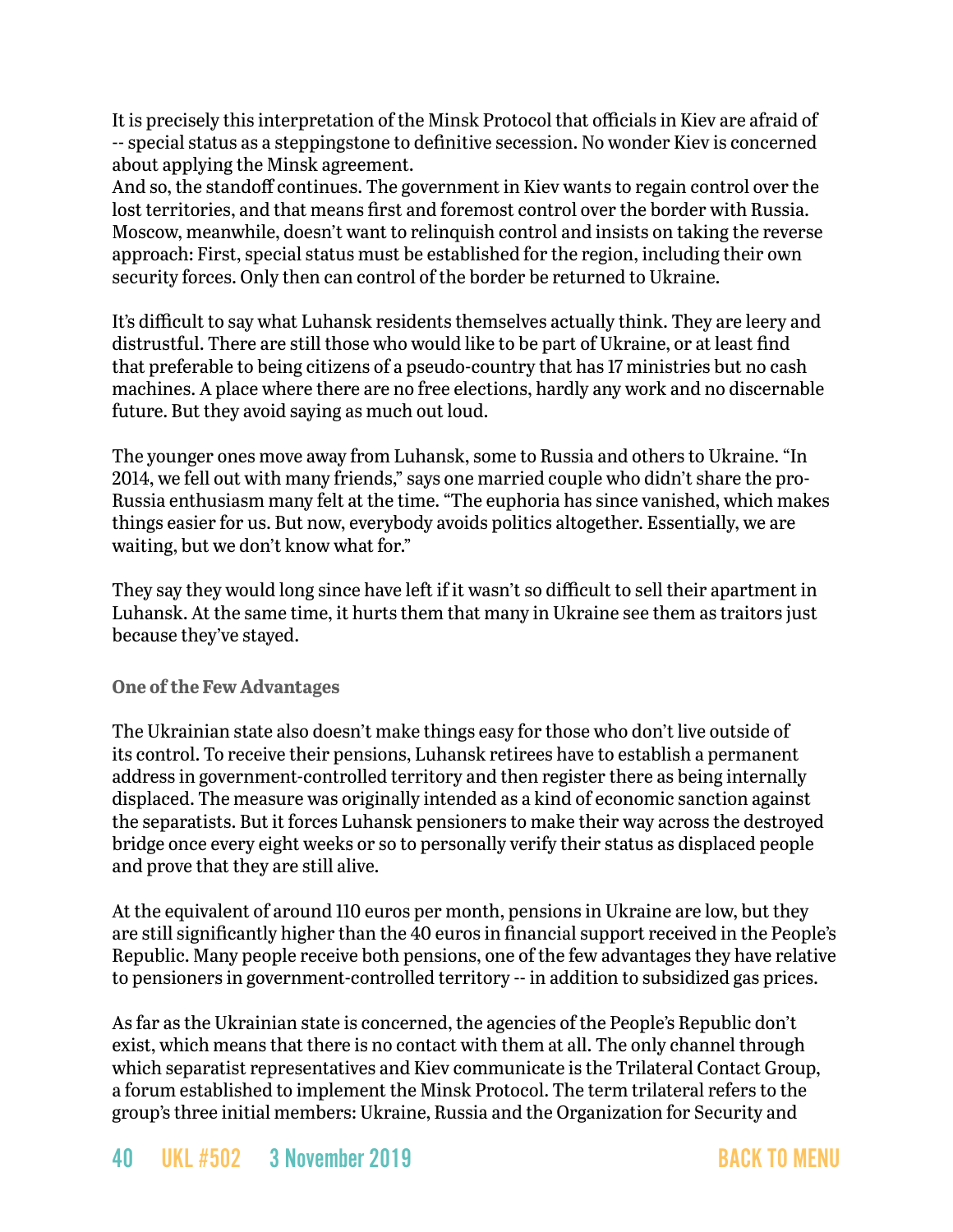Cooperation in Europe (OSCE). The separatists were only included later at Russia's request.

Olga Kobtseva represents the People's Republic in the subgroup for humanitarian questions. She is a resolute woman who took up arms in the conflict five years ago. Her birthplace of Rubizhne is now under the control of Kiev.

The bridge over the Donets is among the issues discussed in Kobtseva's subgroup. Negotiations focused on repairing the bridge have been ongoing since May 2015 and every question imaginable has been a source of disagreement. Where exactly does the line of contact run, the border that isn't really a border? It was never precisely established during the Minsk talks. How wide should the driving surface be? Kiev wants it to be narrower so that tanks and trucks can't make it across.

Ironically, even after the bridge is repaired, the plan is to only open it to foot traffic. The entire political clamor, the media attention, the visit by Ukrainian President Zelensky and European Council President Donald Tusk -- all that has only been for a modest pedestrian crossing. Nothing demonstrates better just how small the steps made in the peace process have been.

### **Sacks of Cash**

And there's an even bigger irony: There are already two road connections not all that far away. They would just have to be opened. But the separatists are fighting with the government in Kiev over which one to open, with each side following its own military logic. Kiev prefers the road in Zolote, while the People's Republic is arguing in favor of the bridge in Shchastya. Already, that crossing is being used once a month to hand over money to Ukraine to pay for its part of the shared water system. In several sacks of cash, of course.

But for Stanytsia Luhanska and the pensioners of the self-proclaimed Luhansk republic, an improved pedestrian bridge would be a significant step forward. And the work has, in fact, begun. In early October, the wooden staircases were cleared away with the plan calling for the gap in the middle now to be fixed. To ensure that the important crossing wouldn't have to be closed even for a single day, a detour for pedestrians was set up. In the People's Republic, few actually thought that the bridge would ever be repaired, believing even as recently as September that the whole thing was just a PR ploy by the new Ukrainian president. But the detour is in place.

The bridgeworks were made possible by the withdrawal of troops from the most advanced positions. Zelensky now wants to repeat the troop separation operation in Zolote and Petrovske, as agreed to with the OSCE. The withdrawal is also a key demand of Moscow's, as a prerequisite for a planned, high-level meeting between Zelensky and Putin in France,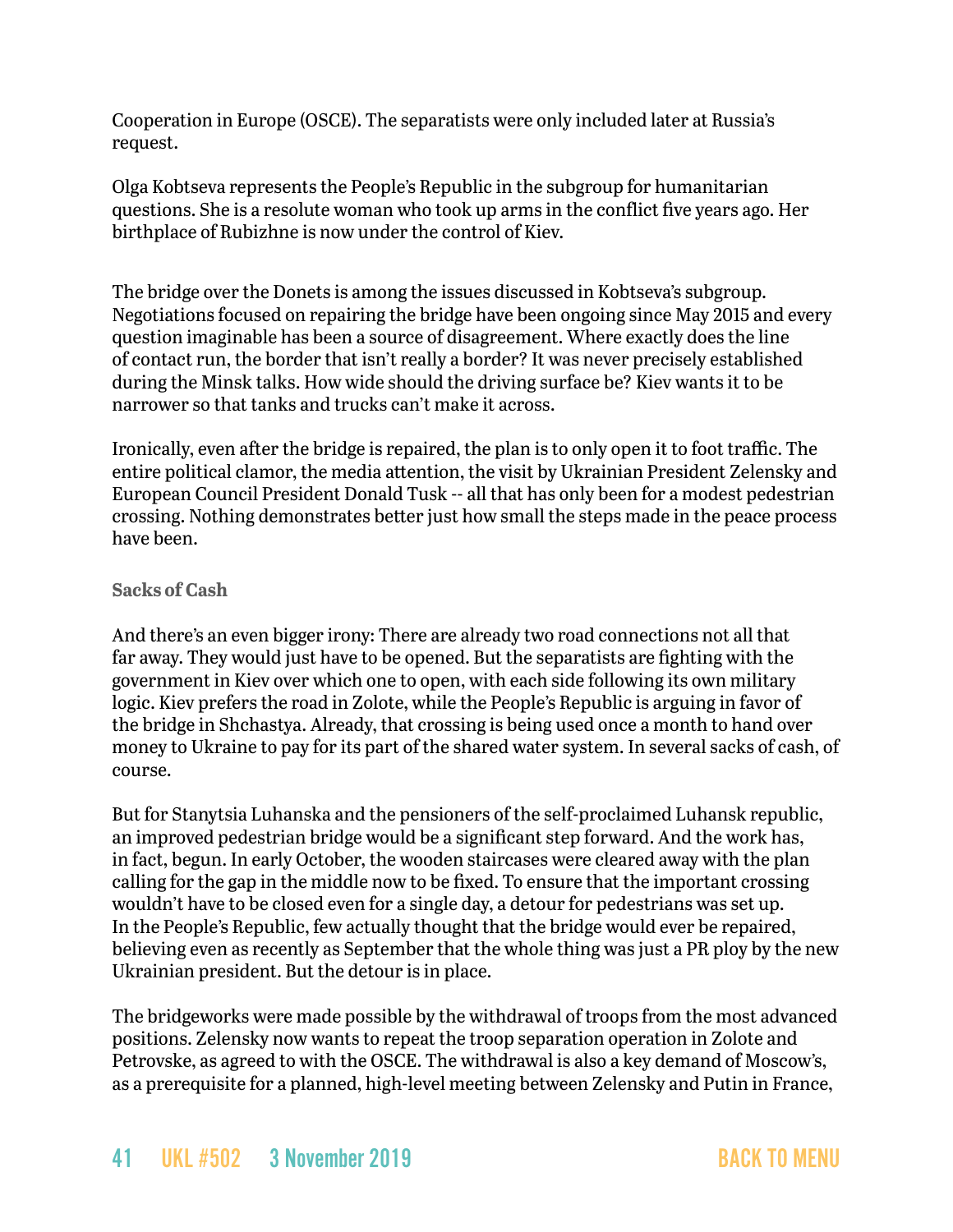together with French President Emmanuel Macron and German Chancellor Angela Merkel.

But in October, Ukrainian war veterans made their way to Zolote in an attempt to prevent the controversial withdrawal there. Clashes with the police were the result. For those who see any withdrawal as a capitulation to Putin, there is no room for the compromises the peace process requires. That would leave only one solution. When asked what he desires for his small town, Yuri Zolkin, the Stanytsia Luhanska district head, said tersely: "A NATO base."

In summer, Zolkin engaged in a heated debate on the bridge with Olga Kobtseva, of all people, the Luhansk negotiator. Kobtseva had come over to the northern side of the damaged bridge to welcome a United Nations visitor and escort her across. She was joined by the Luhansk "foreign minister," who was wearing the coat of arms of the People's Republic with the red star.

As chance would have it, Zolkin was there at the same time. This side is under Ukrainian control, he said to the separatist. "As far as I'm concerned, you can go to Minsk or to your side of the bridge," he said. "And what kind of weird symbol are you wearing? What kind of a strange republic is that?" Kobtseva responded angrily. Stanytsia Luhanska actually belongs to the People's Republic, she shouted, not to government-controlled Ukraine.

A camera team filmed the altercation. And as the two argued, the usual border traffic trudged past -- more and more people, loaded down with heavy bags and even heavier worries. Worries that, even after four-and-a-half years, haven't been made any lighter.

## <span id="page-41-0"></span>#13

Fund Wants President to Recoup Billions-Including Money that Vanished from a Supporter's Bank

by Ian Talley in Washington and Alan Cullison in Kyiv, Ukraine Wall Street Journal, 1 November 2019 <https://on.wsj.com/36x9zOg>

The International Monetary Fund has put off a bailout for Ukraine because it is worried the country's president won't recoup billions of dollars allegedly looted from banksincluding one once controlled by a close supporter-according to people familiar with the negotiations.

The IMF told President Volodymyr Zelensky he must aggressively pursue the missing money to deliver on his vow to clean up a financial system sapped by fraud, money laundering and theft.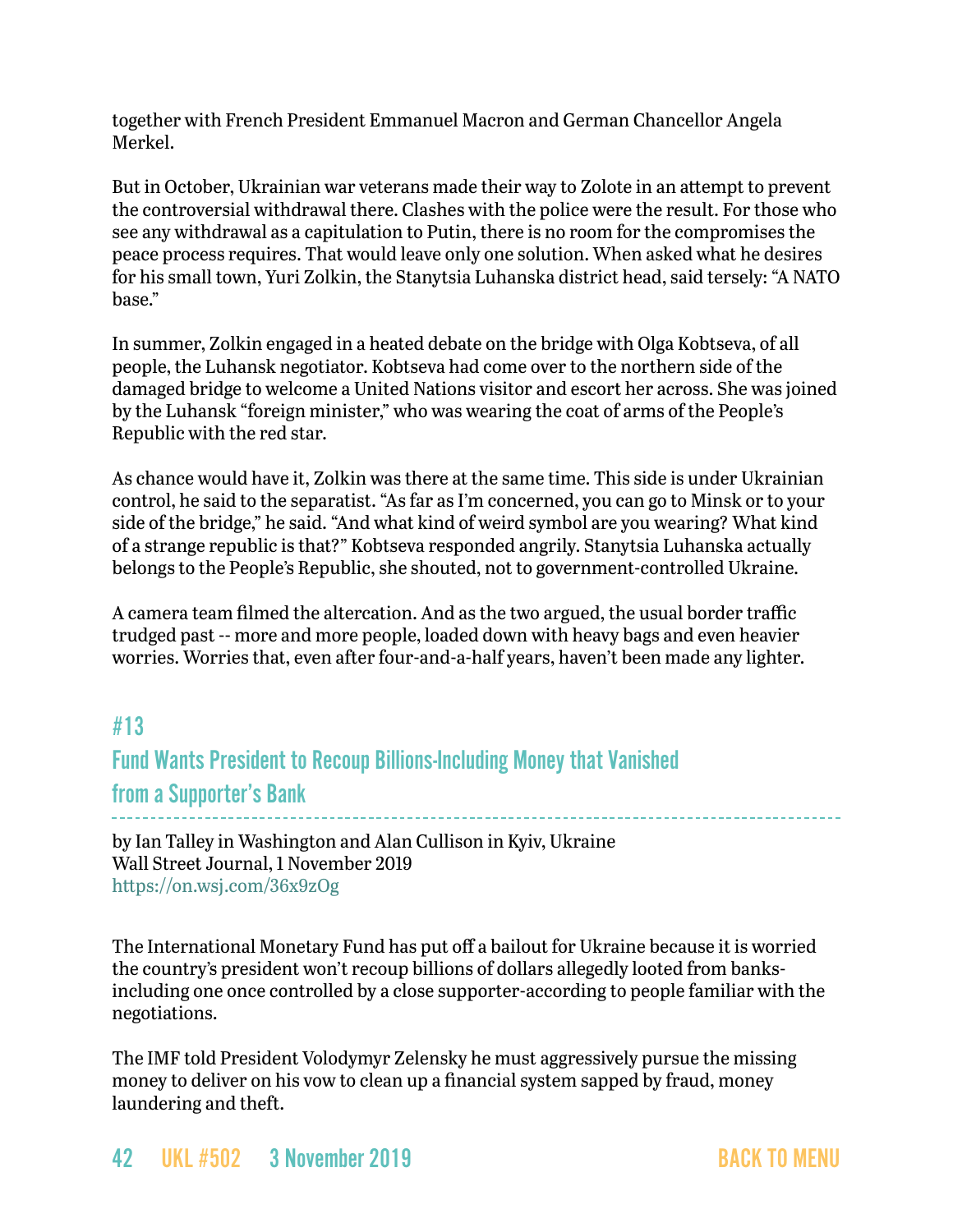The fund hinted at these concerns when it said it had delayed approval of the new bailout in September. IMF officials found "shortcomings in the legal framework, pervasive corruption, and large parts of the economy dominated by inefficient state-owned enterprises or by oligarchs," Ron van Rooden, the fund's mission chief for the country, said at the time.

Ukrainian central bank officials told The Wall Street Journal they are committed to allaying the IMF's worries and recovering the missing bank deposits.

"The expectation of the IMF and other international partners is that we have to put all our efforts to return this money," said Kateryna Rozhkova, the central bank's first deputy governor, in mid-October.

The central bank's governor, Yakiv Smoliy, told the Journal he hopes to secure new IMF credit by the end of the year.

Ukraine secured a \$3.9 billion IMF package in December, ahead of Mr. Zelensky's election in the spring, and seeks more funds to help it get through a series of debt repayments coming due in the months ahead.

Among Kyiv's challenges in winning IMF approval is Ihor Kolomoisky, a tycoon and supporter of Mr. Zelensky who is under investigation in the U.S. Mr. Kolomoisky and another businessman each held 45% stakes in Ukraine's largest financial institution, PrivatBank, until it was nationalized in 2016 by government officials who said it was necessary to avert a financial-system meltdown.

Ukraine's central bank governor that year said PrivatBank had a \$5.6 billion hole in its balance sheet when it was seized.

The IMF is holding up the next set of loans until it is convinced Mr. Zelensky's government will aggressively try to recoup an estimated \$15 billion stolen from more than 100 banks, including PrivatBank, over the past decade.

The central bank officials said in the interview that most of the \$15 billion was secreted out of the country through companies owned or controlled by shareholders, leaving ordinary depositors empty-handed.

PrivatBank, under new management, blamed Mr. Kolomoisky and the other large shareholder, Gennadiy Bogolyubov, for the disappearance of most of the money missing from the bank's accounts. The bank has accused them in a lawsuit filed in Delaware of laundering hundreds of millions of dollars through real-estate purchases in the U.S. The two men have rejected the allegations.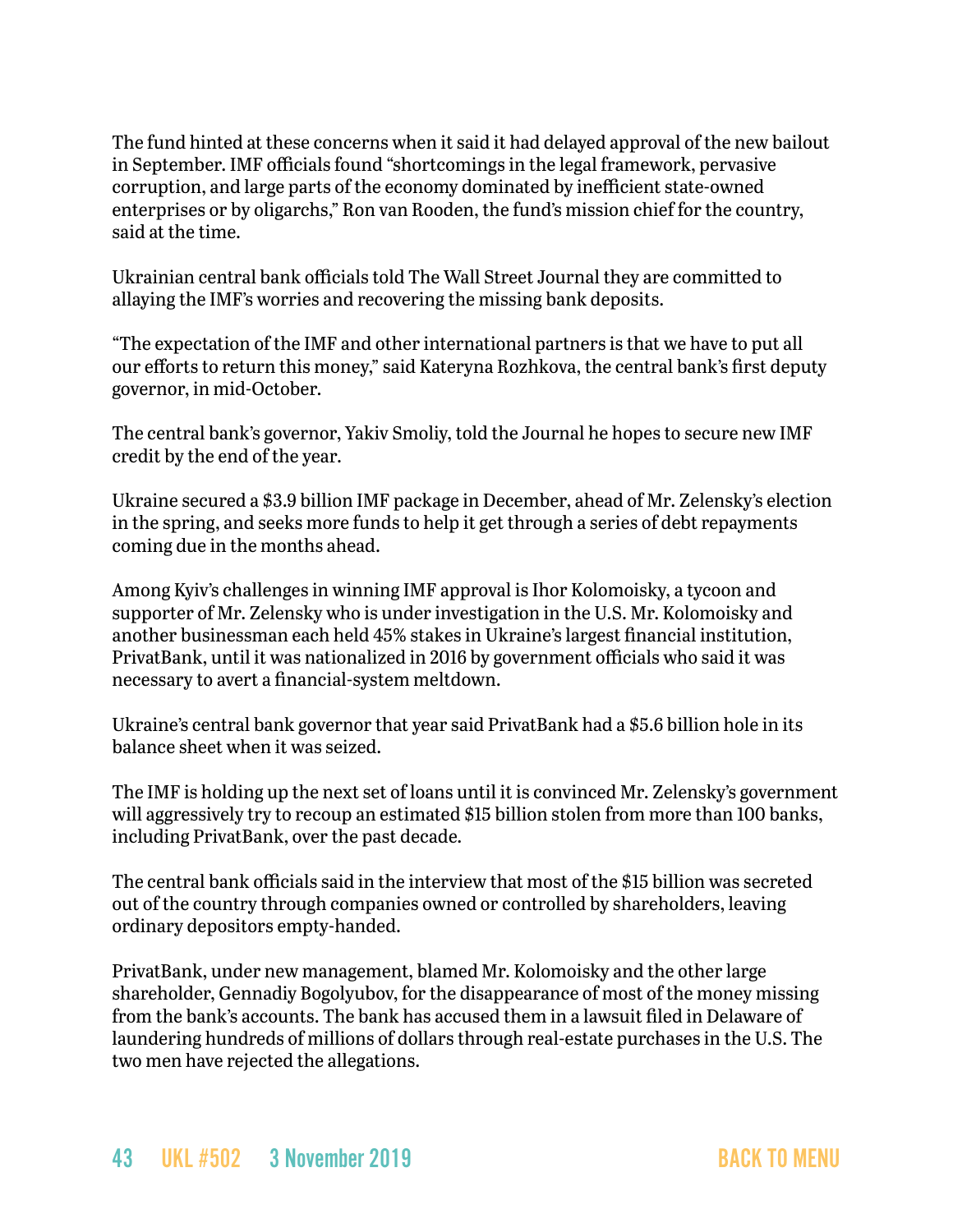Mr. Kolomoisky said the central bank orchestrated the seizure for political reasons and is fighting in Ukrainian courts to regain control of PrivatBank.

Since he was elected president, Mr. Zelensky has said he has a cordial relationship with Mr. Kolomoisky and denied that he would do any favors for him. Mr. Zelensky's spokeswoman declined to comment for this article.

At an investor conference this week in the city of Mariupol, Mr. Zelensky said his government would uphold the nationalization of PrivatBank. "I will only defend Ukraine's interests," he said, according to Ukrainian media reports. "The rumors that I or someone from the presidential office is going to return the bank to its former owners are false."

Mr. Kolomoisky said in an interview that he had been under investigation by American authorities for months.

"Let them check, I'm not worried about it," he said.

William Taylor, the Chargé d'Affaires at the U.S. Embassy in Kyiv, when asked about a possible probe, told reporters in late June, "I can't talk about ongoing investigations."

Mr. Zelensky, a former comedian whose shows aired on Mr. Kolomoisky's television networks, campaigned on an antigraft platform. His political fame grew largely from his starring role in "Servant of the People," a show in which he played a history teacher catapulted into the presidency after the character's rant against corruption goes viral.

Mr. Kolomoisky, one of Ukraine's richest men, was vocal in his support for Mr. Zelensky during his presidential campaign. Mr. Kolomoisky returned to Ukraine from self-imposed exile in May after Mr. Zelensky won the presidency, and since then has met with the president publicly. Their relationship has been closely watched by the IMF, according to people familiar with the fund's negotiations with Ukraine.

The U.S. House impeachment inquiry into President Trump's dealings with Ukraine has drawn additional scrutiny to Mr. Zelensky's government, putting greater pressure on Kyiv to address the IMF's concerns, according to people familiar with the fund's negotiations.

While Mr. Trump has expressed desire for Ukraine to investigate former Vice President Joe Biden and matters related to the 2016 U.S. presidential election, the IMF is focused on the country's troubled financial system.

Efforts by Ukraine's central bank to battle corruption have faced pushback, said Ms. Rozhkova. Former governor Valeria Gontareva, who led the bank when it seized PrivatBank, was hospitalized in London in August after a driver ran over her foot and fled the scene. Police in the U.K. are investigating. Ms. Gontareva's house in Ukraine was raided by men in masks and then burned to the ground in September.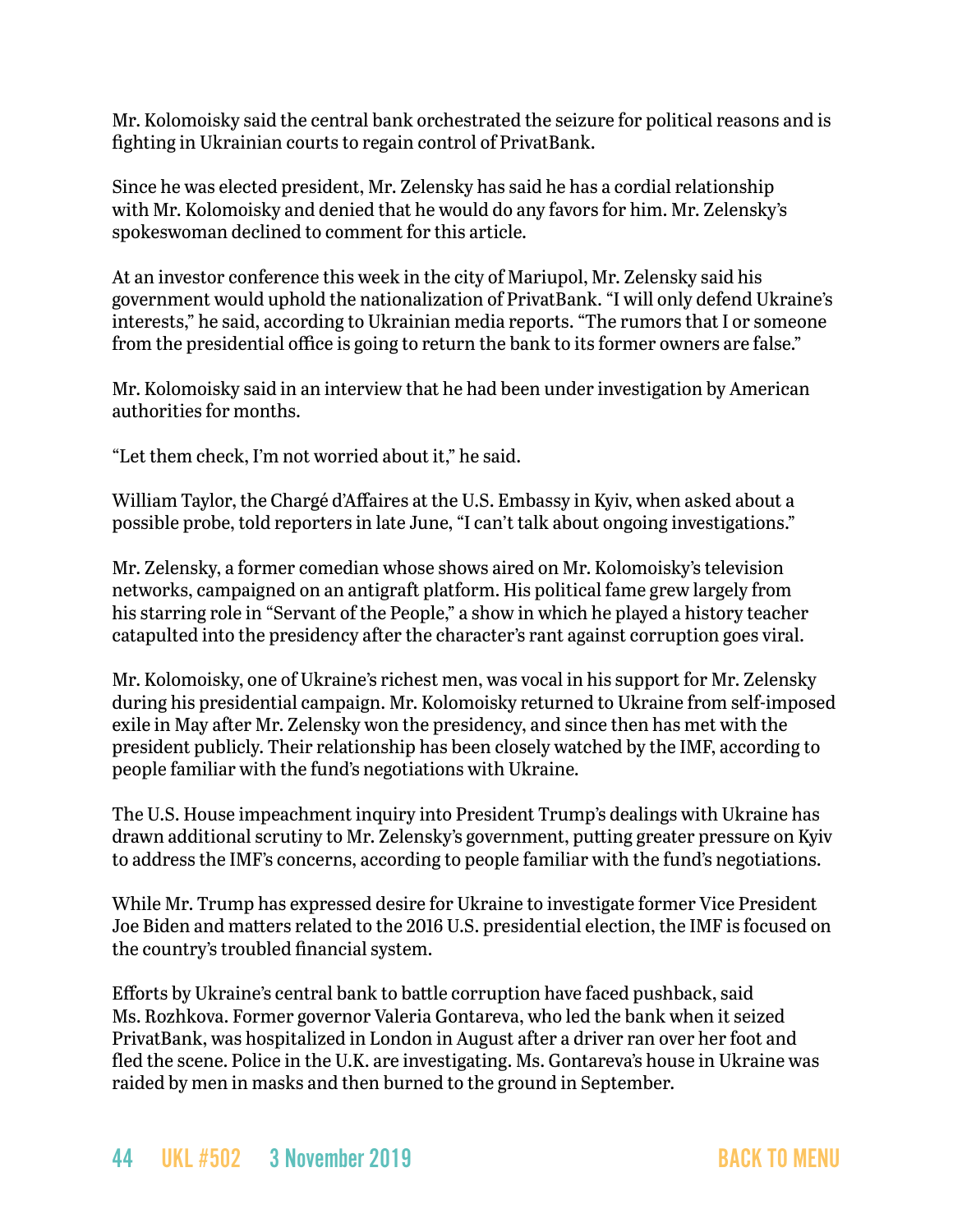"It's a war against reformers," Ms. Rozhkova said.

"We closed around 100 banks, stopped a lot of fraudulent and criminal transactions," she said. "That's why we say we have a huge fan club," she said sarcastically.

The IMF sees weak rule of law as the critical obstacle to Ukraine's healthy long-term economic growth. The economy has made some progress in recent years, after taking a hit following Russia's annexation of Crimea in 2014 and the opening of a war with Russiabacked separatists for control of the country's east.

Since contracting by 10% in 2015, Ukraine's economy is now expanding at a 3% annual rate. Overhauls required under previous IMF financing programs have helped stabilize the country's currency. That, in turn, has reduced inflation to the single digits from a recent peak just under 50% in 2015.

But Ukraine's per capita gross domestic product is the second lowest of all Central and Eastern European countries.

Many foreign investors are likely to withhold capital from the country until the IMF signals its confidence with new funding, the central bank officials acknowledged. Ukraine's new request is likely larger than the \$3.9 billion package approved last year, according to some of the people familiar with the negotiations.

The IMF, however, remains skeptical after a history of broken promises. Kyiv hasn't successfully completed any of a series of IMF bailout packages over the past two decades, with systemic corruption at the heart of much of that failure, according to IMF records and officials.

"While there has been progress in setting up new institutions to fight corruption, tangible results have yet to be achieved," Mr. van Rooden said.

# <span id="page-44-0"></span>#14 Servant of the People Splits Over "Kolomoisky Question"

Hromadske, 30 October 2019

<https://bit.ly/32bVAKo>

The governing party, and the president who leads it, has long been the target of rumors that it bears undue loyalty to one of Ukraine's more infamous oligarchs, Ihor Kolomoisky. Kolomoisky, the former owner of Ukraine's largest bank, Privatbank, left Ukraine under the administration of Petro Poroshenko, entering self-exile when the bank was nationalized due to a \$5.5 billion hole in the bank's finances – the money Kolomoisky

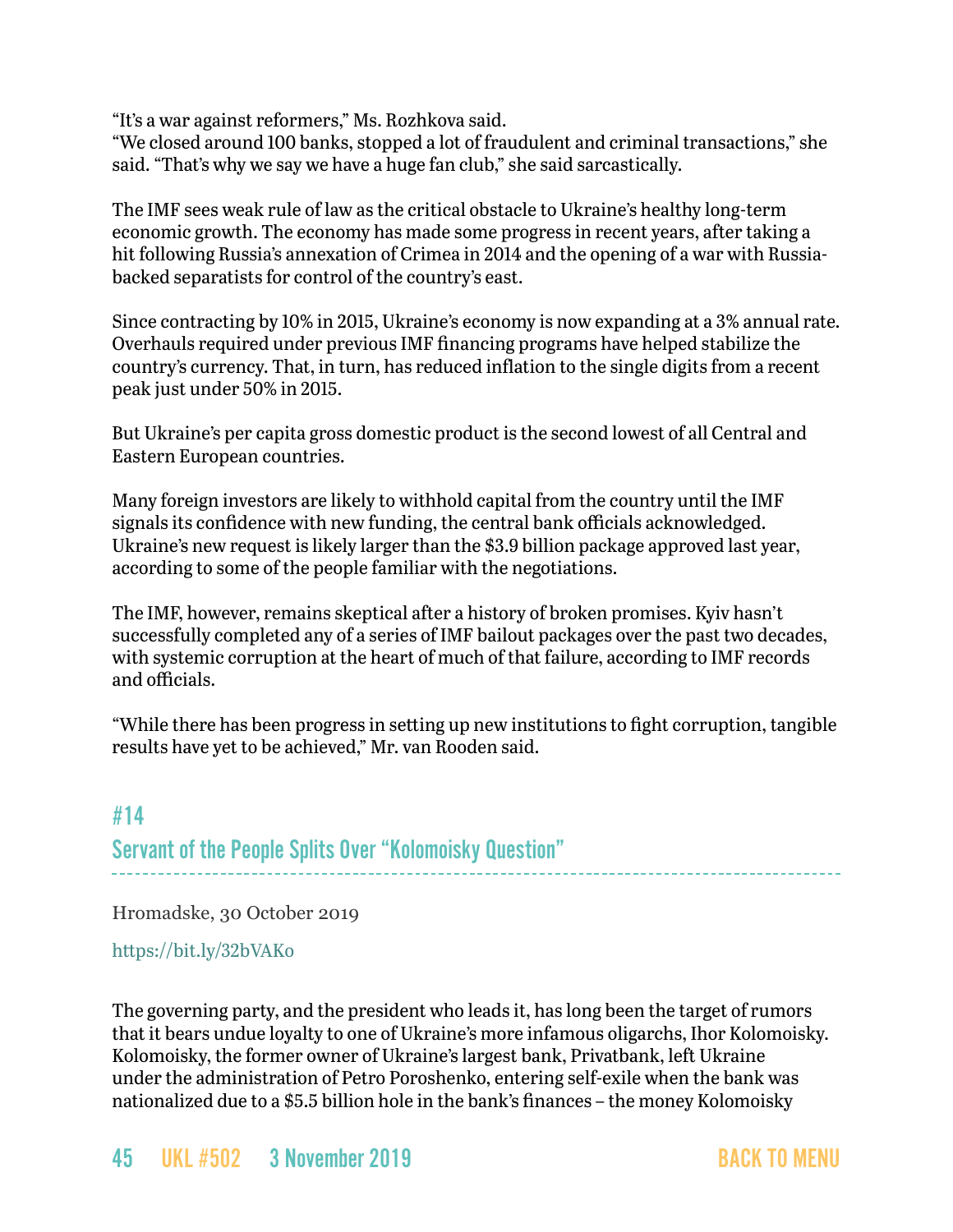allegedly stole. However, his return the previous month has sparked concerns that the oligarch is looking to put pressure on the new government, which resulted in the Office of President putting out an official statement saying that there is no basis for the bank's return.

In early October, the president did not rule out an *"amicable agreement"* between now state-owned Privatbank and its former owner Kolomoisky. Such an agreement, however, is kind of a red line for Ukraine's international partners. Indeed, an International Monetary Fund (IMF) mission visiting Ukraine at the end of September was expected to come to an agreement regarding a \$6 billion loan package, but instead left without fanfare, due to what some commentators think was the risk of Privatbank's reprivatization or return to Kolomoisky.

Kolomoisky and the IMF have had an adversarial relationship, with the former advising Zelenskyy to *"risk a default"* if necessary, while the IMF has consistently made the return of funds from Kolomoisky to the nationalized bank a cornerstone of its loan conditions. But the Zelenskyy team – which contains high-profile officials formerly connected to Kolomoisky (such as Chief of Staff Andriy Bohdan) – is working to calm Ukraine's partners and creditors. And not just with official statements (repeated at a recent investment forum in Mariupol), but with a new law, designed, it seems, to target oligarchs and Kolomoisky in particular.

## **A New Bill Brings Intra-Party Conflict**

This law, nicknamed "deoffshore-ization", has revealed fault lines in the Servant of the People's party. It's meant to "counter tax base erosion and tax avoidance on profits" by forcing beneficiaries of holding or managing companies located offshore to pay taxes as individuals instead of as legal entities, according to the bill's sponsor, Chairman of the Parliamentary Committee on Finance and Servant of the People MP Danil Getmantsev.

And while the law doesn't discriminate, Kolomoisky remains the only oligarch who doesn't have a holding company registered in Ukraine – instead, he is the ultimate beneficiary of a network of offshore firms. But Getmantsev says that the law is not specifically pointed at Kolomoisky. Speaking to Hromadske, the MP said that the law is "unprofitable for all oligarchs. It doesn't differentiate."

The first hearing on the law is planned to be held this week, and will serve as a 'marker', according to comments made by the leader of the Servant of the People parliamentary faction David Arakhamia. Arakhamia said that the bill has even attracted "different groups who walk around offering up to \$30,000 to MPs."

But a group of 11 MPs from Servant of the People on the Finance Committee have shown an unwillingness to cooperate, dissenting on another bill involving the removal of electronic middlemen and government-owned real estate. Their dissension on the bill has drawn the attention of the specialized anti-corruption prosecutor's office, which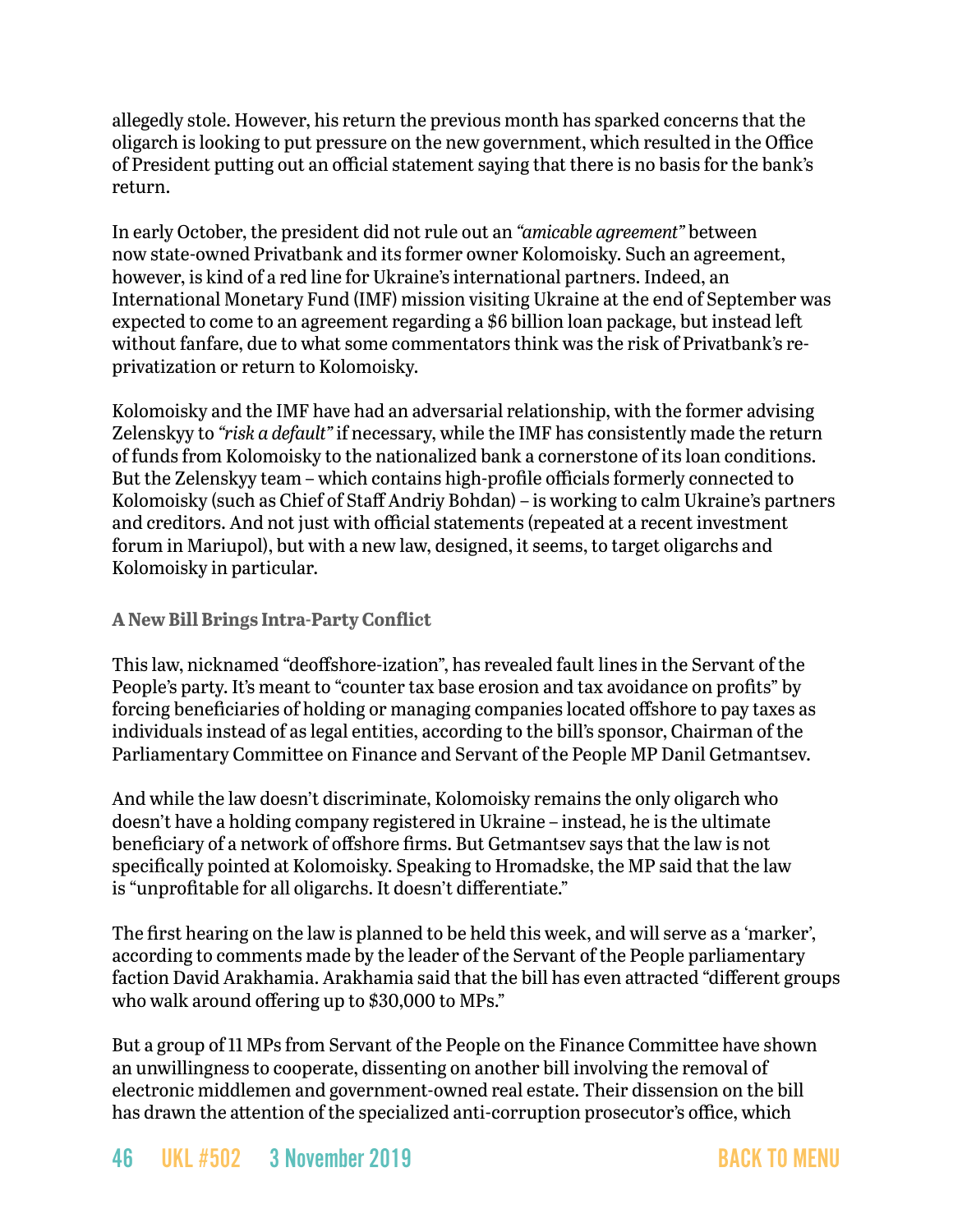has opened investigations into the 11 MPs. And Arakhamia even called for all 11 MPs to undergo lie detector tests, which has been sharply countered by one MP from the group, Oleksandr Dubinsky, who retorted that Arakhamia himself should take the test.

Dubinsky, who also once worked at the Kolomoisky-owned 1+1 channel, also referred to allegations that MPs from Servant of the People are paid under-the-table, instead of legally, allegations echoed by Kolomoisky in comments to Hromadske on the "deoffshoreization" law: "Let them first pay from their shady incomes in envelopes," said the oligarch.

Whether or not Kolomoisky really has influence on the Servant of the People party, or in the president's office, will become clear once a vote on the "deoffshore-ization" bill is held in the coming weeks. And action on that bill will send a clear message to Ukraine's partners – whether the new government is committed to reforming the country, or if it's only passing fig-leaves over the old system of oligarchs and patronage.

Original article by Maxim Kamenev, adapted by Romeo Kokriatski

## <span id="page-46-0"></span>#15

Investigation: UK Accounting Firms Tied to Alleged Kolomoisky Fraud

by Jack Laurenson, Anna Myroniuk, Igor Kossov Kyiv Post, 1 November 2019 <https://bit.ly/33cpvn0>

Britain is known for its strong rule of law. Yet London is also a global hotspot for money laundering, tax evasion and other financial crimes. Experts say that a no-questions-asked approach to opening U.K. companies has exacerbated this problem.

However, the U.K.'s transparent registries and its freedom of information laws make it easier to detect potential wrongdoing than in many parts of the world, including Ukraine.

And that may become a problem for Ukrainian billionaire oligarchs Ihor Kolomoisky and Hennadiy Boholyubov, who face a London civil suit alleging they used fake purchasing agreements and fraudulent loans to embezzle \$1.72 billion from Ukraine into offshore firms through three U.K. companies.

A Kyiv Post investigation has uncovered two accountancy firms, a law firm and multiple individuals in the U.K. and Cyprus connected to these companies that may have played a role in the alleged scheme.

## **Billions gone**

PrivatBank — Ukraine's largest lender, co-owned by Kolomoisky and Boholyubov until its nationalization in 2016 — claims a total of \$5.5 billion was looted from the bank into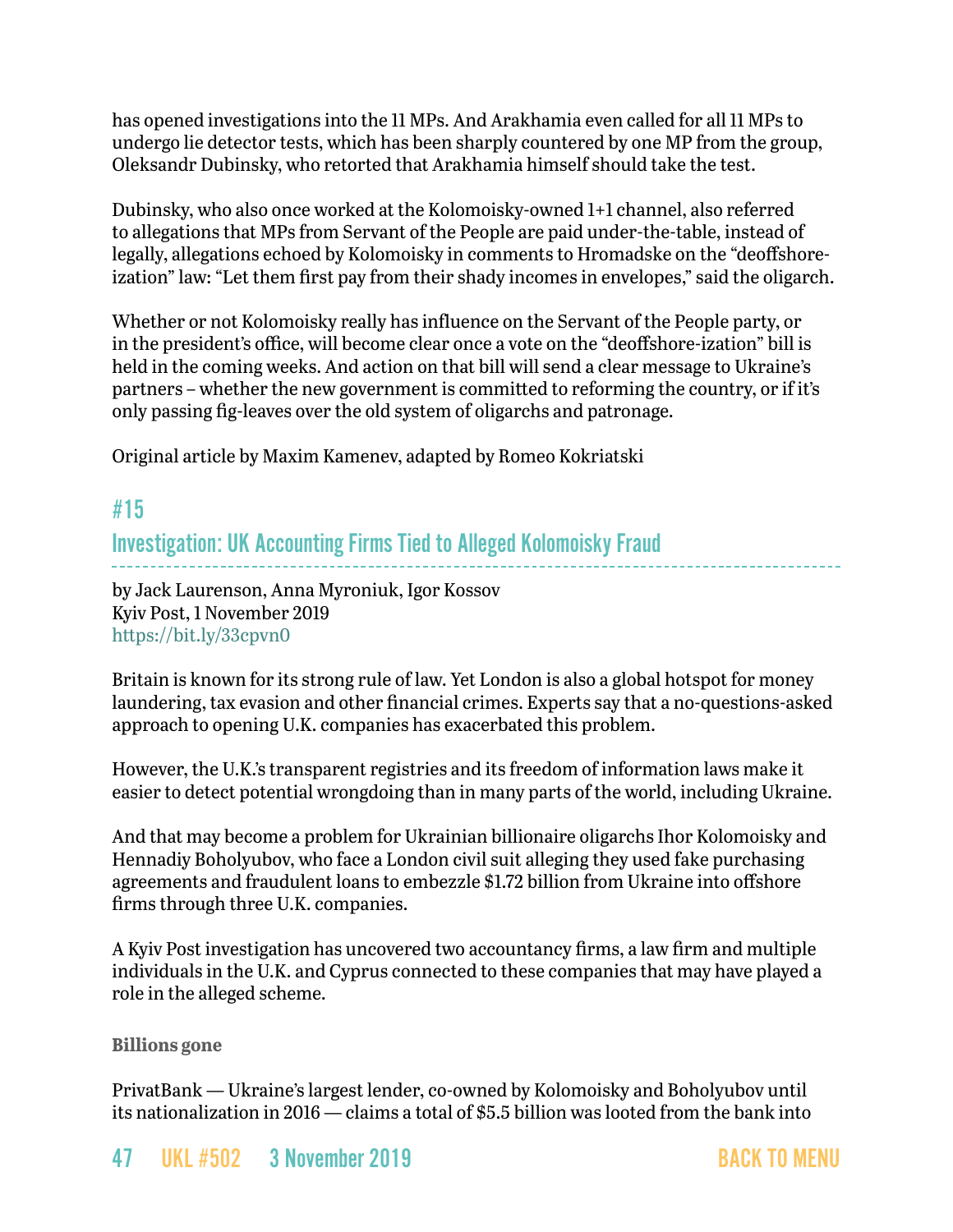offshore holdings. The Ukrainian central bank and Ministry of Finance said the bank faced insolvency without a bailout financed by Ukrainian taxpayers.

Since then, state-owned PrivatBank has been suing its former owners in the U.K., U.S. and Cyprus, trying to reclaim its assets. PrivatBank's total claim in the U.K. was \$1.9 billion, which has ballooned to at least \$3 billion as interest and legal costs accrued. The London case is built around three U.K. companies involved in the alleged schemes, which fall under U.K. jurisdiction.

Lawyers acting for the bank claim that \$721 million was embezzled through the firm Collyer Ltd, \$494 million via Teamtrend Ltd, and \$501 million went through Trade Point Agro Ltd, to offshore companies owned by the defendants in locations like Cyprus and the Carribean. Another \$100 million was allegedly funneled through three more companies in the British Virgin Islands (BVI).

PrivatBank allegedly "loaned" the funds to 42 Ukrainian shell companies connected to the defendants and incorporated in different offshore havens in the Caribbean.

According to a recent judgment from the U. K. Appeal Court, Kolomoisky and Boholyubov accept that there is "a good arguable case that the Borrowers (in Ukraine) and the English and BVI Defendants were knowing participants in the fraudulent scheme" and the three English companies and three BVI companies were "at all material times owned and/or controlled" by the defendants.

Despite that, Kolomoisky and Boholyubov have repeatedly denied any wrongdoing in relation to PrivatBank. They maintain that the state takeover — backed by the International Monetary Fund — was politically motivated.

**Accountants, lawyers**

The three English firms under scrutiny appear to be shell companies. But behind them are a number of real accountancy and law firms in the U.K. and Cyprus.

Collyer Ltd is registered to the North London address of NA Associates, an accountancy firm with strong ties to Cyprus and majority-owned by a well-known British Cypriot accountant, Nicholas Antoniou. Some 412 firms with ties to the U.K. and Cyprus have been registered at the firm's address.

Teamtrend Ltd. is registered to the Central London address of Edwin Coe LLP, a major law firm. Another 81 companies are registered there.

NA Associates has acted as the accounting firm for both Collyer and Teamtrend, according to both companies' documents in public registers.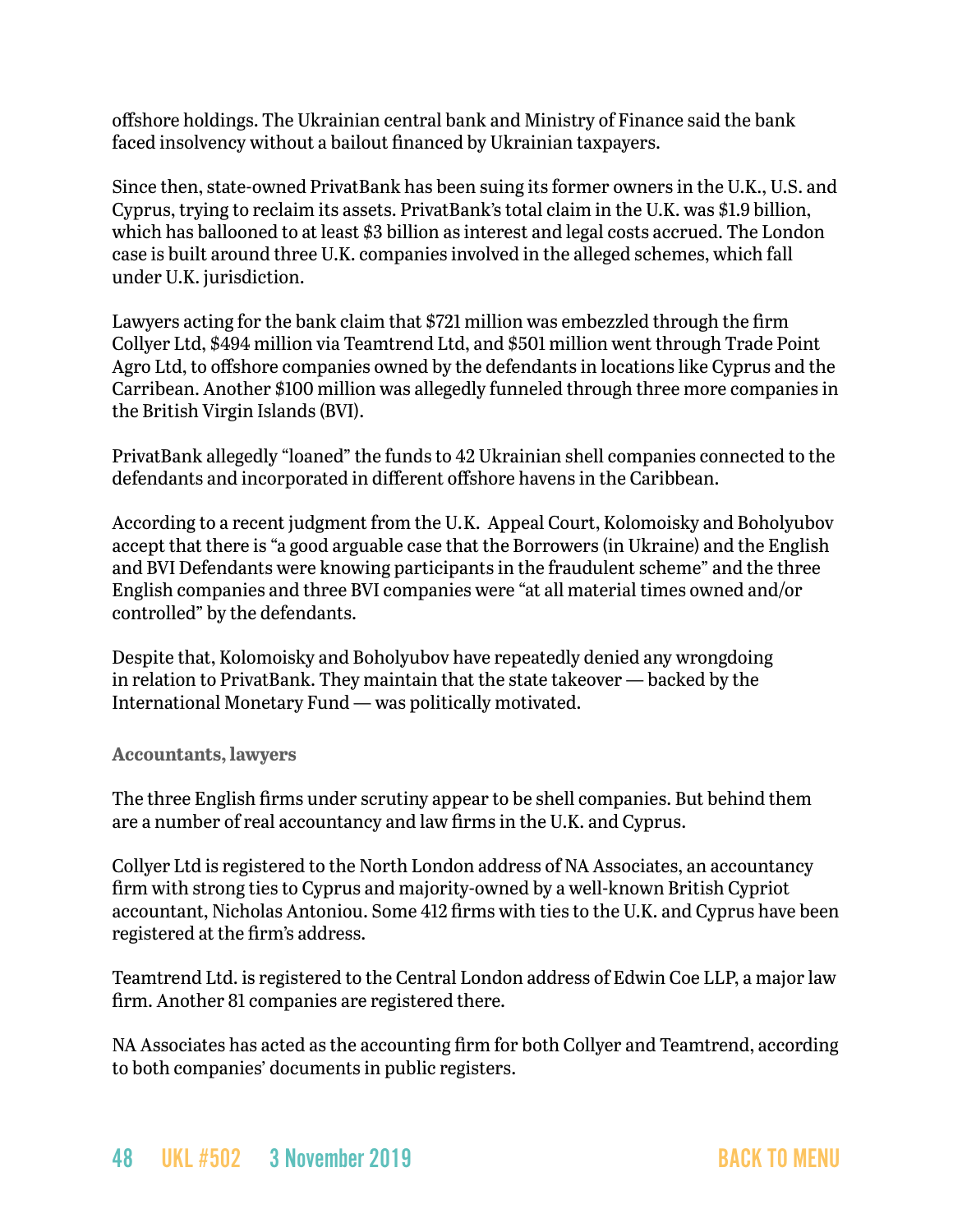Trade Point Agro Ltd. is registered at 869 High Road, North London. A property title acquired from HM Land Registry by the Kyiv Post shows that the building was purchased for 800,000 pounds, and this purchase was financed by a London-based bank with ties to Cyprus, Cynergy Bank Limited. Until recently, it was the U.K. subsidiary of Bank of Cyprus.

Property titles show that the building is owned by four individuals of Cypriot origin: Evagoras and Maria Evagora and Andreas and Erene Christoforou. The address is also home to the accountancy firm EA UK LLP and the Cypriot names of the building owners appear multiple times throughout its company records and filings. The accounting firm has registered some 545 companies.

Edwin Coe LLP, NA Associates and EA UK LLP did not respond to multiple requests for comment and did not answer questions about their ties to Collyer, Teamtrend or Trade Point Agro.

PrivatBank and its lawyers declined to comment on the Kyiv Post's findings, stating that many elements of the ongoing proceedings remain confidential.

## **Hollow accounting**

Limited liability companies are popular tools in the U.K. because their accounts do not have to be audited, according to Graham Barrow, a London-based banking and anti-money laundering expert.

"Potentially, you could just shove a set of books in front of an accountant's firm and they can say 'on the basis of what we see, these are fine,'" said Barrow. Companies reviewed in this way would not be considered audited.

Collyer and Teamtrend filings show that NA Associates signed off on the books of both companies for a number of years but has not audited or reviewed them. In 2016 for Teamtrend and 2017 for Collyer, NA Associates noted in its accounting that it did not accept responsibility for the companies' bookkeeping.

Those years came after details of the alleged fraudulent PrivatBank scheme had already been made public.

"It is your duty to ensure that (the firm) has kept adequate accounting records," the accountancy wrote then as a disclaimer on the books. "We have not been instructed to carry out an audit or a review of the accounts… For this reason we have not verified the accuracy or completeness of the accounting records…"

Another possibility is that an accounting firm could prepare an account, knowing full well that it is false. That carries much more stringent penalties, Barrow said. "If an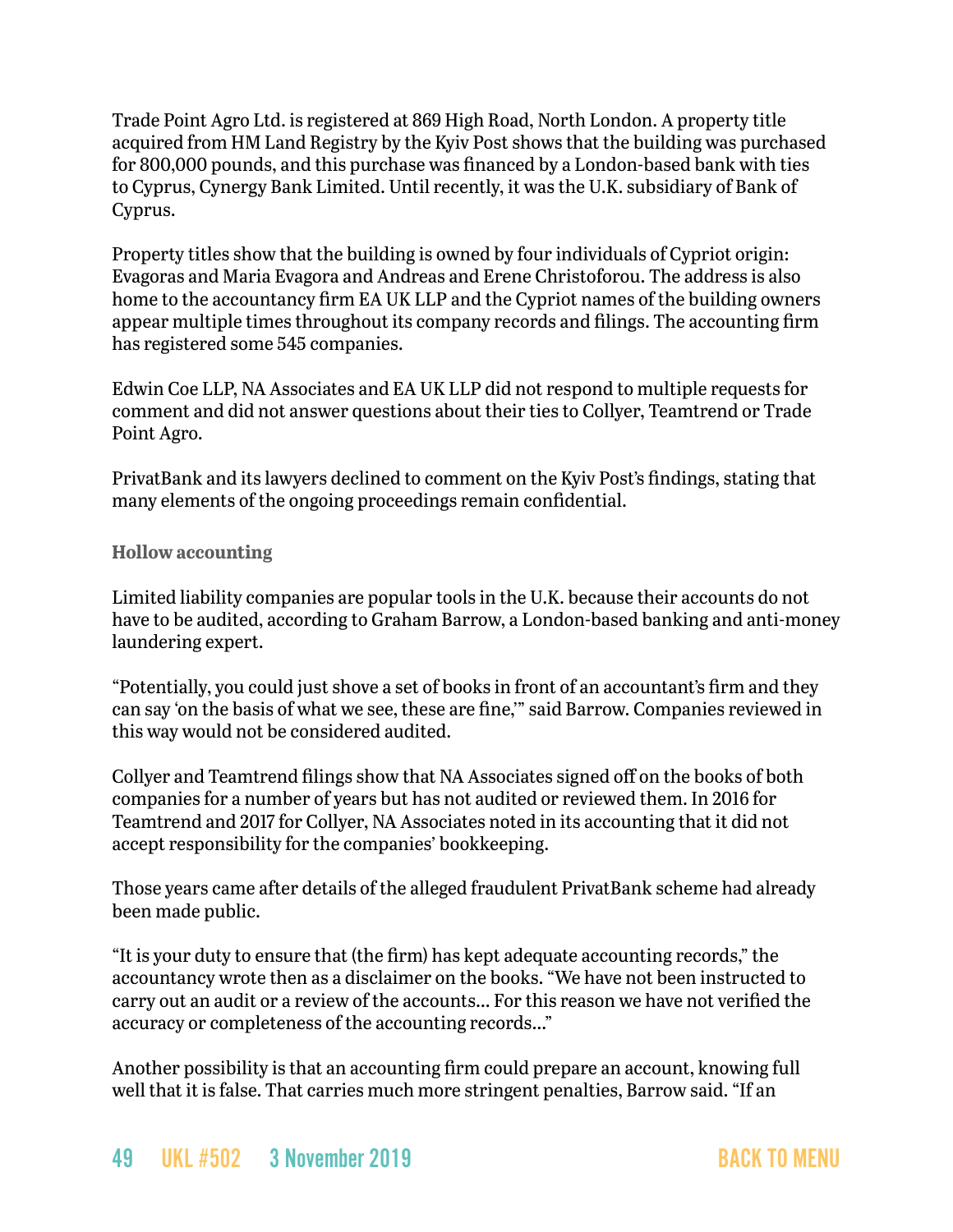accountancy firm is actively involved, it would be preparing the accounts, often without having sight of the underlying bank statements or invoices."

According to the expert, it is often the case that when a limited liability company shares an address with an accounting firm, it is because that firm "probably created the company in the first place." But this is not always the case.

The Kyiv Post did not find any direct evidence of wrongdoing by NA Associates, Edwin Coe or EA UK, only a strong connection to defendant companies in the London proceedings.

### **Cypriot nominees**

Several directors, most of them from Cyprus, tie together the U.K. defendants and the lawyers and accountants with whom they share addresses.

Giannakis Savvidis is a Cypriot from the city of Limassol who has been listed as a director of Collyer since 2014 and of Teamtrend since 2017. Savvidis is also the director of Dagosel Investment Ltd, which owns a 5.21% stake in Kolomoisky's oil refining company Ukrtatnafta, according to Ukrtatnafta's 2018 financial statement.

Michalakis Tsitsekkos, another Cyprus national and lawyer from Nicosia, was named director of both Trade Point Agro (between 2007 and October 2019) and Teamtrend (between 2003 and 2017). He was also the director of the now-dissolved Andrena Great Ltd., which was a Cypriot company registered at 869 High Road London, the address of EA UK LLP.

Tsitsekkos appears to act as a nominee or proxy director for firms and can be linked to 167 different companies based in Cyprus. He is also named in the Offshore Leaks Database of the International Consortium of Investigative Journalists as connected to multiple offshore schemes.

The Kyiv Post previously reported that Tsitsekkos had served as the nominee owner of Alstrom Business Corp, an offshore business used in a 2009 media deal, where Kolomoisky was the beneficiary, according to a filing with the U. S. Securities and Exchange Commission.

Cypriot lawyer Andreas Marangos was director of Collyer between 2007 and 2014, throughout the peak of the alleged fraudulent scheme. According to public registries in the U.K., he is also the director of another firm, Soccer Marketing International, registered at Edwin Coe LLP.

Tsitsekkos and Savvidis could not be reached for comment. Marangos told the Kyiv Post that he no longer works with any of the mentioned companies, but added "it may have been the case that we provided fiduciary and/or legal services and/or acted as nominee directors for said companies through a law firm which I previously worked for."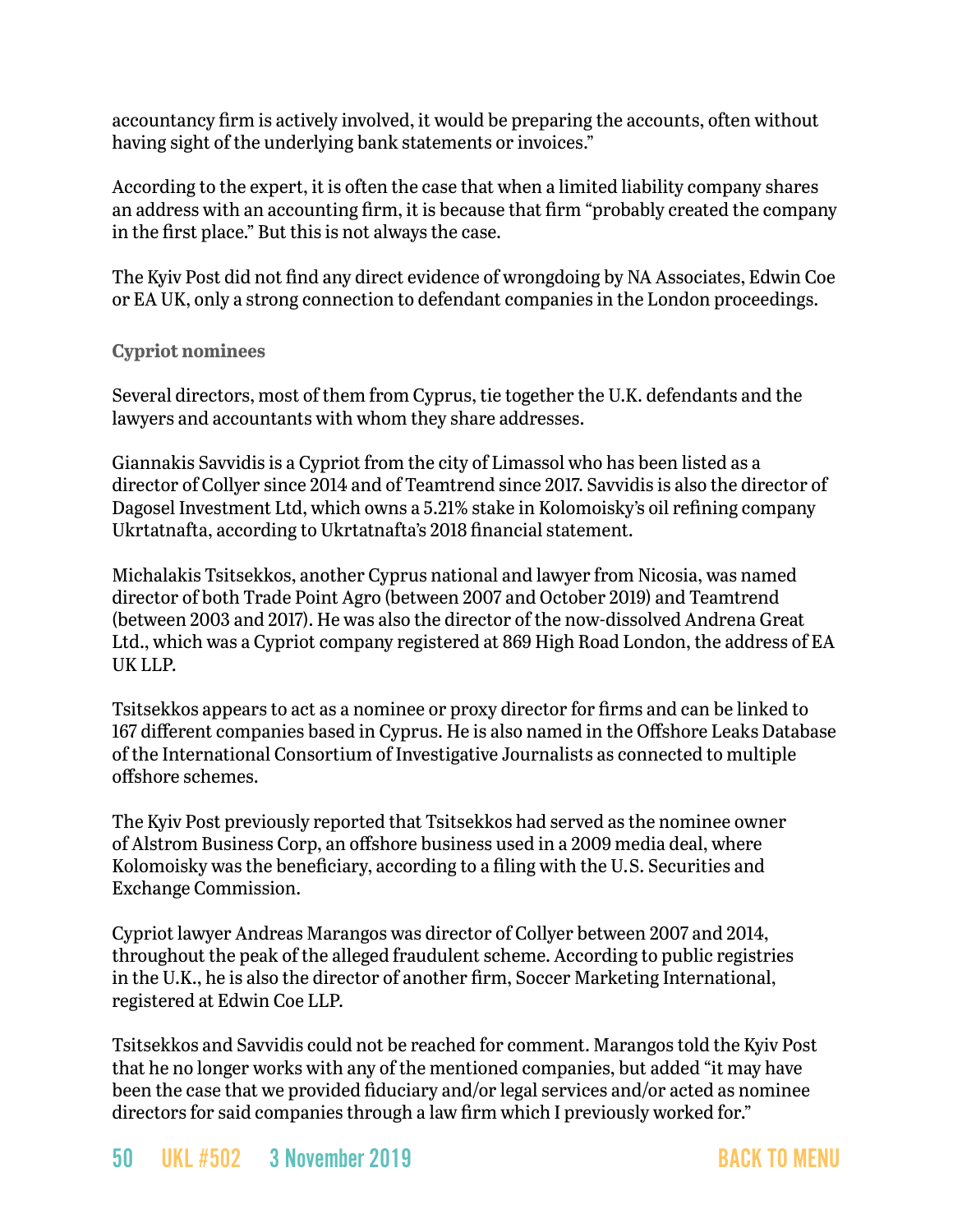Questioned about ties to Collyer, Edwin Coe and Ihor Kolomoisky, he said, "information of this nature is… confidential and legally privileged," adding that the law firm he previously worked with "offered such services to a multitude of companies and individuals."

Barrow said that people listed on limited company records can be nominal directors who have nothing to do with operating the companies' actual bank accounts. The people in control of suspicious money flows are often not listed on company records at all.

"I think they're just directors in name only," he said, referring to the directors in the public records. "The bank would have been given a list of authorized signatories… who are actually allowed to operate the bank account, and often they're very different."

#### **Cyprus web**

Cyprus is widely known as a haven for shady finance, especially among Eastern European oligarchs. Kolomoisky is no exception, reportedly holding triple citizenship in Ukraine, Cyprus and Israel.

Many of Kolomoisky's extensive assets are held through Cypriot firms. One of his top trusted officials is Panikos Symeou, a Cypriot and managing partner at Symeou & Konnaris LLC. According to research by the Anticorruption Action Center, Kolomoisky entrusts Symeou with steel, tire production, water terminal and media assets in multiple countries, including Ukraine and the U.S.

When PrivatBank still belonged to Kolomoisky and Boholyubov, its Cyprus branch was an alleged key transit point for the billions of dollars extracted from Ukraine. Insider loans for bogus transactions would allegedly be transferred from Kolomoisky's companies' PrivatBank accounts in Ukraine to their PrivatBank accounts in Cyprus before being cycled through dozens of affiliated bank accounts and into external companies in other jurisdictions.

According to former central bank head Yakiv Smolii's statements to the Organized Crime and Corruption Reporting Project, Ukrainian authorities did nothing to regulate the huge sums funneled out of the country, as Ukraine treated the Cyprus branch the same as any domestic branches.

The Central Bank of Cyprus only conducted investigations in 2015, after which it alerted Ukrainian authorities. In 2016, as the nationalization of PrivatBank loomed, billions of dollars from PrivatBank's Cyprus branch were rapidly shuttled to other European jurisdictions where the Ukrainian authorities could not get to them, according to the PrivatBank.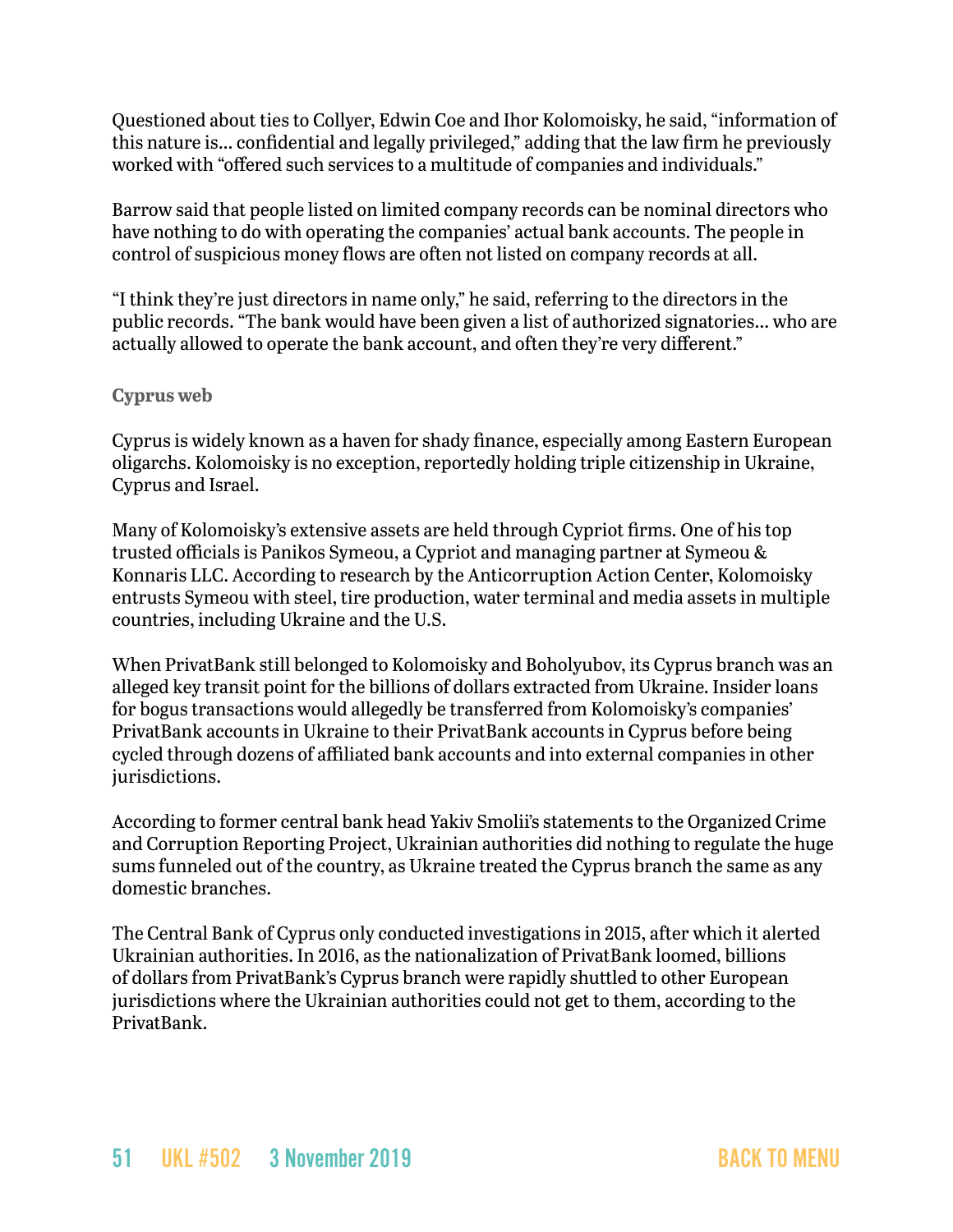**Who is Serhii Melnyk?**

One person appears to connect the dots between different firms and Kolomoisky more than any other individual: Ukrainian national Serhii Melnyk.

Both Collyer and Teamtrend were, according to U.K. records, briefly and mysteriously controlled by Melnyk between Feb. 21 and March 12, 2018, before he was removed as a person of significant control.

Melnyk is directly linked to Kolomoisky and his business partner Hennadiy Boholiyubov. The 38-year-old resident of Kolomoisky's native city Dnipro is the nominee director or beneficiary owner of a number of companies linked to the oligarch, both in Ukraine and worldwide.

But Melnyk is also something of an enigma. There is not much about Melnyk in the public domain, in the press or on social media.

This may be explained by the role he appears to play in Kolomoisky's dealings, suggests Volodymyr Ariev, a lawmaker in the European Solidarity party. "He is just a nominal actor, no one in fact. One of the people in Kolomoisky's environment, just a person with a passport. It is a syndicate."

However, Melnyk may not even exist, suggests Vadim Shulman, a former business partner and now nemesis of Kolomoisky. Their 15-year friendship and business relationship turned extremely sour, ending in multiple court cases.

Shulman currently resides in Monaco and is wanted in Ukraine, where he faces allegations of fraud and embezzlement. He claims the charges are Kolomoisky's revenge. "This person does not exist, trust me. I am 100% sure. I know Kolomoisky, and it is hard to imagine him registering so many companies to one person," said Shulman. "He might have existed a while ago but passed away and no one knows about it. The entire Kolomoisky system works this way," he added.

The Kyiv Post found evidence of a Serhii Melnyk, born Jan. 17, 1981 in Dnipro, registered in the public database of Ukrainian citizens. The name, address and birth date match the person who controlled the U.K. firms Collyer and Teamtrend for less than a month in 2018.

The same person is a beneficiary owner of EstateGlobal, a Dnipro-based company incorporated in 2008. Public records show that EstateGlobal was controlled by PrivatBank and two other firms related to Kolomoisky's Privat Group, Dolma and Spectrum-Energo, before the bank's nationalization in 2016.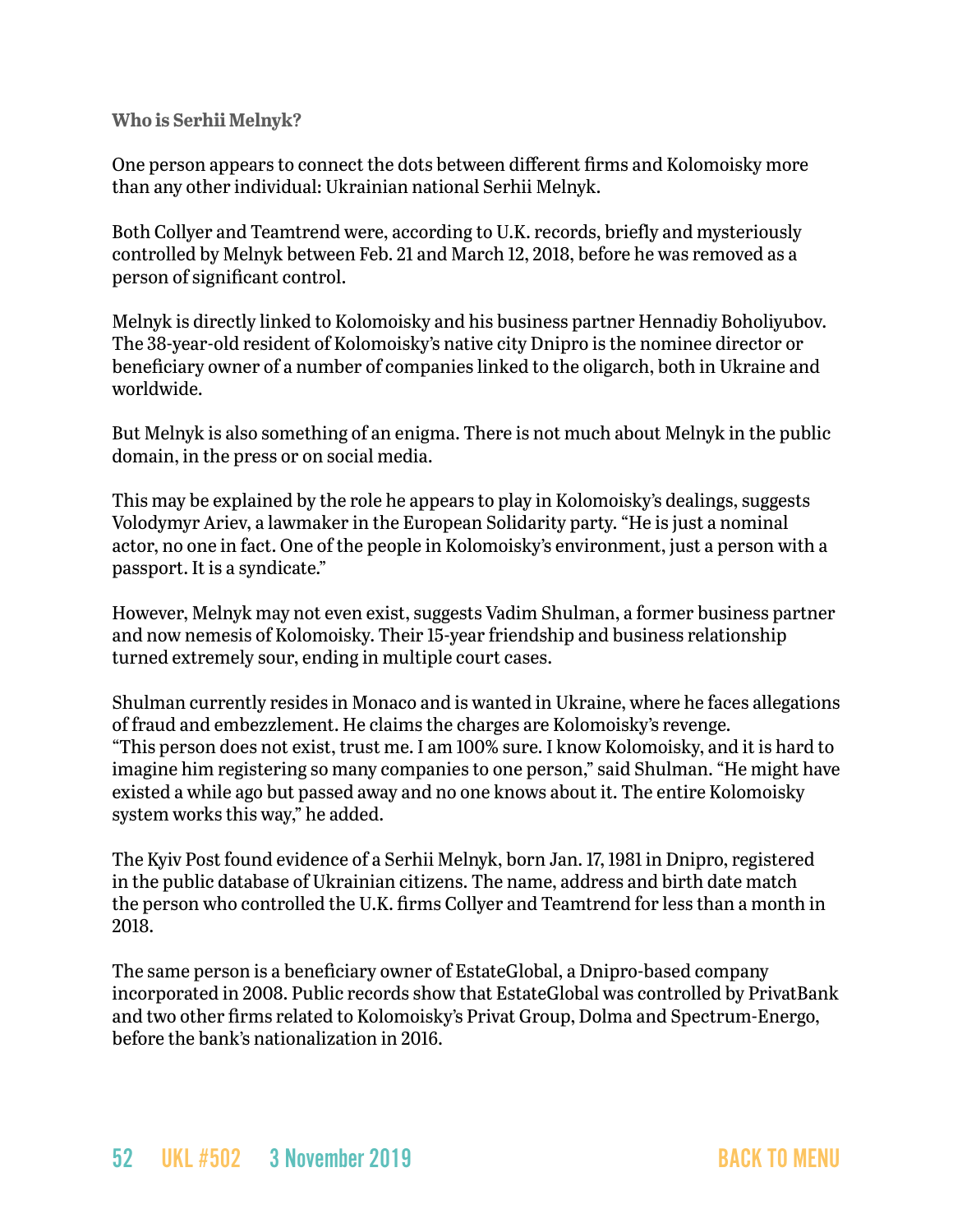In 2017, EstateGlobal was briefly controlled by the Cypriot lawyer Panagiotis Zevlaris. His name appears in the Paradise Papers offshore leaks, connecting him to multiple offshore schemes.

Zevlaris follows Melnyk on the list of founders of the company. Currently the main stakeholder at EstateGlobal, with 94% of the shares, is Lux-Office, a company tied to Kolomoisky's unofficial Privat Group of companies.

When Melnyk resigned from EstateGlobal, it was acquired by Edinor, the beneficiaries of which are Kolomoisky and Boholyubov.

Melnyk also used to be director of another firm, Ricona LTD, also part of Privat Group. According to Ariev, Melnyk controls over 40 companies that have accounts in PrivatBank in Cyprus and sits on the editorial board of the company Privat TV Dnipro, owned by Privat Group.

Serhii Melnyk could not be reached for comment. An employee of EstateGlobal, reached by phone, suggested that Melnyk was the company's beneficiary owner, but then declined to comment further.

## **London laundromat**

In the case of PrivatBank v. Kolomoisky, which is still ongoing, the High Court has already recognized that "fraud on an epic scale" took place, and the Appellate Court recently ruled that PrivatBank has a "good arguable case" against its former owners, who even accept that a fraudulent scheme existed.

Aside from the flagship PrivatBank case, however, tax base erosion and profit shifting costs the Ukrainian economy some \$50 billion per year, multiple tax experts told the Kyiv Post.

And the U.K. is a perfect laundromat for looted money, as there is no compulsory auditing for LLCs and minimal disclosure is required when opening a firm.

A 2018 study by the anti-corruption NGO Global Witness and data scientists from DataKind UK found troubling levels of suspicious activity throughout public registers of British companies.

More than 335,000 companies in the U.K. declare they have no beneficial owner, while at least 10,000 companies declare a foreign company as their beneficial owner, and 72% of these are linked to a secrecy jurisdiction.

Britain's National Crime Agency estimates that money laundering in the U.K. may extend to hundreds of billions of pounds each year. "The ease with which U.K. companies can be opened, and the appearance of legitimacy that they provide, means they are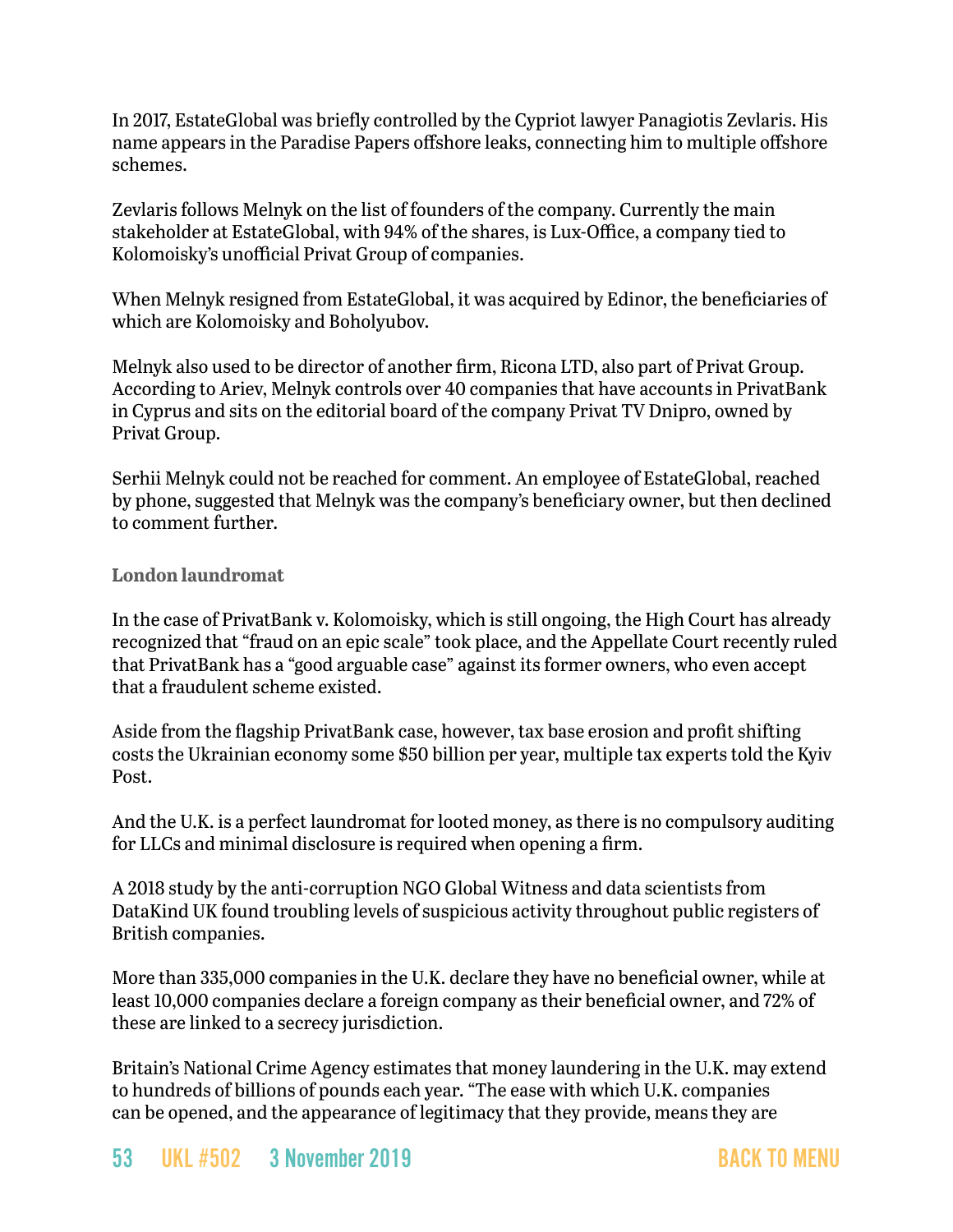used extensively to launder money derived both from criminal activity in the U.K. and overseas," states a 2018 report by the crime agency.

# <span id="page-53-0"></span>#16

Netflix to Release Docu-Series on Trial of Alleged Ukrainian Nazi Collaborator

Kyiv Post, 30 October 2019 <https://bit.ly/2oFcweD>

Netflix has published a trailer for its upcoming true crime documentary series, The Devil Next Door.

The five-part series, set for release on Nov. 4, focuses on Israel's trial of John Demjanjuk, a retired Ukrainian-American auto worker living a comfortable suburban life in Cleveland, Ohio who was reputed to be the Nazi death camp guard known as 'Ivan the Terrible.'

'Ivan the Terrible,' was one of the most infamous guards at the Treblinka extermination camp in Poland, known for his extreme cruelty and violent behavior. He tortured and killed nearly one million Jewish prisoners during World War II.

"The crimes he was accused of were horrid…" a voice-over says in the trailer. However, the guard's identity was never definitively established, making Demjanjuk's trial for his crimes an extremely controversial chapter in the international quest to bring Nazi war criminals to justice.

The series covers the initial accusations by Holocaust survivors, Demjanjuk's 1986 extradition to Israel and the reactions that followed. It is compiled of news footage from the trial and recent interviews with witnesses, family members and those involved in the case in 1986.'

Ted Henry, a well-known anchor on Cleveland's News 5 channel, wrote on Facebook that footage from his station "plays a major role in this series with the miles of file footage used in the production of the program."

It is directed and produced by Daniel Sivan and Yossi Bloch, as well as six prominent executive producers that include Ben Braun and Dan Braun, who produced Netflix's Wild Wild Country. The Devil Next Door comes from the One Man Show and Submarine Deluxe production studios, in association with Yes Studios.

A Jerusalem court convicted Demjanjuk in 1988 and sentenced him to death by hanging. However, in 1993, the Israeli Supreme Court overturned to ruling citing additional evidence.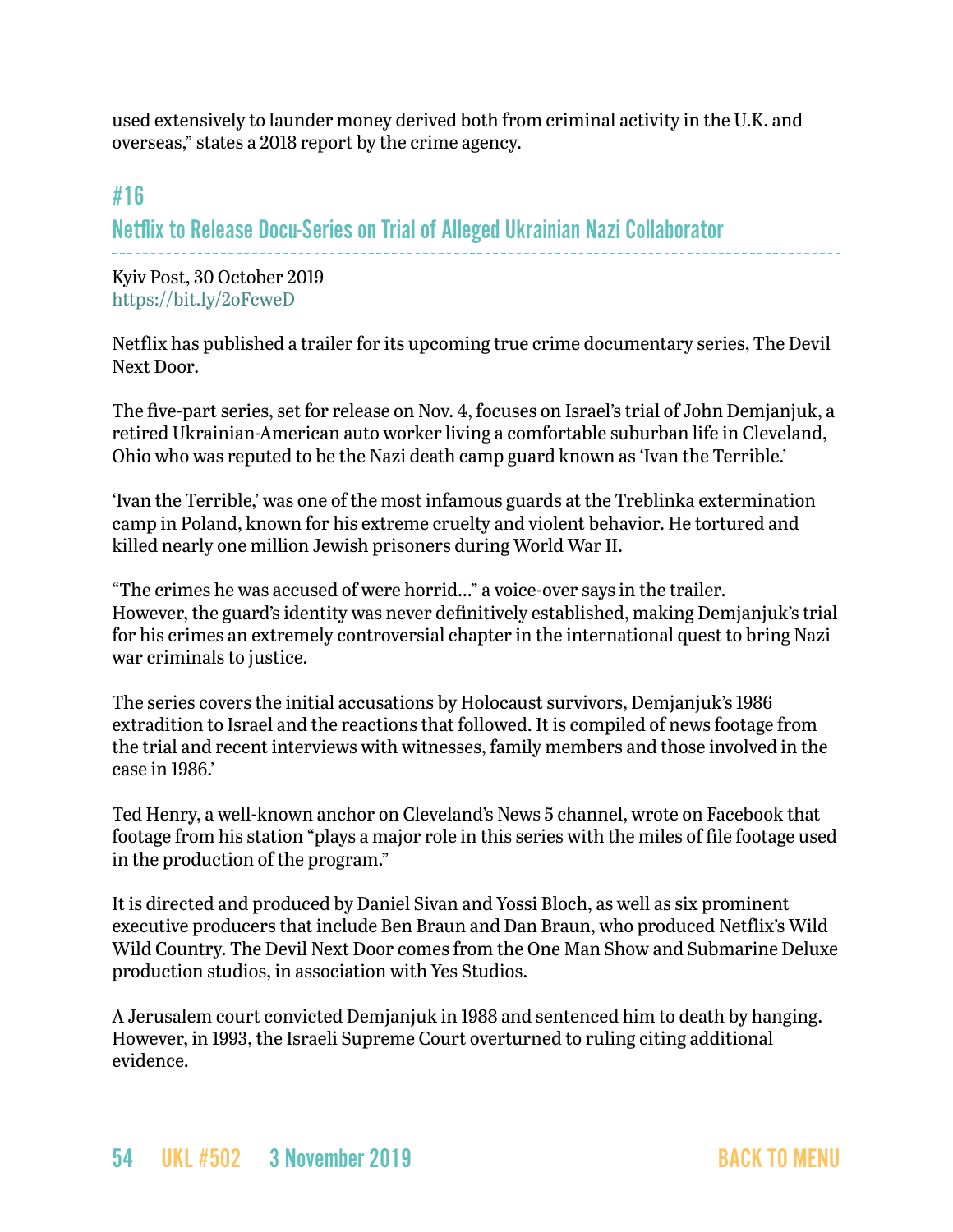Later, in 2011, Demjanjuk was convicted in Germany of being an accessory to the murder of 27,900 Jews at the Sobibor concentration camp, but died in the process of appealing the ruling.

"As the case uncovers dark corners of memory and the horrors of war, the Demjanjuk case becomes a race against time for the defendant and his alleged victims," Netflix wrote.

# <span id="page-54-0"></span>#17

## Department of Political Studies and Department of German and Slavic Studies

Faculty of Arts, University of Manitoba Position Number 28177 Assistant Professor (tenure-track) in Ukrainian and Russian Comparative Politics

The Departments of Political Studies and German and Slavic Studies in the Faculty of Arts at the University of Manitoba invite applications for a full-time tenure-track position at the rank of Assistant Professor. The position is located 50% in Political Science and 50% in Slavic Studies. The ideal candidate will have a PhD, or be very near completion, in Political Science, Slavic Studies, or a related field; a specialization in contemporary Eastern European politics, society, and culture, with an emphasis on Russia and Ukraine; expertise in the evolution of political structures, systems, and ideas in the region; and expertise in international relations between Russia, Ukraine, and the Western world. Expertise in the political effects of new information and communication technologies would be an asset.

The successful candidate will be expected to develop and maintain a productive research program, teach courses in Political Studies and Slavic Studies from first-year to the Master's level, and to engage in the advising of honours and M.A. students. Preference will be given to candidates who have strong potential for research and teaching related to Ukraine. The ideal candidate will have a demonstrated record of excellence in research and teaching; potential to teach and develop a range of courses at all levels of instruction in both units, including cross-listed courses between both units, and a demonstrated commitment to university and department service including community outreach. Excellent language skills in Ukrainian and Russian would be an important asset; excellent reading skills in both languages are required.

The starting salary will reflect the qualifications and experience of the chosen candidate. The appointment will begin on July 1, 2020.

The University is located in Winnipeg, a city of over 800,000, the largest city in the province of Manitoba. The city has a rich cultural environment, including a vibrant arts community, the Canadian Museum for Human Rights, the Oseredok Ukrainian Cultural and Educational Centre, and one of Canada's largest and most vibrant Canadian-Ukrainian communities, as well as other substantial Canadian-Eastern-European communities.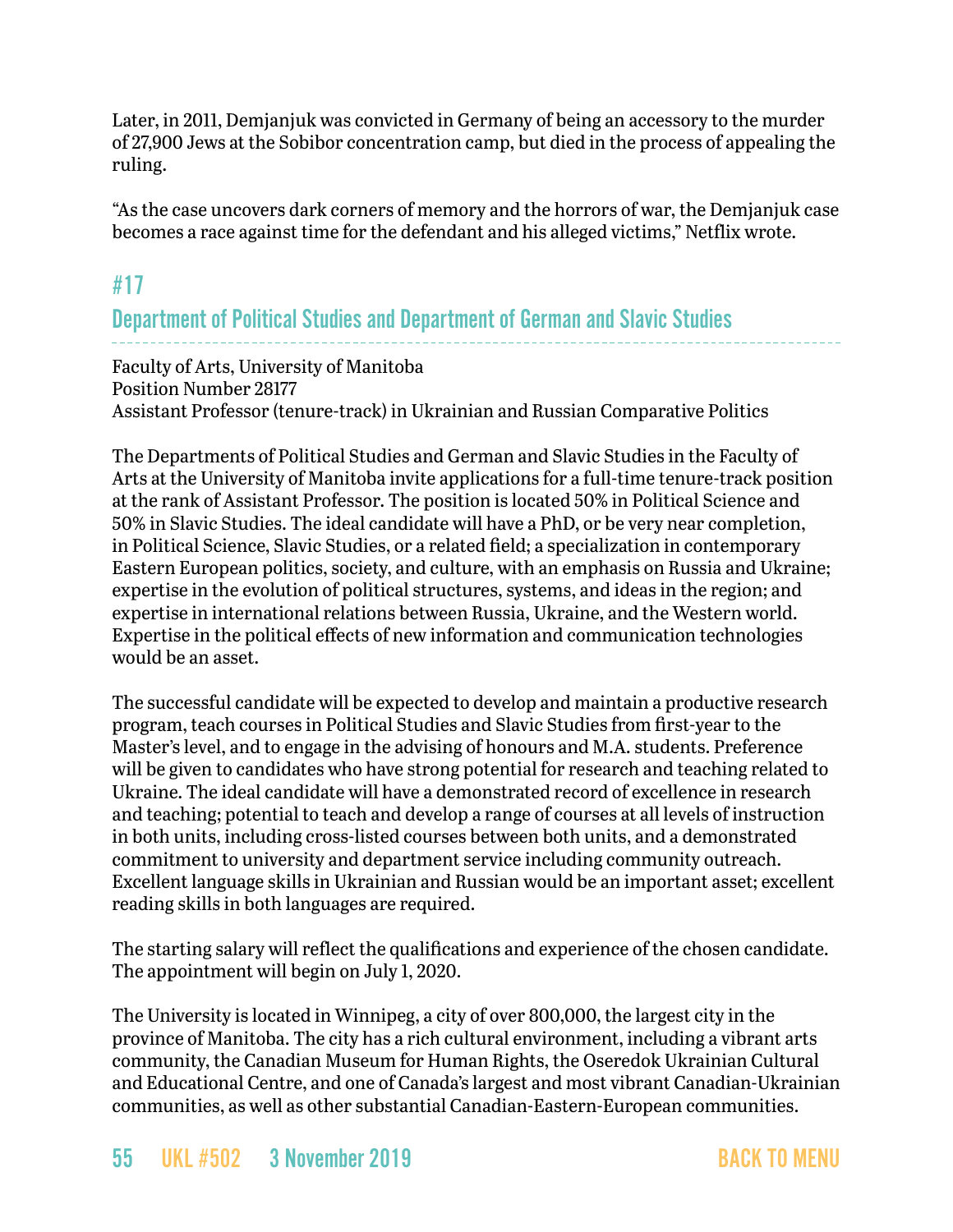The University of Manitoba is the province's largest, most comprehensive post-secondary educational institution. More than 28,000 students from all over the world currently study in a wide range of programs in the liberal arts and sciences, the creative arts, and the professions. Research is a priority at the University of Manitoba and the success of its faculty in securing substantial research support in national and international competitions attests to this fact. The university is home to the Centre of Ukrainian-Canadian Studies, the Archives of the Ukrainian-Canadian Experience, the Slavic Collection at Elizabeth Dafoe Library, and the Centre for Defence and Security Studies.

The University of Manitoba is strongly committed to equity and diversity within its community and especially welcomes applications from women, racialized persons/ persons of colour, Indigenous peoples, persons with disabilities, persons of all sexual orientations and genders, and others who may contribute to the further diversification of ideas. All qualified candidates are

encouraged to apply; however, Canadian citizens and permanent residents will be given priority.

Applications for this position must include a letter of application, a curriculum vitae, a writing sample of up to 30 pages, a teaching philosophy, and further evidence of effective teaching, such as teaching evaluations and sample course outlines. As well, three confidential letters of reference must be received directly from the applicant's referees.

Further information about the departments is available via [http://umanitoba.ca/faculties/](http://umanitoba.ca/faculties/arts/departments/political_studies/) [arts/departments/political\\_studies/](http://umanitoba.ca/faculties/arts/departments/political_studies/) and [http://umanitoba.ca/faculties/arts/departments/](http://umanitoba.ca/faculties/arts/departments/german_and_slavic/) [german\\_and\\_slavic/.](http://umanitoba.ca/faculties/arts/departments/german_and_slavic/) Inquiries about the position can be sent to Dr. Stephan Jaeger, Chair of the Hiring Committee ([stephan.jaeger@umanitoba.ca\)](mailto:stephan.jaeger@umanitoba.ca)).

Electronic (preferred) or hard copy applications and letters of reference should be sent to Dr. Stephan Jaeger ([artsgmsl.reach@umanitoba.ca\)](mailto:artsgmsl.reach@umanitoba.ca), Department of German and Slavic Studies, 328 Fletcher Argue Building, 15 Chancellor's Circle, University of Manitoba, Winnipeg, Manitoba, R3T 5V5.

All materials should arrive no later than November 28, 2019.

Application materials, including letters of reference, will be handled in accordance with *Freedom of Information and Protection of Privacy Act* (Manitoba). Please note that curricula vitae may be provided to participating members of the search process.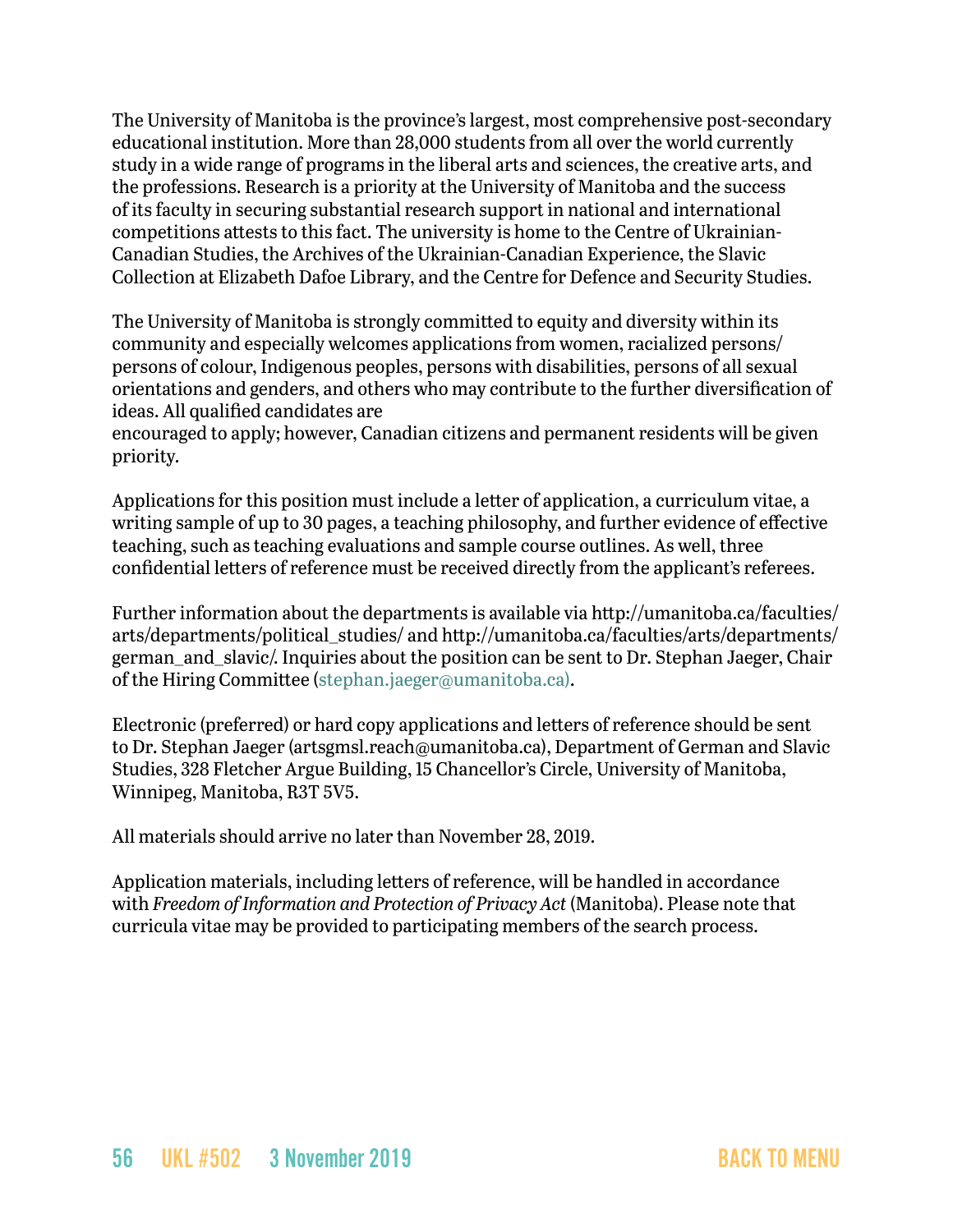# <span id="page-56-0"></span>#18 Kule Chair of Ukrainian Ethnography

Department of Modern Languages and Cultural Studies University of Alberta <https://bit.ly/2WDJyZa>

The Department of Modern Languages and Cultural Studies at the University of Alberta invites applications for the tenure-track or tenured position as Kule Chair of Ukrainian Ethnography at the rank of Associate or Full Professor, effective July 1, 2020.

Candidates will already hold the rank of Associate Professor or equivalent or higher at the time of appointment. The successful candidate will have a PhD or equivalent in Ukrainian Folklore or related discipline (such as Cultural Studies, Ukrainian Studies, Slavic Studies, or others), native or near-native proficiency in Ukrainian, an excellent record of significant high-quality publications, and demonstrated teaching excellence.

The successful applicant will demonstrate familiarity with the diversity and interdisciplinary nature of contemporary folklore theories, methods, and fieldwork techniques as well as knowledge of social, material, and oral Ukrainian traditions and cultures in the 21st century and their foundations in earlier times. They will have expertise in one or more of the following specializations: Ukrainian cultural studies, diaspora culture in Canada and other nations, digital humanities, archiving, ethnographic methods, general folklore and cultural theory, gender and sexuality studies, critical race studies, (post) coloniality, popular culture, material or visual culture, health humanities; intersectional approaches are encouraged. The successful applicant will be willing to collaborate with other colleagues in the Department of Modern Languages and Cultural Studies as well as the Kule Centre for Ukrainian and Canadian Folklore. The successful candidate will also be expected to contribute to the broader program in Ukrainian and Slavic Studies in language, literature, culture, media, or linguistics as well as to the interdisciplinary and transnational graduate program in Modern Languages and Cultural Studies. Fluency in another Slavic language, or in a Germanic or Romance language, would be an asset.

Established in 1908 as a board-governed, public institution, the University of Alberta has earned the reputation of being one of the best universities in Canada based on strengths in teaching, research, and service. The University serves over 39,000 students in almost 400 undergraduate, graduate and professional programs ([www.ualberta.ca\)](http://www.ualberta.ca/). The Faculty of Arts is the oldest and most diverse faculty on campus and is one of the largest research and teaching centres in Western Canada ([www.arts.ualberta.ca\)](http://www.arts.ualberta.ca/). The University's main campus is located in Edmonton, Alberta's capital city. The Edmonton metropolitan area is the sixth largest in the country with a population of approximately one million.